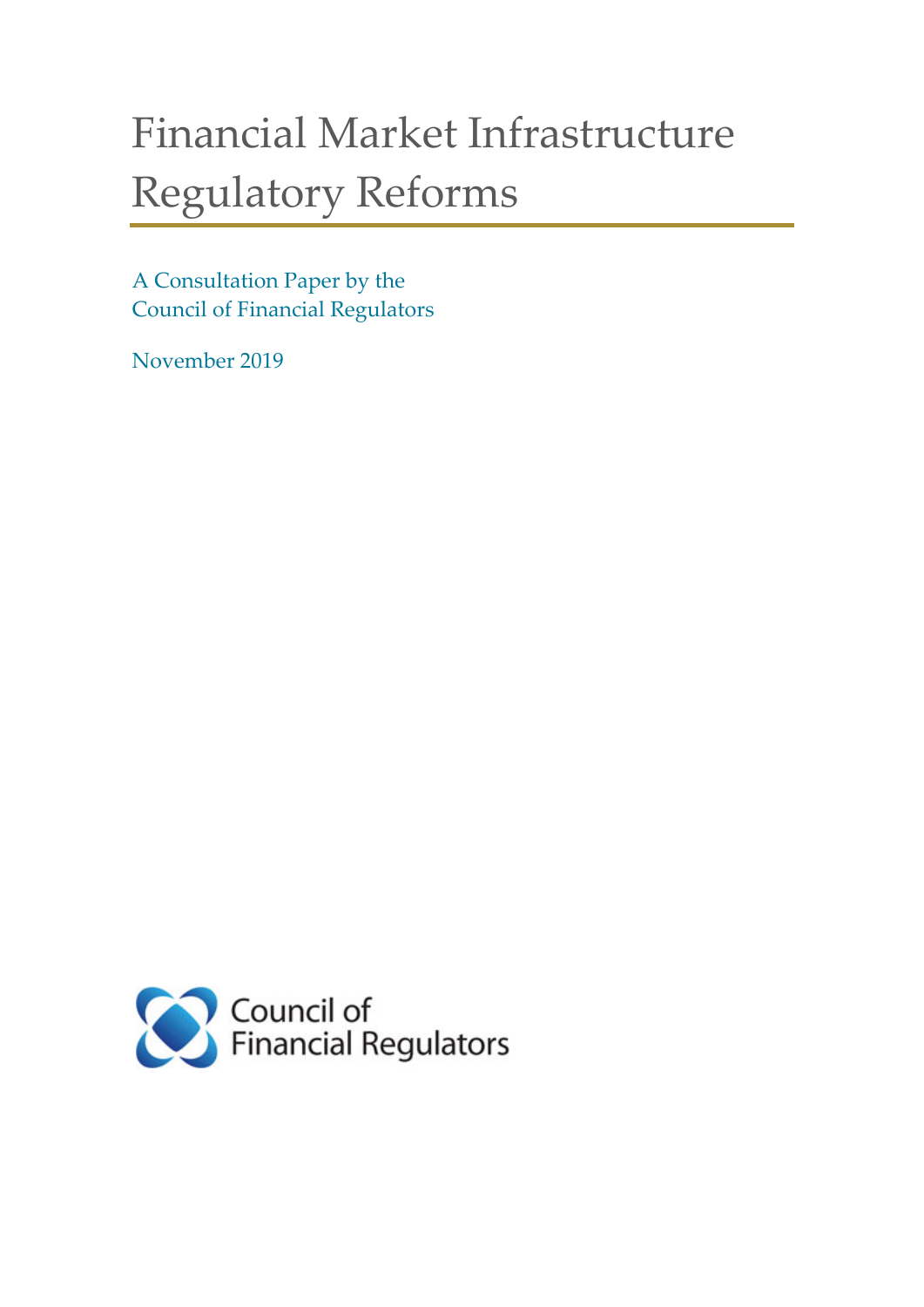© Australian Prudential Regulation Authority, Australian Securities and Investments Commission, Reserve Bank of Australia and the Department of the Treasury 2019. All rights reserved.

The contents of this publication shall not be reproduced, sold or distributed without the prior consent of the Australian Prudential Regulation Authority, Australian Securities and Investments Commission, Reserve Bank of Australia and the Department of the Treasury.

ISBN 978-0-6483604-6-9 (Online)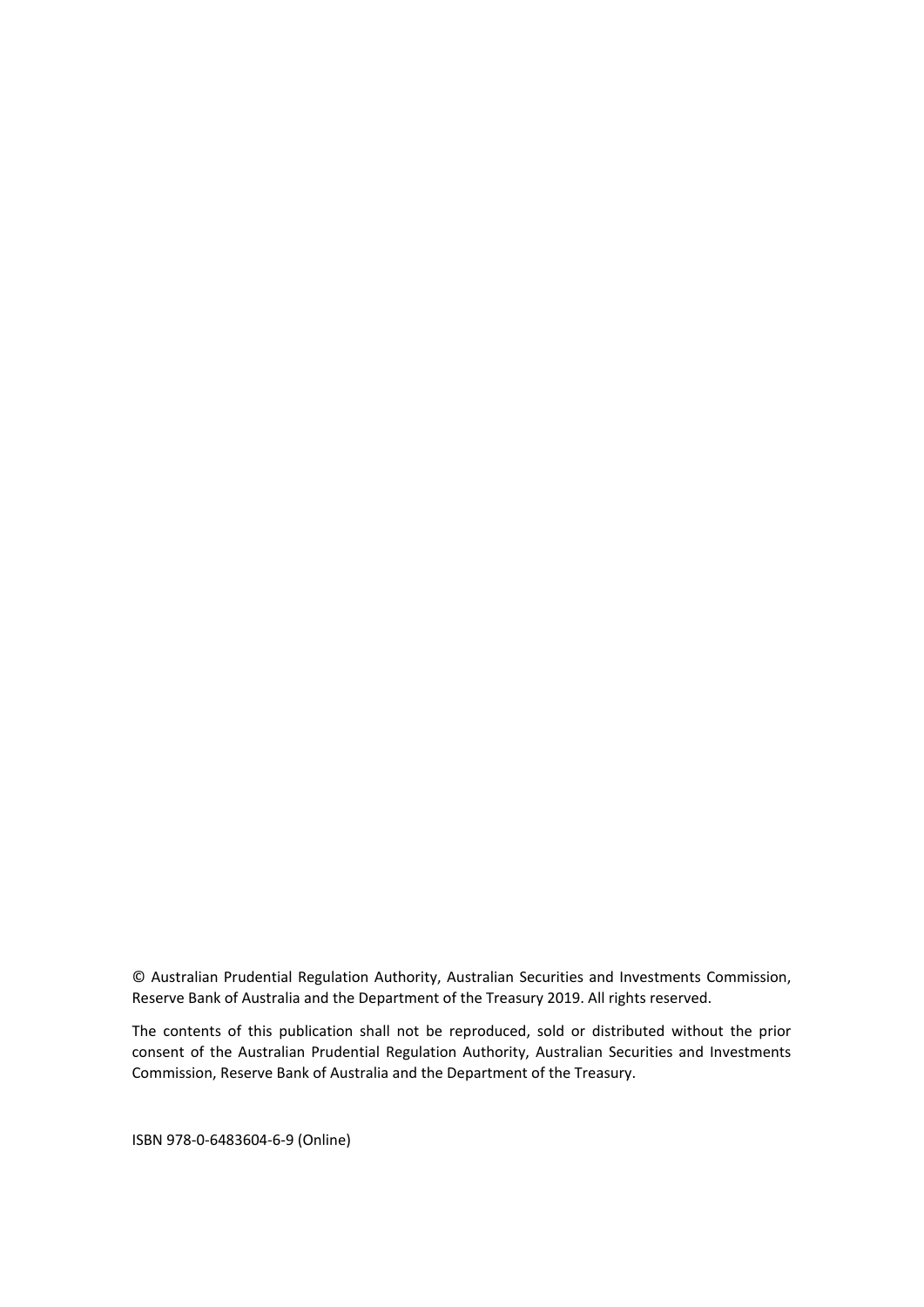## Request for feedback and comment

This consultation paper seeks stakeholder views on the issues raised by the Council of Financial Regulators in relation to the regulatory regime for market operators, benchmark administrators, clearing and settlement facilities and derivative trade repositories.

Submissions should include the name of your organisation (or your name if the submission is made as an individual) and contact details for the submission, including an email address and contact telephone number where available.

While submissions may be lodged electronically or by post, electronic lodgement is strongly preferred. Please email responses in a Word or RTF format to support accessibility requirements. An additional PDF version may also be submitted.

In the interests of transparency, the CFR intends to publish all submissions.

All information (including name and contact details) contained in submissions will be made available to the public on the CFR website. If you would like all or part of your submission to remain in confidence please indicate this. Automatically generated confidentiality statements in emails do not suffice for this purpose. Respondents who would like part of their submission to remain confidential should provide this information marked as such in a separate attachment. Any future request made under the *Freedom of Information Act 1982* for a submission marked 'confidential' to be made available will be determined in accordance with that Act.

Closing date for submissions: **20 December 2019, 5.00 pm.**

- Mail: FMI Regulatory Reforms Consultation Submissions, FMI Section, Payments Policy Department, Reserve Bank of Australia, GPO Box 3947, Sydney, NSW, 2001
- Email: [FMIconsultation@cfr.gov.au](mailto:FMIconsultation@cfr.gov.au)
- Enquiries: May be initially directed to Lauren Hogan, Senior Adviser, Capital Markets and Payments Unit, Financial System Division, Department of the Treasury, on phone +61 (0)2 6263 2673 or via email to lauren.hogan@treasury.gov.au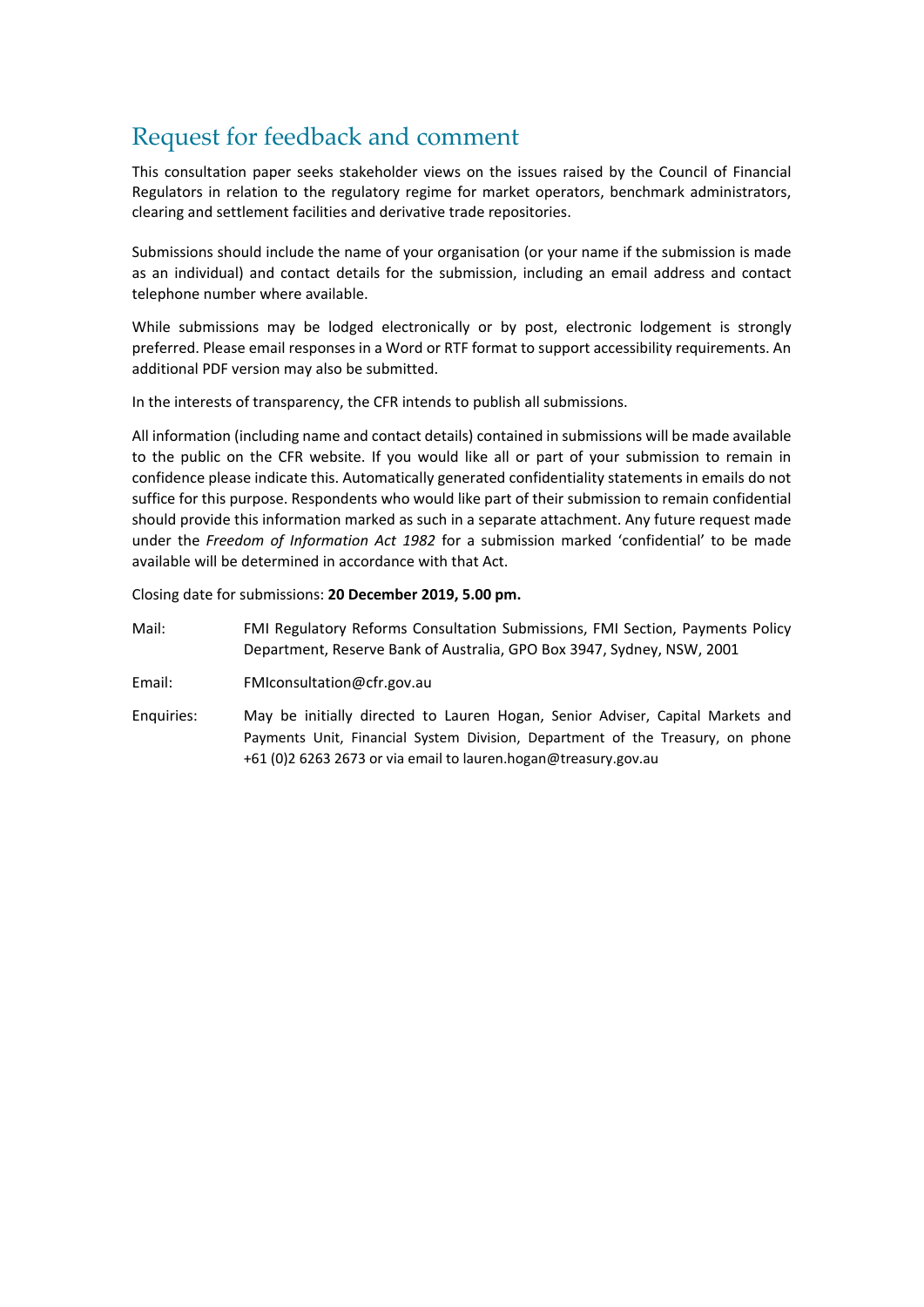## **Contents**

| <b>Glossary</b> |                                                                  | 1              |
|-----------------|------------------------------------------------------------------|----------------|
|                 | <b>Executive Summary</b>                                         | $\overline{2}$ |
| 1.              | <b>Introduction</b>                                              | 4              |
| 1.1             | Reviewing the regulatory regime                                  | 4              |
| 1.2             | The need for reform                                              | 5              |
| 1.3             | Design principles                                                | 8              |
| 1.4             | Relationship to previous consultations                           | 8              |
| 2.              | <b>Enhancing the licensing regimes</b>                           | 10             |
| 2.1             | <b>Key points</b>                                                | 10             |
| 2.2             | <b>Background</b>                                                | 10             |
| 2.3             | Alignment of regulatory powers and responsibilities              | 10             |
| 2.4             | Other changes to licensing arrangements                          | 12             |
| 2.5             | Prescribed financial market - declaration power                  | 15             |
| 2.6             | Widely held market body - declaration power                      | 15             |
| 3.              | <b>Enhancing supervision and enforcement</b>                     | 17             |
| 3.1             | <b>Key points</b>                                                | 17             |
| 3.2             | <b>Background</b>                                                | 17             |
| 3.3             | Fit and proper standard                                          | 18             |
| 3.4             | Change in control                                                | 19             |
| 3.5             | Rule-making power                                                | 20             |
| 3.6             | Information gathering                                            | 21             |
| 3.7             | <b>Directions powers</b>                                         | 22             |
| 4.              | <b>Crisis management and resolution</b>                          | 26             |
| 4.1             | <b>Key points</b>                                                | 26             |
| 4.2             | <b>Background</b>                                                | 26             |
| 4.3             | Objectives of the resolution regime                              | 27             |
| 4.4             | Information gathering                                            | 27             |
| 4.5             | Obligation to notify the resolution authority of certain matters | 28             |
| 4.6             | Resolution planning and resolvability                            | 29             |
| 4.7             | <b>Conditions for resolution</b>                                 | 30             |
| 4.8             | Rationale for expanded scope of key resolution powers            | 30             |
| 4.9             | <b>Transfer powers</b>                                           | 31             |
| 4.10            | <b>Statutory management</b>                                      | 32             |
| 4.11            | <b>Resolution direction powers</b>                               | 32             |
| 4.12            | <b>Stays</b>                                                     | 33             |
| 4.13            | Moratorium                                                       | 34             |
| 4.14            | Confidentiality                                                  | 35             |
| 4.15            | Cross-border issues                                              | 35             |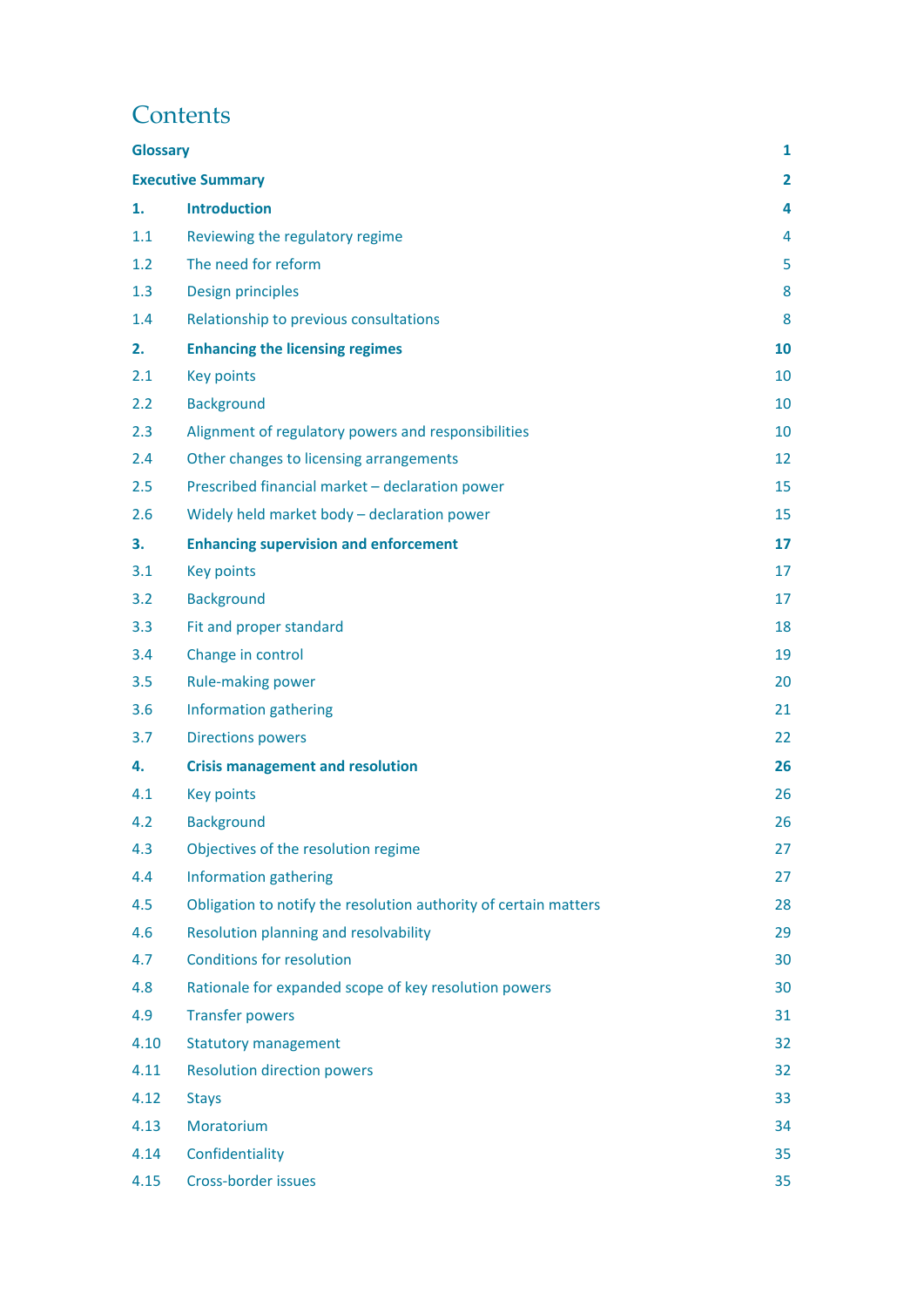| 4.16              | Unchanged aspects of resolution regime   | 36  |
|-------------------|------------------------------------------|-----|
| <b>Appendix A</b> |                                          | 37  |
| A.1               | The role of FMIs in the financial system | 37  |
| A.2               | The existing regulatory framework        | 37  |
| <b>Appendix B</b> |                                          | 40  |
| B.1               | Summary of proposals                     | 40. |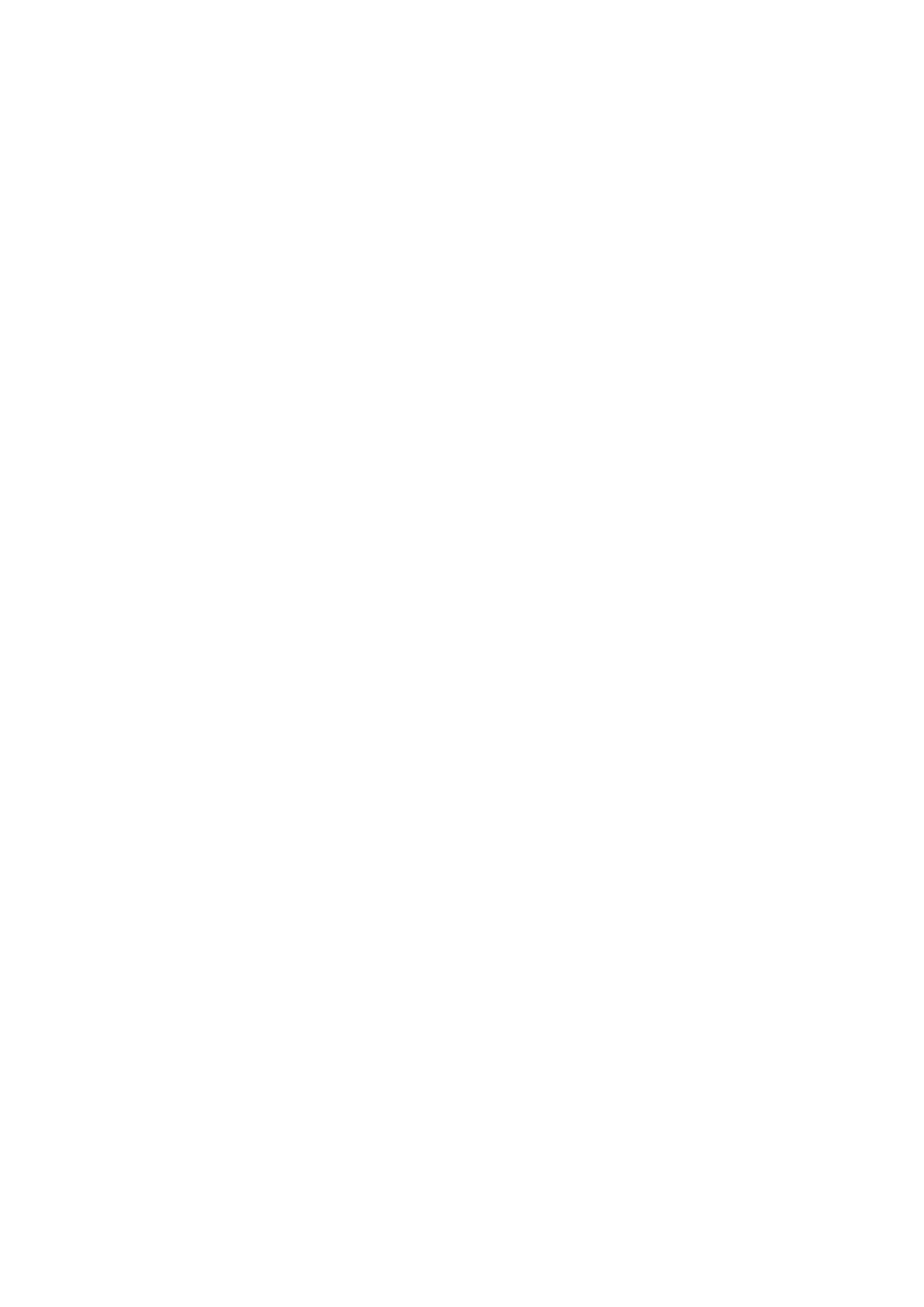## <span id="page-6-0"></span>**Glossary**

| 2011 Regulation Review<br>Consultation | Council of Financial Regulators: Review of Financial Market<br>Infrastructure Regulation (November 2011)                                                                |
|----------------------------------------|-------------------------------------------------------------------------------------------------------------------------------------------------------------------------|
| 2015 Resolution<br>Consultation        | Australian Government Consultation Paper: Resolution Regime for<br>Financial Market Infrastructures (February 2015)                                                     |
| 2015 Overseas CSFL<br>Consultation     | Overseas Clearing and Settlement Facilities: The Australian Licensing<br>Regime (March 2015)                                                                            |
| <b>ACCC</b>                            | Australian Competition and Consumer Commission                                                                                                                          |
| <b>ADI</b>                             | Authorised deposit-taking institution                                                                                                                                   |
| AML                                    | Australian market licensee                                                                                                                                              |
| <b>APRA</b>                            | Australian Prudential Regulation Authority                                                                                                                              |
| <b>ASIC</b>                            | Australian Securities and Investments Commission                                                                                                                        |
| <b>BAL</b>                             | Benchmark administrator licensee                                                                                                                                        |
| <b>CCP</b>                             | Central counterparty                                                                                                                                                    |
| <b>CFR</b>                             | <b>Council of Financial Regulators</b>                                                                                                                                  |
| <b>Corporations Act</b>                | <b>Corporations Act 2001</b>                                                                                                                                            |
| CPMI                                   | Committee on Payments and Market Infrastructures                                                                                                                        |
| <b>CSFL</b>                            | Clearing and settlement facility licensee                                                                                                                               |
| Domestic CSFL                          | A body corporate that is incorporated in Australia and holds an<br>Australian clearing and settlement facility licence under section 824B(1)<br>of the Corporations Act |
| <b>DTRL</b>                            | Derivative trade repository licensee                                                                                                                                    |
| FMI                                    | Financial market infrastructure                                                                                                                                         |
| <b>FSAP</b>                            | <b>Financial Sector Assessment Program</b>                                                                                                                              |
| <b>FSB</b>                             | <b>Financial Stability Board</b>                                                                                                                                        |
| <b>FSS</b>                             | <b>Financial Stability Standards</b>                                                                                                                                    |
| IMF                                    | International Monetary Fund                                                                                                                                             |
| <b>Licensed Entities</b>               | Collectively, AMLs, BALs, CSFLs and DTRLs                                                                                                                               |
| <b>OTC</b>                             | Over-the-counter                                                                                                                                                        |
| Overseas CSFL                          | A body corporate that holds an Australian clearing and settlement<br>facility licence under section 824B(2) of the Corporations Act                                     |
| <b>PFMI</b>                            | Principles for Financial Market Infrastructure                                                                                                                          |
| <b>RBA</b>                             | Reserve Bank of Australia                                                                                                                                               |
| Regulators                             | ASIC and the RBA                                                                                                                                                        |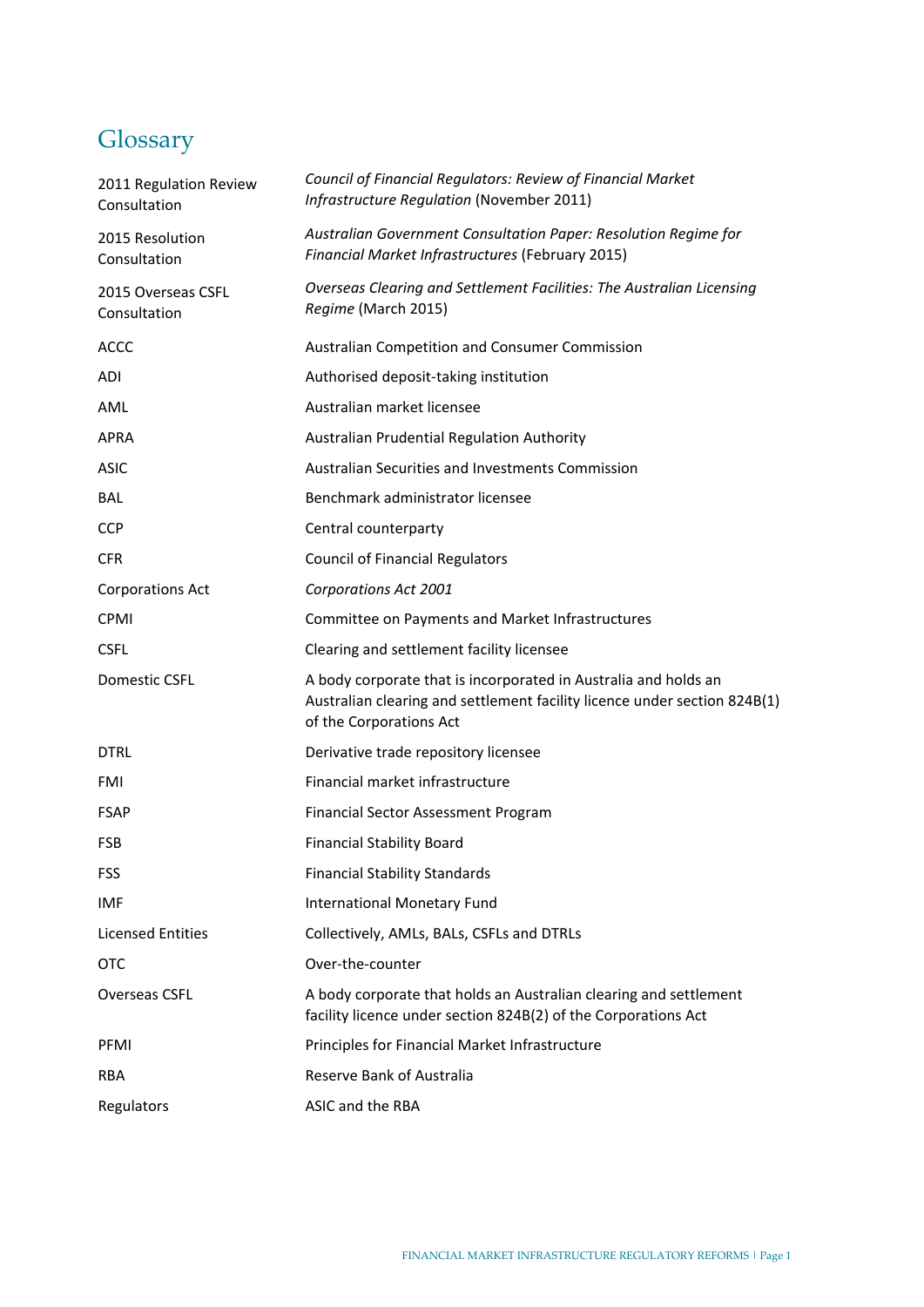## <span id="page-7-0"></span>Executive Summary

The term financial market infrastructures (FMIs) refers to institutions that perform fundamental activities in financial markets. They include operators of financial markets, benchmark administrators, clearing and settlement facilities and derivatives trade repositories. FMIs are critical to the smooth and efficient functioning of the financial system. FMIs licensed in Australia support transactions in securities with a total annual value of \$16 trillion and derivatives with a total annual value of \$150 trillion. These markets turn over value equivalent to Australia's annual GDP every three business days. Securities and derivatives are used by investors and businesses in order to raise capital and finance, borrow and lend funds, invest in equities and debt securities and manage the risks associated with their activities. Investors rely on FMIs for access to transparent prices and a safe means of transacting in their investments, which include over \$640 billion in superannuation assets held in Australian equities and fixed income assets. A disruption to the services provided by FMIs could have very severe consequences for the Australian financial system and to the investors and businesses that rely on FMIs.

International reforms following the 2008 financial crisis have increased both the role of FMIs in the financial system and the risks they face. Clearing and settlement facilities in particular are now critically important due to increased central clearing of over-the-counter (OTC) derivatives. OTC derivatives are widely utilised by financial institutions to manage their exposure to risk and there are now around \$60 trillion (notional value) of Australian OTC derivative contracts outstanding, with a significant proportion of these centrally cleared.

This paper sets out the Council of Financial Regulator's (CFR's) proposed reforms to the regulation of FMIs. The reforms aim to ensure the effective regulation of the systems, services and facilities that underpin Australia's financial system.

The package includes changes to the licensing and supervision frameworks for financial market operators, benchmark administrators, clearing and settlement facilities and derivatives trade repositories, and a new crisis management regime for clearing and settlement facilities. These proposals aim to provide the Australian Securities and Investments Commission (ASIC) and the Reserve Bank of Australia (RBA) (the Regulators) with strong and effective powers to continue to fulfil their regulatory responsibilities.

The proposed reforms will address the recommendations of several reviews of Australia's financial system, which concluded that the current regulatory regime for FMIs should be enhanced to increase its effectiveness and align to international best practice. These reviews include the 2014 Financial System Inquiry, the 2019 International Monetary Fund (IMF) Financial Sector Assessment Program (FSAP) and previous work by the CFR. The reforms build on recent improvements to the regulation of authorised deposit-taking institutions (ADIs) and insurers and will help ensure the Australian economy is supported by a strong, well-functioning financial system.

This paper includes both new proposals and proposals that were the subject of previous consultation undertaken by the CFR. The CFR is primarily concerned with stakeholder feedback on new or changed reform proposals, but existing proposals are included in this paper to provide a complete picture of the proposed regulatory reform package.

Chapter 1 of this paper provides the rationale for reform and a brief overview of the current regulatory arrangements and the powers and functions of each of the Minister, ASIC and the RBA under the current legislation.

Chapter 2 outlines proposals designed to make sure the licensing regimes for relevant entities will be fit for purpose and effective into the future. The CFR proposes to change the roles of the Regulators so that operational licensing and related decisions sit with the Regulators and not the Minister. The Minister would retain powers in relation to strategic matters. This chapter also includes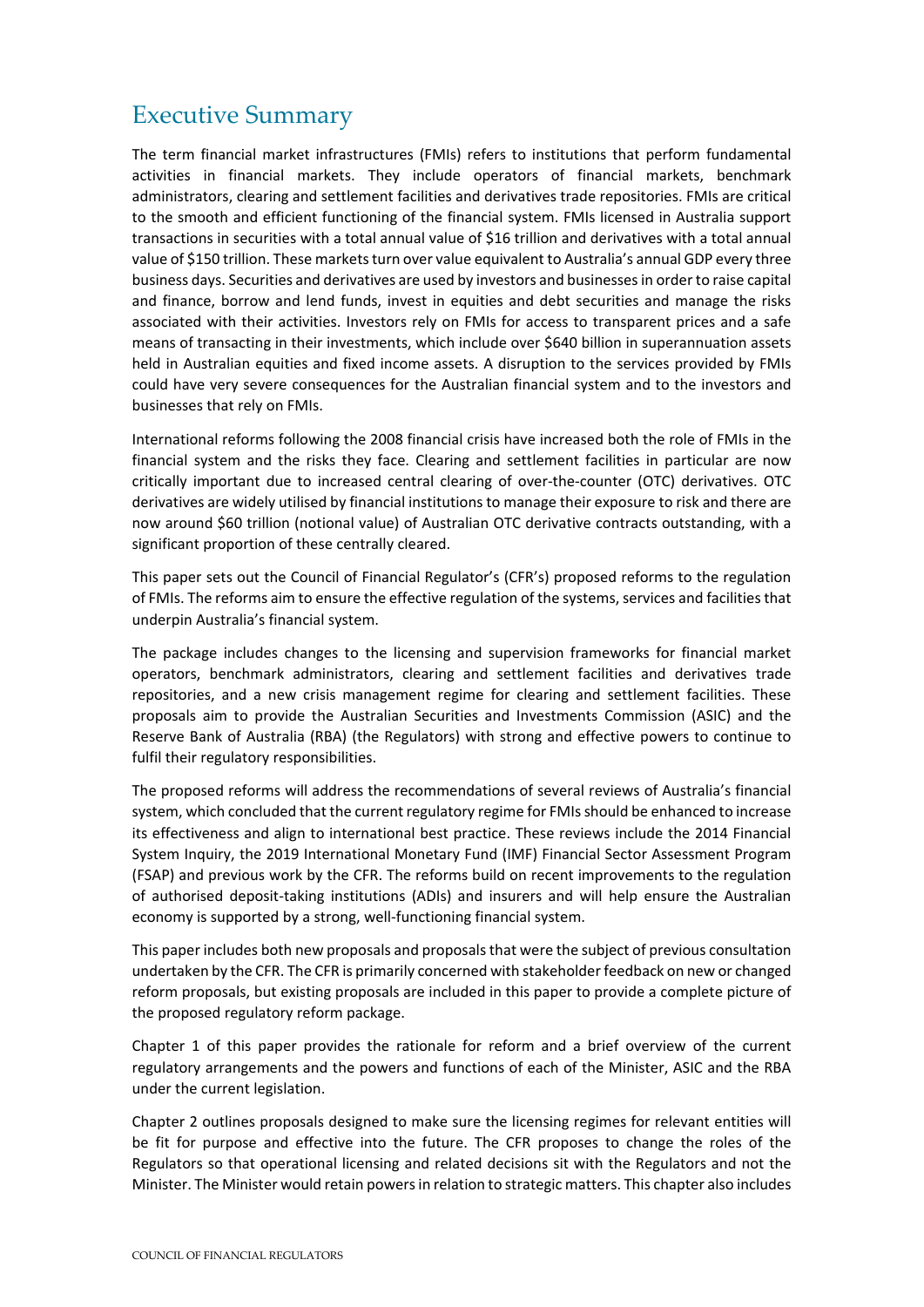proposals to clarify when operators need to be licensed, and place additional responsibilities and obligations on licensees, reflecting their importance to the Australian financial system.

Chapter 3 outlines a number of proposals to enhance the supervisory powers of the Regulators. This includes enhancements to directions powers and information-gathering powers, a new rule-making power for ASIC, new arrangements in relation to changes in control of licensees, and the introduction of a fit and proper regime for key decision-makers.

Chapter 4 proposes the introduction of a resolution regime for clearing and settlement facilities, concentrating on modifications to proposals set out in an earlier consultation on this regime. Key proposals include expanding the scope of certain resolution powers to allow the resolution authority to take action in respect of related bodies corporate of a clearing and settlement facility licensee (CSFL) in resolution, and introducing resolution planning and resolvability powers. The CFR does not propose that the resolution regime will cover trade repositories at this time.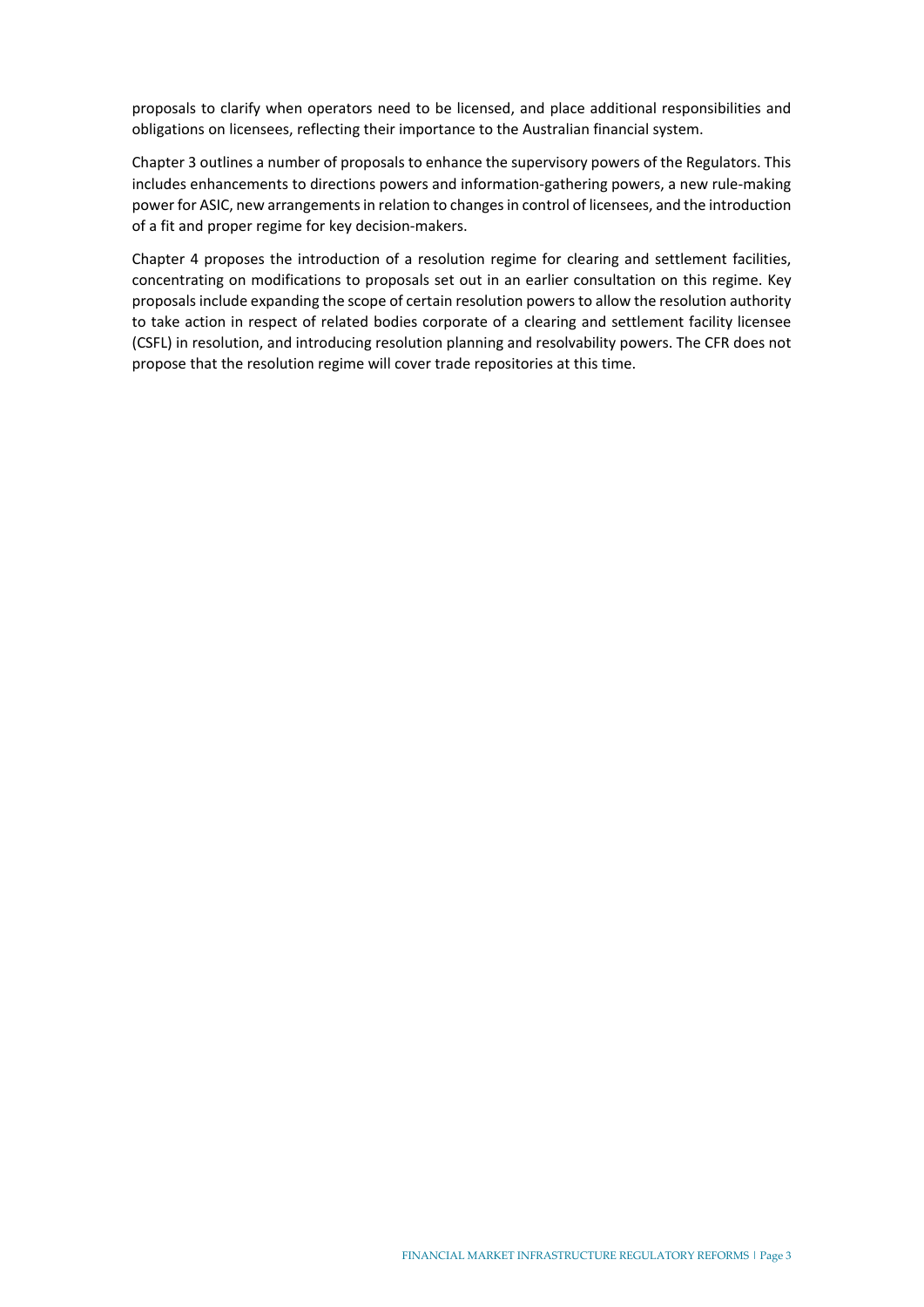## <span id="page-9-0"></span>1. Introduction

## <span id="page-9-1"></span>1.1 Reviewing the regulatory regime

The stability of a modern financial system relies on the resilience of its markets and supporting infrastructure. Operators of FMIs including financial markets, clearing and settlement facilities, benchmark administrators and derivative trade repositories facilitate, support, clear, settle and record a wide and increasing range of financial transactions.<sup>[1](#page-9-2)</sup>

In Australia, FMIs support transactions in securities with a total annual value of \$16 trillion and derivatives with a total annual value of \$150 trillion.<sup>[2](#page-9-3)</sup> These markets turn over value equivalent to Australia's annual GDP every three business days. Financial markets supported by FMIs are used to raise capital, borrow and lend funds, invest in equities and debt securities, and transact in derivatives for risk management purposes. Investors rely on FMIs for access to transparent prices and a safe means of transacting in their investments, which include over \$640 billion in superannuation assets held in Australian equities and fixed income assets.<sup>[3](#page-9-4)</sup> These activities are vital to the smooth functioning of the financial system and to the economy more broadly.

The importance of FMIs to the financial system is growing. International reforms to the regulation of financial markets since the global financial crisis have led to a greater proportion of financial transactions flowing through FMIs. For example, a significant proportion of the around \$60 trillion (notional value) of Australian OTC derivative contracts outstanding are now centrally cleared due to mandatory clearing rules.[4](#page-9-5) This has led to a concentration of risks in the clearing and settlement facilities themselves.

Disruption at an FMI or the failure of its operations would prevent some or all of the usual activity that it facilitated taking place, severely undermining the operation of the financial system. ADIs, insurers, superannuation funds and other financial services firms rely on access to financial markets and clearing and settlement facilities to undertake their operations. The price of many financial products is tied to financial benchmarks, and regulators and others rely on accurate derivative trade data.

The CFR is proposing a broad package of reforms to improve the regulation of FMIs in Australia.

These reforms will address the findings of several independent reviews of Australia's financial system, including the 2014 Financial System Inquiry and the 2019 IMF FSAP. These reviews recommended the strengthening of crisis management powers for FMIs.<sup>[5](#page-9-6)</sup> The latter also found that Australia's current regulatory regime for some FMIs (particularly clearing and settlement facilities) should be enhanced to increase its effectiveness and align to international best practice.

The issues identified in these reviews include: the need to strengthen supervisory and intervention powers available to the Regulators; a less than optimal distribution of decision-making authority and

<span id="page-9-2"></span><sup>1</sup> Payment systems are also FMIs, but are not regulated under the Corporations Act and are therefore not considered in this paper.

<span id="page-9-3"></span><sup>&</sup>lt;sup>2</sup> Figures reflect the value of securities trades and notional value of derivatives trades for the year to 30 June 2019.

<span id="page-9-4"></span><sup>&</sup>lt;sup>3</sup> Fixed income assets may include some loans made by superannuation funds that do not rely on FMI services.

<span id="page-9-5"></span><sup>4</sup> Source: DTCC Data Repository Singapore, RBA. The Government has adopted the G-20 commitment to introduce mandatory clearing rules, subsequently implemented by ASIC.

<span id="page-9-6"></span><sup>5</sup> See Recommendation 5 of the *Financial System Inquiry Final Report* (2014). Available at [<http://fsi.gov.au/publications/final-report/>](http://fsi.gov.au/publications/final-report/). The IMF FSAP *Technical Note on Supervision, Oversight and Resolution Planning of Financial Market Infrastructures* (2019). Available at [<https://www.imf.org/en/Publications/CR/Issues/2019/02/13/Australia-Financial-Sector-Assessment-Program-](https://www.imf.org/en/Publications/CR/Issues/2019/02/13/Australia-Financial-Sector-Assessment-Program-Technical-Note-Supervision-Oversight-and-46609)[Technical-Note-Supervision-Oversight-and-46609>](https://www.imf.org/en/Publications/CR/Issues/2019/02/13/Australia-Financial-Sector-Assessment-Program-Technical-Note-Supervision-Oversight-and-46609).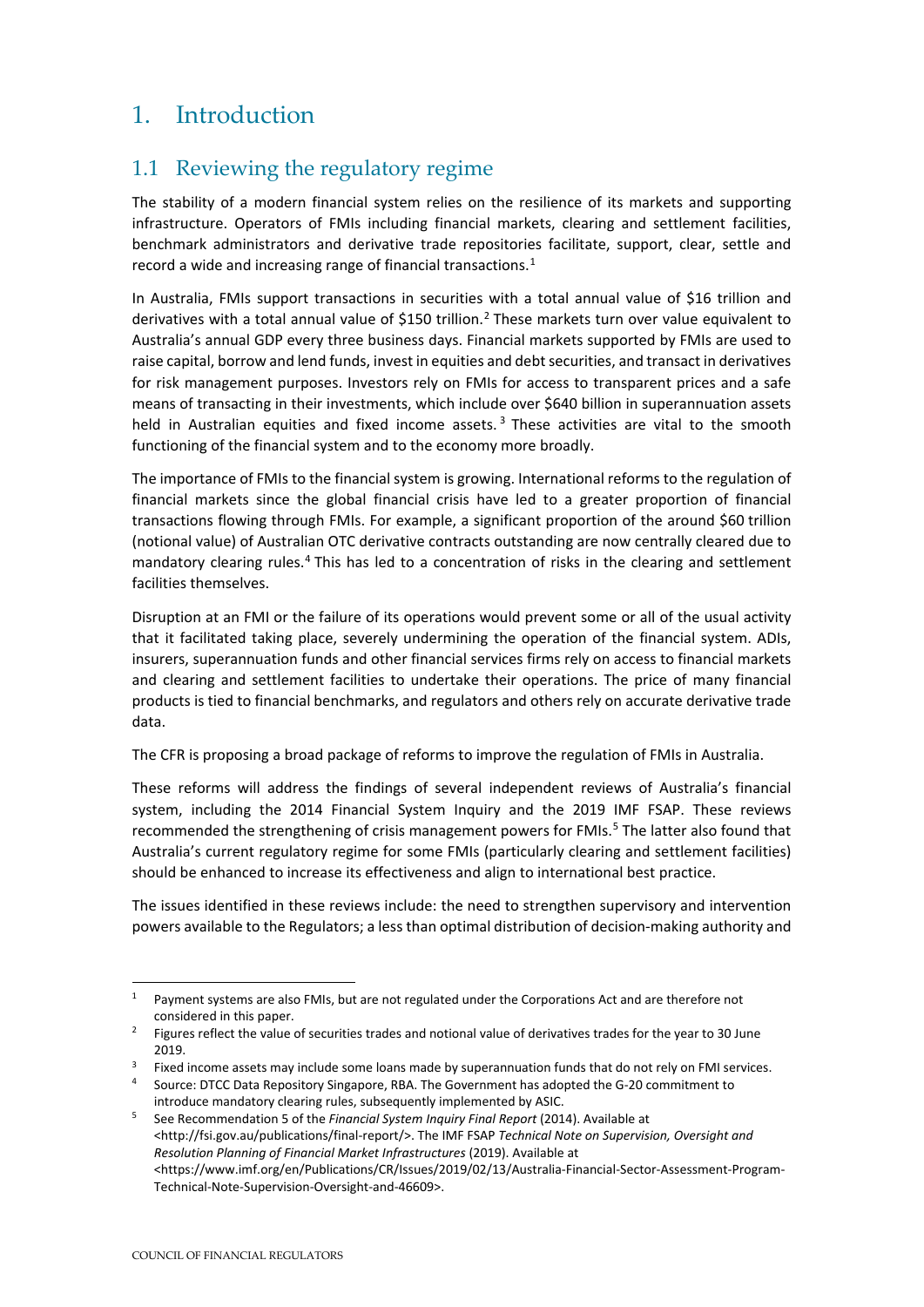regulatory powers between the Regulators and the Government; and inconsistent regulatory rules applying to different types of FMI.

The Minister, ASIC and the RBA each have a regulatory role in respect of FMIs. The Minister has a range of licensing powers, including the power to: grant licences to operators of clearing and settlement facilities and financial markets; issue directions; and disallow operating rules for these licensees. Since 2016, a number of the Minister's operational powers have been delegated to ASIC.

ASIC is the primary regulator for Australian market licensees (AMLs), benchmark administrator licensees (BALs) and derivative trade repository licensees (DTRLs). It co-regulates CSFLs with the RBA. All such entities are regulated under the *Corporations Act 2001* (Corporations Act). AMLs, BALs, CSFLs and DTRLs are together referred to as 'Licensed Entities' throughout this paper. Where a proposal in this paper relates to only a sub-set of Licensed Entities, they are referred to individually.

ASIC is responsible for monitoring and enforcing compliance with the Corporations Act by Licensed Entities and, in addition, AMLs' provision of fair, orderly and transparent markets and CSFLs' provision of fair and effective clearing and settlement services.

The RBA is responsible for supervising CSFLs in respect of financial stability, including through the determination of Financial Stability Standards (FSS) and assessment of compliance with the FSS by CSFLs.

The proposed reforms involve redistributing current decision-making authority and supervisory powers between the responsible Minister and the Regulators; and giving the Regulators new or strengthened powers to address identified weaknesses in the current framework.

If implemented in full, the proposed reforms would:

- increase the efficiency, transparency and accountability of the FMI regulatory regime by ensuring an independent regulator is responsible for all operational licensing decisions
- improve the effectiveness of the regulatory regime by providing to each of ASIC and the RBA appropriate powers to achieve their respective objectives
- align oversight of FMIs with their importance to the financial system and bring regulatory powers into line with those available to the Australian Prudential Regulation Authority (APRA) for ADIs and insurers. Implementing these changes involves streamlining the use of existing regulatory powers, increasing the effectiveness of existing powers, and giving the Regulators new powers where necessary
- substantially increase the resilience of the financial system by introducing a crisis resolution regime for clearing and settlement facilities. This regime is similar to the recently enhanced resolution regime for ADIs and insurers and will give the RBA the ability to step in to take control of a failing facility to maintain its critical functions and hence financial stability.

## <span id="page-10-0"></span>1.2 The need for reform

#### Enhanced licensing and supervisory powers

Given the critical role played by the Licensed Entities in the financial system, it is important that the Regulators have strong powers to monitor licensees' compliance with their obligations and to be able to take action where they identify deficiencies.

There are two key limitations in the current supervisory arrangements for Licensed Entities. First, for some types of Licensed Entities, the distribution of powers and decision-making authority between the Regulators and the Minister is inefficient. Best practice internationally is to provide clear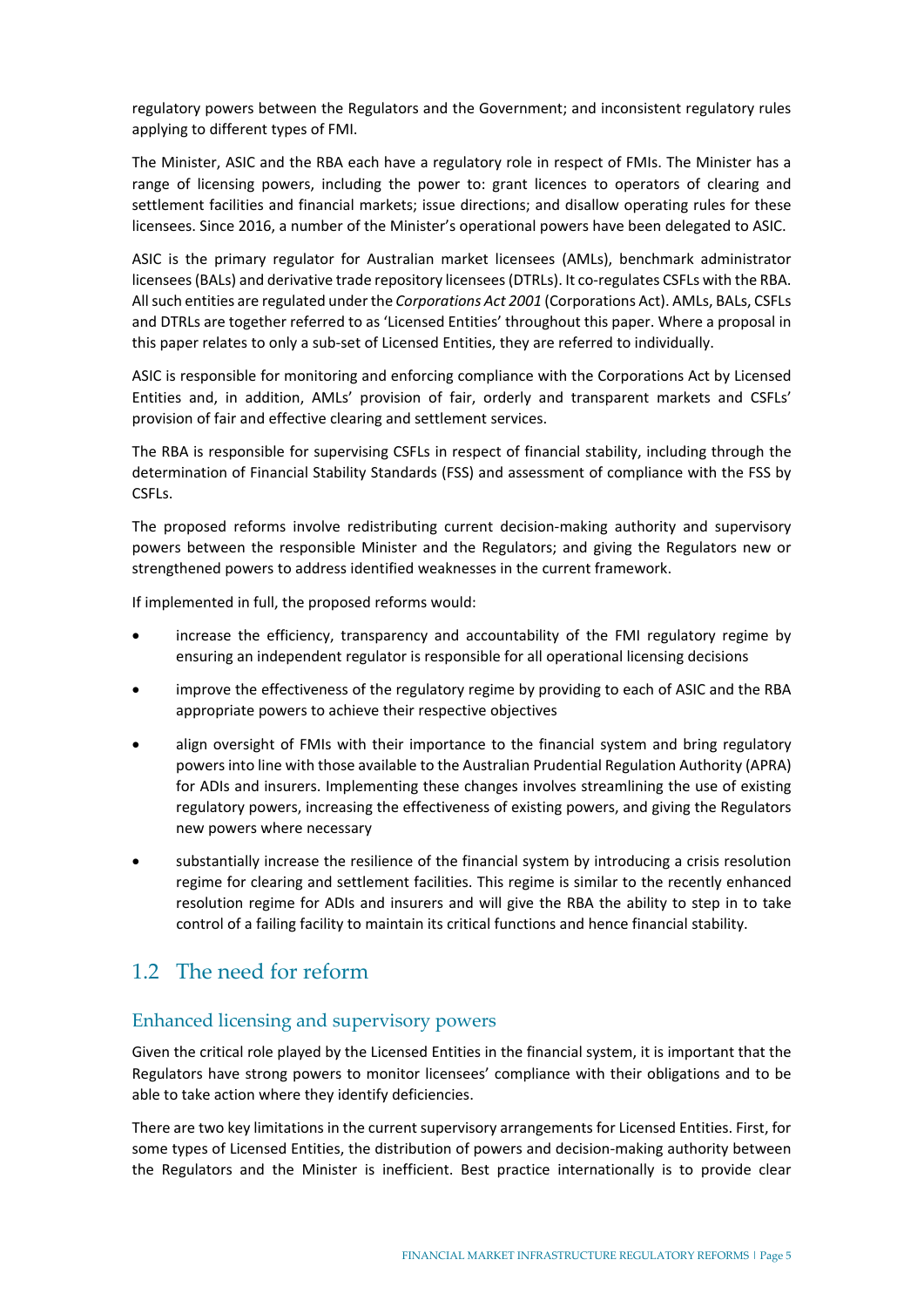separation between the operational responsibilities of independent regulators and the strategic role of Government. The fact that certain operational licensing, directions and enforcement powers currently sit with the Minister is inconsistent with international best practice. These types of powers are more suitable as powers of the Regulators.

Second, there is scope to strengthen the Regulators' powers to monitor the ongoing conduct of Licensed Entities and to require Licensed Entities to comply with their obligations. It is critical for the Regulators to be able to identify risks in Licensed Entities as they emerge and to have the ability to intervene effectively before those risks escalate. For example, APRA has a broader toolkit of oversight and enforcement powers in its equivalent role regulating ADIs and insurers.

Enhancements to supervisory powers were first proposed by the CFR in its 2011 *Review of Financial Market Infrastructure Regulation* (2011 Regulation Review Consultation). Other CFR consultations since then have proposed further enhancements. In its 2019 FSAP report, the IMF recommended that Australia strengthen the independence of the Regulators in supervisory oversight of CSFLs, and enhance the Regulators' enforcement powers to promote compliance with regulatory requirements.<sup>[6](#page-11-0)</sup>

The CFR notes that progress has already been made in some areas. For example, in 2018, legislation was passed to introduce a regulatory regime for financial benchmarks.<sup>[7](#page-11-1)</sup>

This paper introduces a proposal for certain powers that currently sit with the Minister to be transferred to the Regulators. It also introduces new proposals to enhance the supervisory regimes for Licensed Entities, and confirms some proposals that have previously been consulted on. The proposals outlined in this paper would bring the powers of each Regulator into line with its responsibilities.

Reforms to regulatory powers would mean that each Regulator has appropriate tools to achieve its objectives. The Minister and Government would retain overarching responsibility for strategic matters and matters of national importance, but operational decisions would move to the Regulators, where they more appropriately sit.

### Introducing a resolution regime for clearing and settlement facilities

The failure of a CSFL that provides clearing and settlement services that are critical to the smooth functioning of the financial system would have a significant adverse effect on market participants. Disruption would likely spread rapidly across the financial sector, with flow-on effects to the real economy. The Financial Stability Board (FSB) has led international work to develop best practice principles for resolution regimes that enable regulators to step in, if required, to provide continuity of critical services and protect the financial system.

There is currently no resolution regime for CSFLs in Australia. If a CSFL failed, the Government would either have to attempt to resolve it without any dedicated powers to achieve resolution, or allow it to be dealt with under general corporate insolvency provisions. Such an outcome would risk disruption to critical clearing and settlement services and pose a major threat to financial stability. In 2014, the Financial System Inquiry recommended that a dedicated resolution regime be developed for FMIs, and the IMF supported this recommendation in its 2019 FSAP report.

In February 2015, the CFR consulted on proposals for the design of a resolution regime. Proposals in that consultation were based on the FSB's 2014 *Key Attributes of Effective Resolution Regimes for Financial Institutions*. [8](#page-11-2) Since then, additional international guidance and lessons from the

<span id="page-11-0"></span><sup>6</sup> *Technical Note on Supervision, Oversight and Resolution Planning of Financial Market Infrastructures* (2019).

<span id="page-11-1"></span><sup>7</sup> *Treasury Laws Amendment (2017 Measures No. 5) Act 2018*.

<span id="page-11-2"></span><sup>8</sup> *Key Attributes of Effective Resolution Regimes for Financial Institutions* including an FMI Annex, and *Guidance on [Central Counterparty Resolution and Resolution Planning](http://www.fsb.org/2017/07/guidance-on-central-counterparty-resolution-and-resolution-planning-2/)*. Available at [<https://www.fsb.org/work-of-the-](https://www.fsb.org/work-of-the-fsb/policy-development/effective-resolution-regimes-and-policies/key-attributes-of-effective-resolution-regimes-for-financial-institutions/)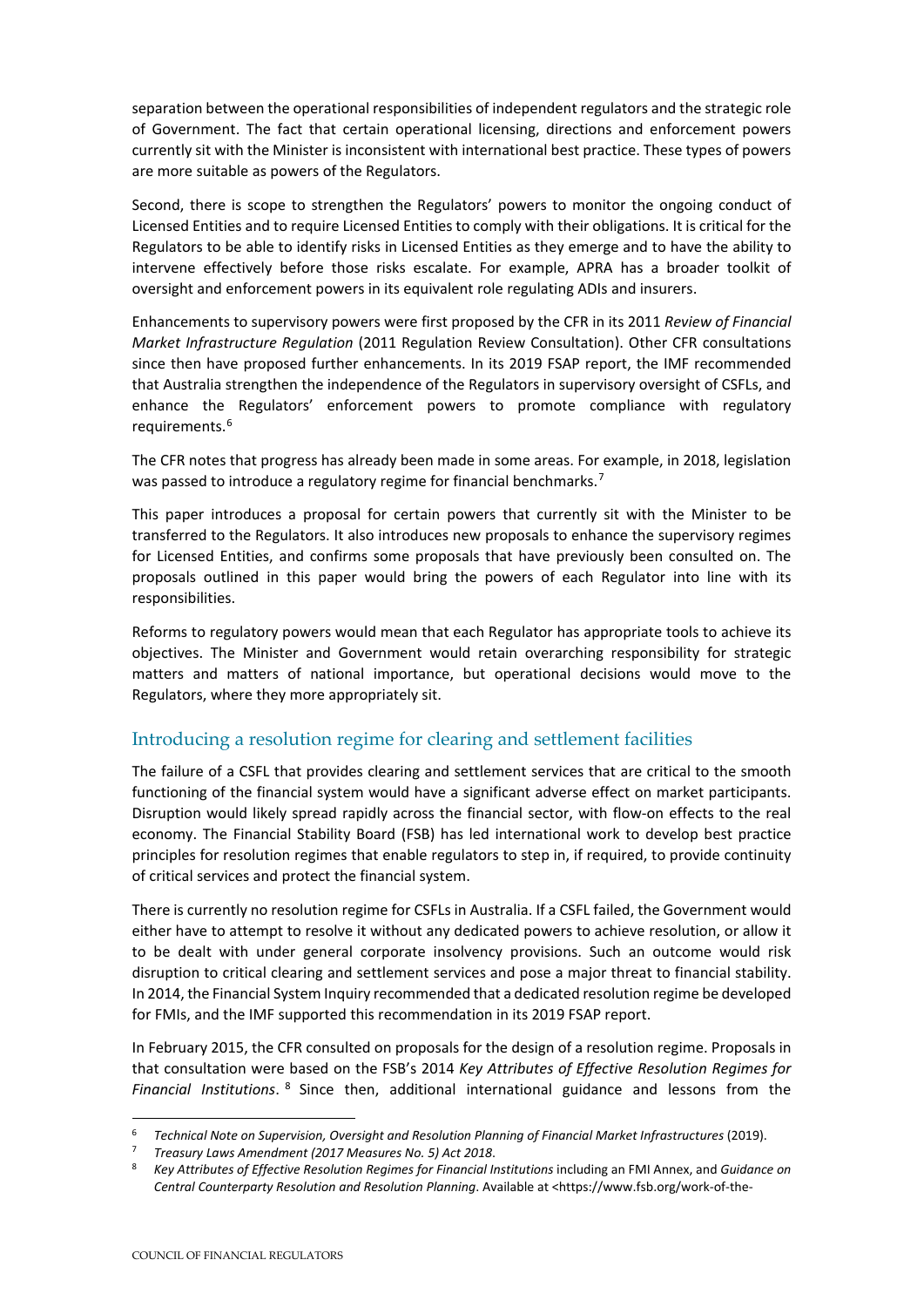development of enhancements to APRA's crisis management regime have become available. This consultation puts forward proposals modified from those contained in the *Australian Government Consultation Paper: Resolution Regime for Financial Market Infrastructures* (2015 Resolution Consultation) and in some places provides more detail on earlier proposals.

The 2015 Resolution Consultation also sought stakeholder views on legislative proposals to establish a special resolution regime for DTRLs. The paper proposed that any resolution regime apply to DTRLs that are incorporated and licensed in Australia, and that are identified as being systemically important in Australia.

Given the current derivative trade repository landscape in Australia, the CFR proposes to defer development of a resolution regime for DTRLs until such a time as a DTRL is likely to be within scope of a regime; that is, until there is more likely to be a domestically incorporated,  $9$  systemically important derivative trade repository in Australia. By such time, the development of a DTRL resolution regime may also be able to benefit from greater international and domestic precedent and lessons that may arise over time.

The resolution regime proposed in this paper will therefore apply to CSFLs only.

The introduction of a resolution regime for CSFLs would facilitate the continued provision of clearing and settlement services during a crisis, greatly assisting ongoing financial stability.

#### Competition in clearing and settlement of cash equities

There is currently only one provider of clearing services, and one provider of settlement services, for cash equities in Australia. Both entities are part of the same corporate group that also provides trading services for cash equities in Australia. A lack of competition in the provision of clearing and settlement services could result in higher prices for users than would be the case in a competitive market. It could also result in barriers to transparent and non-discriminatory accessto those services and/or limited responsiveness to users' evolving needs. This would be contrary to the objectives of maintaining competitive and efficient financial markets. The emergence of a competing provider could address these concerns, but it is important that any competition emerges in a safe and effective manner given the critical role played by cash equity CSFLs. If competition does not emerge, then it is important that regulators have appropriate powers to address the potential for anticompetitive conduct of any incumbent.

The CFR and the Australian Competition and Consumer Commission (ACCC) consulted on these issues in 2012, 2015 and 2017, providing advice to the Government in 2012 and 2015. Consistent with the Government's announced response to the 2015 advice, the CFR and the ACCC have released policy statements detailing regulatory expectations for the conduct of a monopoly provider of clearing and settlement services for cash equities and a set of minimum conditions that would support safe and effective competition in clearing and settlement of cash equities if a competing clearing or settlement facility was to emerge.<sup>[10](#page-12-1)</sup>

The CFR and the ACCC's 2015 advice also proposed the introduction of rule-making and arbitration powers. ASIC would be given the power to enforce the regulatory expectations and set minimum conditions for competition in clearing and settlement services for cash equities. The ACCC would be given the power to arbitrate access disputes between parties for cash equity clearing and settlement services. In March 2016, the Government announced its commitment to implement these legislative

[fsb/policy-development/effective-resolution-regimes-and-policies/key-attributes-of-effective-resolution-](https://www.fsb.org/work-of-the-fsb/policy-development/effective-resolution-regimes-and-policies/key-attributes-of-effective-resolution-regimes-for-financial-institutions/)

<span id="page-12-0"></span>[regimes-for-financial-institutions/>](https://www.fsb.org/work-of-the-fsb/policy-development/effective-resolution-regimes-and-policies/key-attributes-of-effective-resolution-regimes-for-financial-institutions/).<br>In this document, 'domestically incorporated' refers to a body corporate that is registered under Chapter 2A of the Corporations Act.

<span id="page-12-1"></span><sup>10</sup> *Australian Cash Equity Settlement Services: Policy Statement* (7 September 2017). Available at [<https://cfr.gov.au/news/2017/mr-17-01.html>](https://cfr.gov.au/news/2017/mr-17-01.html).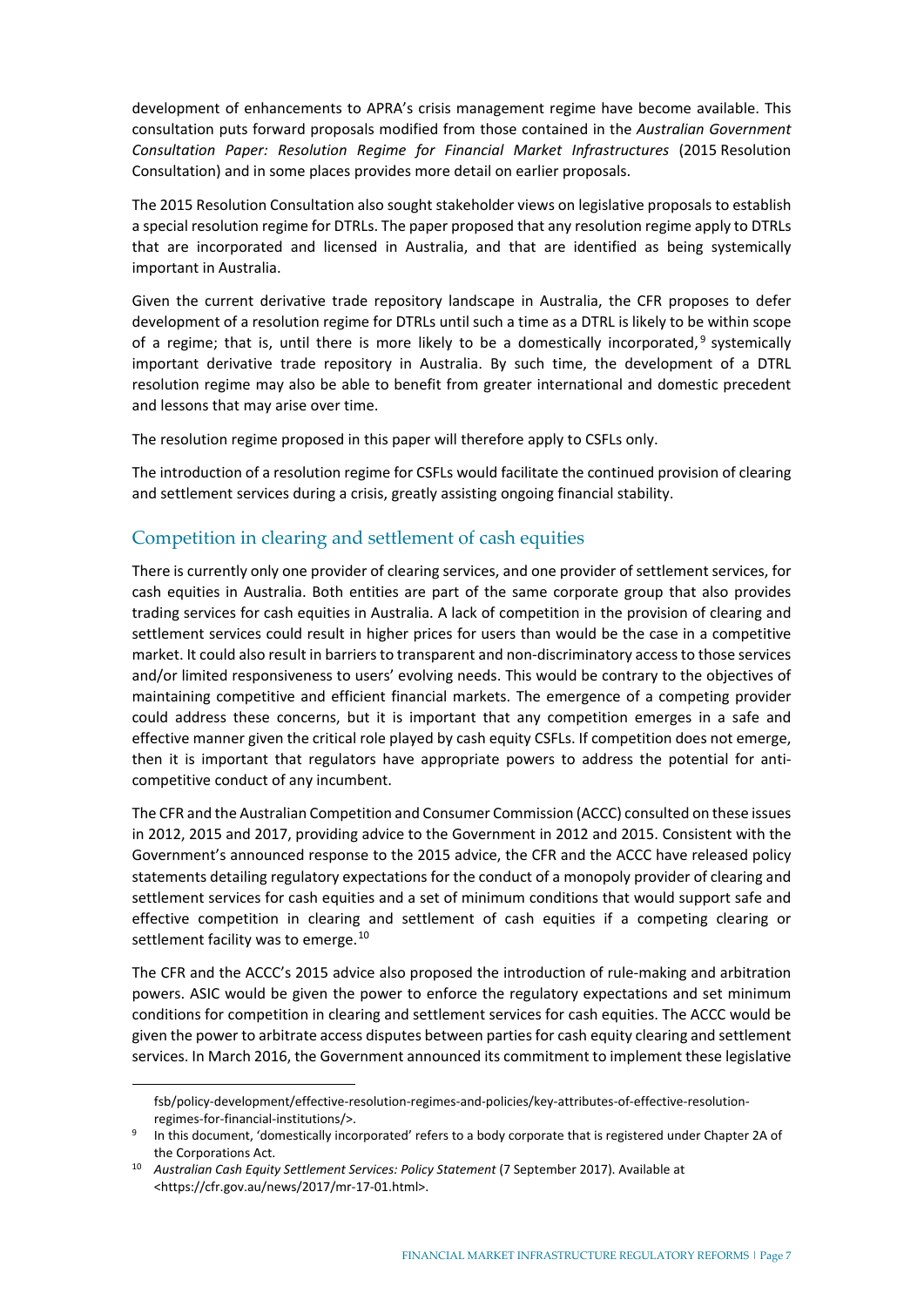changes.<sup>[11](#page-13-2)</sup> Therefore, this paper does not seek further feedback on this issue. This information has been provided for context to the other reforms proposed in this paper.

## <span id="page-13-0"></span>1.3 Design principles

The CFR has considered the following high-level principles in the design of the reforms set out in this paper. These principles take into account the *Principles of Best Practice Regulation* set out by the Council of Australian Governments,  $12$  and the Organisation for Economic Co-operation and Development *Best Practice Principles on the Governance of Regulators*. [13](#page-13-4)

#### **Principle 1 – Clear purpose and objectives**

Effective regulation should serve clearly identified policy goals and be effective in achieving those goals. Where regulatory regimes have more than one goal or purpose, the framework should clearly set out the mechanisms to prioritise each objective and coordinate regulatory activities to achieve the desired regulatory outcome.

#### **Principle 2 – Clarity of regulators' roles and responsibilities**

Effective regulatory regimes rely on each regulator having well-defined responsibilities and objectives, and having sufficient powers to achieve the objectives of the regulations for which it is responsible.

Individual regulators should not have responsibility for conflicting or competing functions. Where a regulator's responsibilities overlap with those of another regulator, there should be established mechanisms to coordinate regulatory actions.

#### **Principle 3 – Regulatory consistency**

In order to minimise costs for both regulated entities and regulators, policymakers should aim to align the operation of regulatory regimes that regulate similar sectors and aim to achieve similar objectives. Where differing approaches are taken, they should be justified by differing circumstances. Alignment should be based around the most fit-for-purpose model for the needs of the regime.

#### **Principle 4 – Proportionality**

The powers available under regulatory regimes should be proportionate to the scale and nature of the problems those regimes are trying to address. This may mean that certain powers are available only to regulators in circumstances that justify the use of those powers.

Regulatory regimes should not impose an undue compliance burden on the regulated entities, nor should they unduly constrain the activities of regulated entities.

## <span id="page-13-1"></span>1.4 Relationship to previous consultations

As noted above, the proposals set out in this paper build on a number of previous consultations by the CFR and Government. In developing these proposals, the CFR has taken into account feedback from these previous consultations and will consider that feedback as well as new submissions when preparing its advice to Government following the current consultation.

<span id="page-13-2"></span><sup>11</sup> *Turnbull Government to open competition in share clearance* (30 March 2016). Available at [<http://ministers.treasury.gov.au/ministers/scott-morrison-2015/media-releases/turnbull-government-open](http://ministers.treasury.gov.au/ministers/scott-morrison-2015/media-releases/turnbull-government-open-competition-share-clearance)[competition-share-clearance>](http://ministers.treasury.gov.au/ministers/scott-morrison-2015/media-releases/turnbull-government-open-competition-share-clearance).

<span id="page-13-3"></span><sup>12</sup> Available at [<https://www.pmc.gov.au/sites/default/files/publications/COAG\\_best\\_practice\\_guide\\_2007.pdf>](https://www.pmc.gov.au/sites/default/files/publications/COAG_best_practice_guide_2007.pdf).

<span id="page-13-4"></span><sup>13</sup> Available at [<https://www.oecd-ilibrary.org/governance/the-governance-of-regulators\\_9789264209015-en>](https://www.oecd-ilibrary.org/governance/the-governance-of-regulators_9789264209015-en).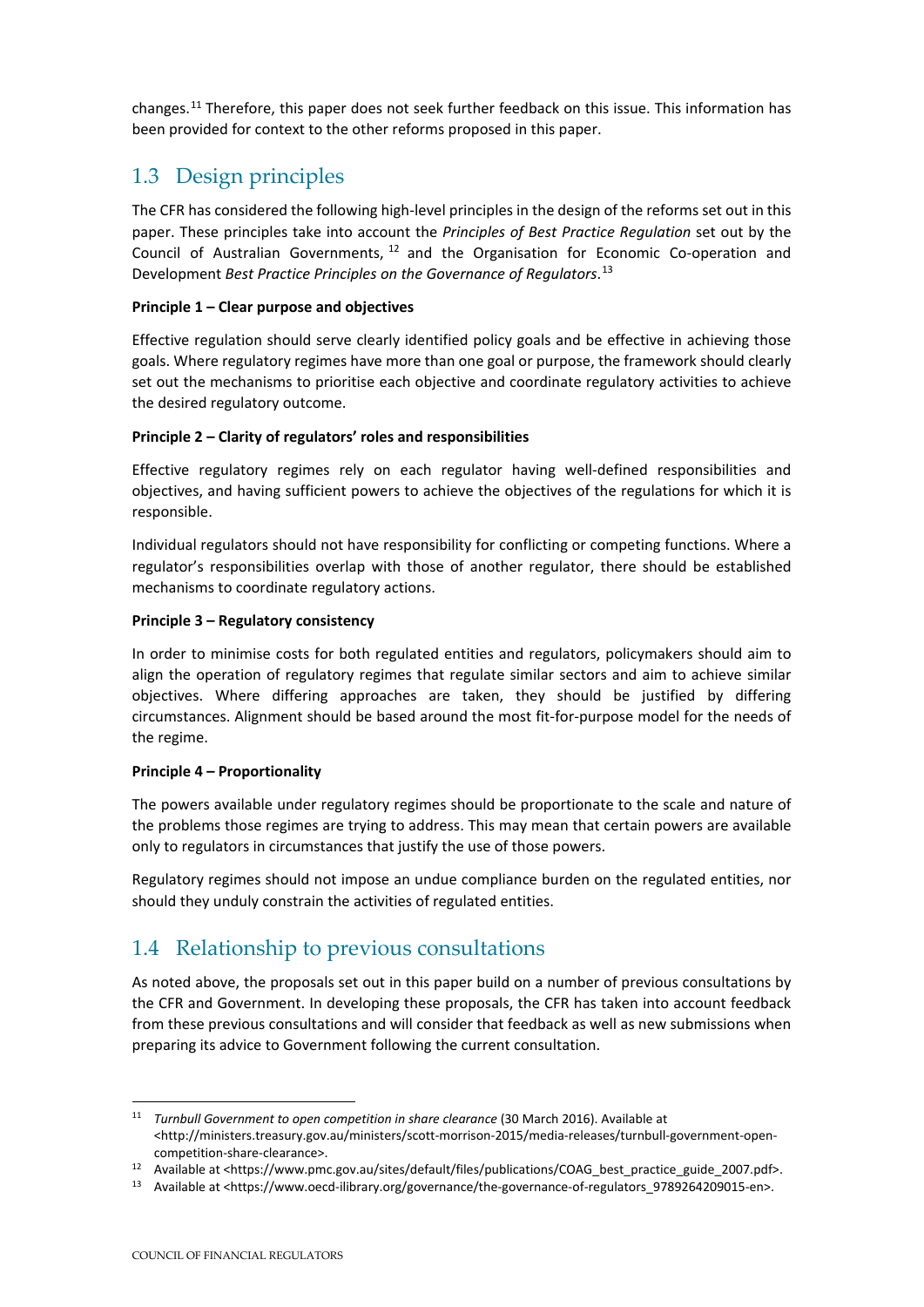While the focus of this consultation is on new and enhanced proposals, a recap of proposals from previous consultations is provided so that the full extent of the proposed change from current arrangements can be understood.

Each section of this paper includes a box summarising proposals that are new or have changed since previous consultations, to assist stakeholders in identifying proposals that they have not previously had the opportunity to comment on. Stakeholders may wish to focus their comments on these areas.

The following table provides details of previous CFR consultations referenced in this paper.

| 2011 Regulation Review<br>Consultation | Council of Financial Regulators: Review of Financial Market<br>Infrastructure Regulation (October 2011)                                                                                                                    |
|----------------------------------------|----------------------------------------------------------------------------------------------------------------------------------------------------------------------------------------------------------------------------|
|                                        | https://treasury.gov.au/sites/default/files/2019-<br>03/CFR_review_of_FMI_regulation_issues.pdf                                                                                                                            |
|                                        | Letter to the Deputy Prime Minister: Review of Financial Market<br>Infrastructure Regulation (10 February 2012)                                                                                                            |
|                                        | https://treasury.gov.au/sites/default/files/2019-<br>03/CoFR_Letter_to_Deputy_PM.pdf                                                                                                                                       |
| 2015 Resolution Consultation           | Australian Government Consultation Paper: Resolution Regime for<br>Financial Market Infrastructures (February 2015)                                                                                                        |
|                                        | https://treasury.gov.au/sites/default/files/2019-03/C2015-<br>009_resolutionregime_fmi.pdf                                                                                                                                 |
|                                        | Resolution Regime for Financial Market Infrastructures: Response to<br>Consultation (November 2015)                                                                                                                        |
|                                        | https://www.cfr.gov.au/publications/consultations/2015/resolution-<br>regime-financial-market/pdf/report.pdf                                                                                                               |
| 2015 Overseas CSFL<br>Consultation     | Overseas Clearing and Settlement Facilities: The Australian Licensing<br>Regime (March 2015)                                                                                                                               |
|                                        | https://www.cfr.gov.au/publications/consultations/2015/overseas-<br>clearing-and-settlement-facilities-australian-licensing-<br>regime/pdf/overseas-clearing-and-settlement-facilities-australian-<br>licensing-regime.pdf |
|                                        | Overseas Clearing and Settlement Facilities: The Australian Licensing<br>Regime: A response to consultation by the Council of Financial<br>Regulators (November 2015)                                                      |
|                                        | https://www.cfr.gov.au/publications/consultations/2015/ocsf-aus-<br>licensing-regime/pdf/report.pdf                                                                                                                        |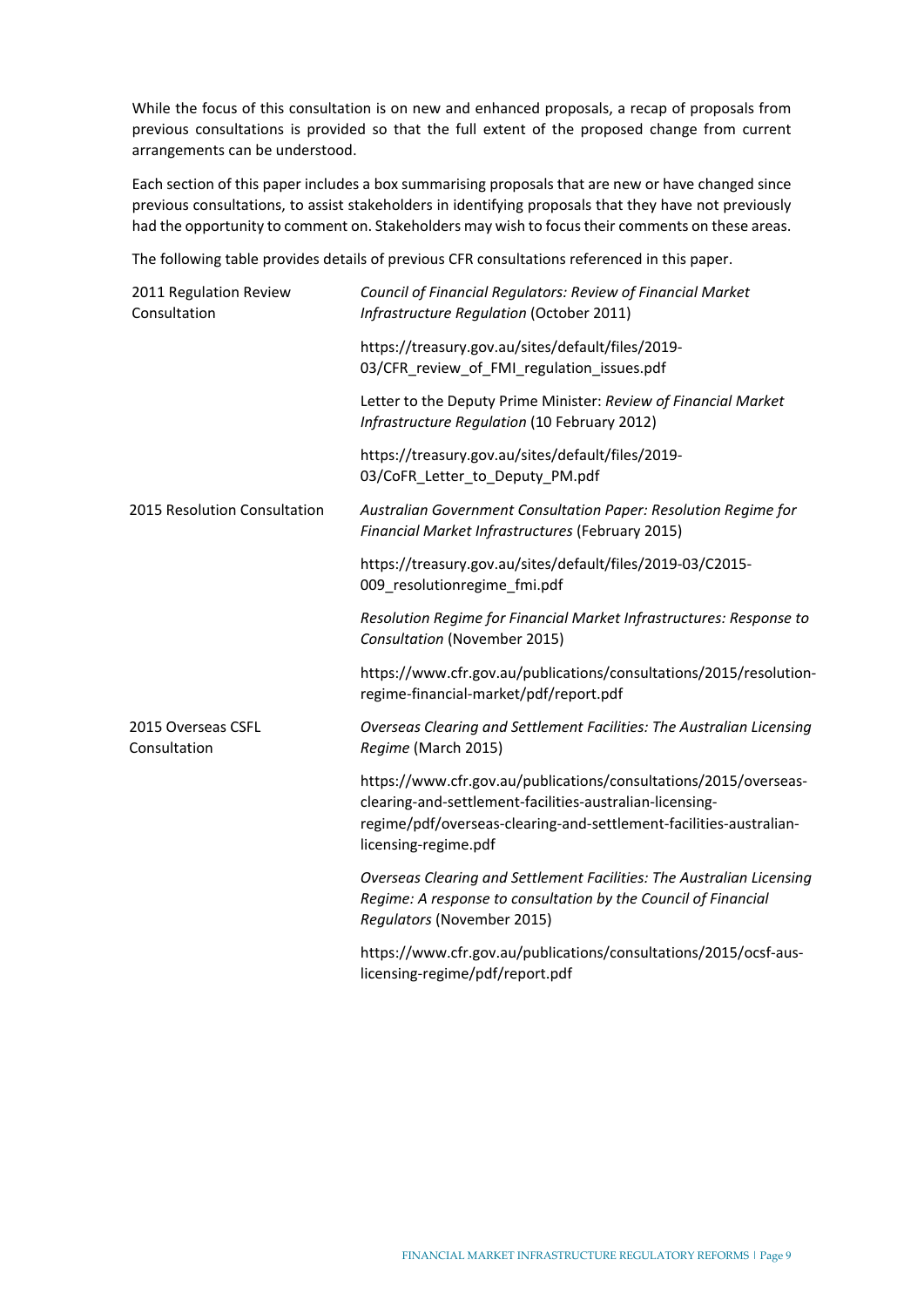## <span id="page-15-0"></span>2. Enhancing the licensing regimes

## <span id="page-15-1"></span>2.1 Key points

- This chapter sets out a number of proposed reforms so that the licensing regimes for financial markets, clearing and settlement facilities, derivative trade repositories and benchmark administrators are fit for purpose and efficient into the future.
- It is proposed to change the roles of the Minister and the Regulators so that operational licensing and supervisory functions related to conduct and compliance sit with ASIC. For CSFLs, regulatory powers related to financial stability would sit with the RBA. The Minister would retain powers in relation to strategic matters including powers to review certain regulatory decisions.
- The proposed reforms also include clarifying when a person is required to hold an Australian market licence or clearing and settlement facility licence and imposing responsibilities and obligations on licensees that reflect their importance to the Australian financial system.

## <span id="page-15-2"></span>2.2 Background

Financial regulation has seen a significant wave of reform in the decade following the global financial crisis. For example, Australia has implemented the Principles for Financial Market Infrastructures (PFMI) and associated guidance set out by the Committee on Payments and Market Infrastructures (CPMI) and the International Organization of Securities Commissions (IOSCO), and mandated the reporting and central clearing of OTC derivatives. These and other developments have increased the importance of FMIs in the Australian financial system and heightened the importance of risk management by FMIs. Given these changes, it is appropriate to consider whether Australia's regulatory regime remains sufficiently robust. In doing so, the CFR has also considered international experience and other financial institution regulatory regimes in Australia.

## <span id="page-15-3"></span>2.3 Alignment of regulatory powers and responsibilities

#### **New proposal**

That licensing and related powers held by the Minister (and currently delegated to ASIC) be transferred to the Regulators.

A fit-for-purpose regulatory regime ideally aligns the powers available to regulators with their responsibilities under the regime, to provide the most effective means of achieving desired regulatory outcomes. The current distribution of powers between the Minister, ASIC and the RBA in Chapter 7 of the Corporations Act does not fully achieve this objective.

The current regulatory framework provides for the Minister to make licensing and supervisory decisions in respect of market operators based on advice from ASIC, and in respect of clearing and settlement facilities, based on advice from ASIC and the RBA.<sup>[14](#page-15-4)</sup> Since April 2016, the Minister has delegated to certain ASIC staff most licensing and related powers with respect to AMLs and CSFLs.<sup>[15](#page-15-5)</sup> The delegation of these powers was made to improve the efficiency of licensing and supervision of AMLs and CSFLs. ASIC staff exercise the delegated powers in accordance with Ministerial guidelines.

<span id="page-15-4"></span><sup>14</sup> Sections 798B, 827B and 827C of the Corporations Act. The Minister does not have powers in relation to licensing of BALs and DTRLs.

<span id="page-15-5"></span><sup>15</sup> Section 1101J of the Corporations Act.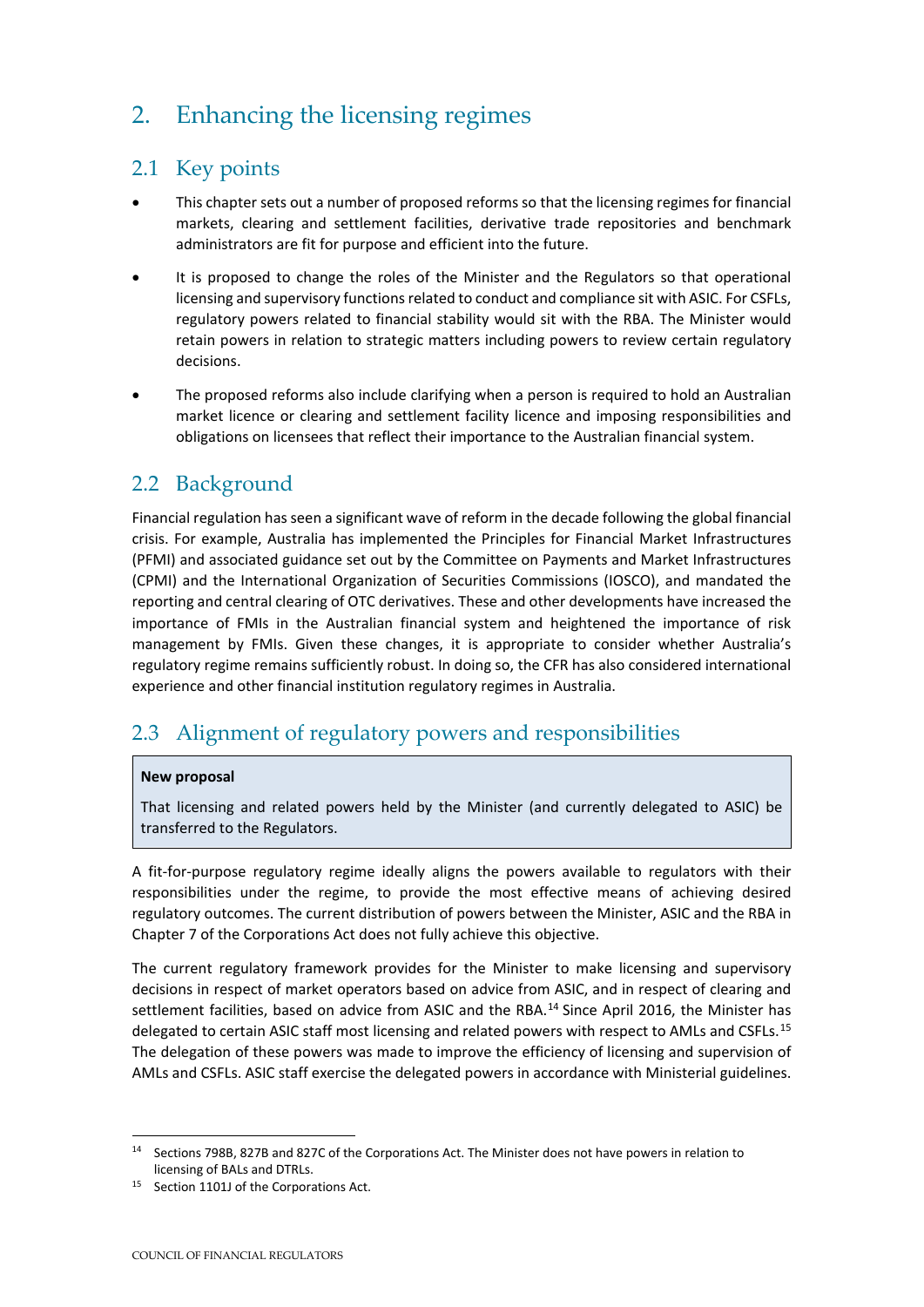The Minister is able to exercise the powers that have been delegated, or withdraw the delegation, at any time.

The extensive role of the Minister in Australia's licensing and supervisory regimesfor AMLs and CSFLs is unusual, both in comparison to overseas regimes and with other Australian financial sector regimes (for example, APRA's authorisation and supervision of ADIs).

The current regime also provides no directions power to the RBA, despite its role as co-regulator of CSFLs.

The CFR proposes that the Minister's powers that are currently delegated to ASIC be transferred from the Minister to ASIC, and to the RBA where appropriate in relation to CSFLs, as independent regulators. With respect to CSFLs, the CFR proposes to require that the Regulators consult each other in the exercise of their respective powers. Having responsibility for licensing and supervision matters sitting with regulators is in line with APRA's regime for ADIs and with comparable overseas jurisdictions, including Canada, the United Kingdom and the United States of America. It is also in line with the IMF's 2019 *Technical Note on Supervision, Oversight and Resolution Planning of FMIs* prepared as part of its FSAP, which recommended regulatory independence be strengthened in Australia.

The current delegation from the Minister to ASIC for AMLs and CSFLs includes powers in the following categories:[16](#page-16-0)

- Licensing: issue or vary a licence; impose, vary, and revoke licence conditions; suspend or cancel a licence, or to revoke a suspension.
- Operating rule changes: disallow operating rule changes.
- Exemptions: issue, vary or revoke an exemption from compliance with all or part of Part 7.2 or 7.3 of the Corporations Act.
- Information: require a special report, direct that annual reporting to ASIC be audited.
- Directions: promote compliance by the licensee with its obligations as a licensee under Chapter 7 of the Corporations Act.
- Compensation regimes for financial markets: approve compensation arrangements; decide on revocation of approvals; give directions; approve changed compensation arrangements; disallow changes to the Securities Exchanges Guarantee Corporation rules; and give directions to require the preparation of risk assessment reports.

Proposals to reallocate information-gathering and directions powers, and proposed enhancements to these powers, are described in more detail in Chapter 3.

For clearing and settlement facilities, the proposal to transfer the power to exempt a CSFL from compliance with obligations would be shared between the Regulators according to their respective areas of responsibility under Part 7.3 of the Corporations Act. The RBA would have the power to exempt a CSFL from obligations related to complying with the FSS and the requirement to do all other things necessary to reduce systemic risk. ASIC would have the power to exempt from all other provisions in Part 7.3.

The CFR proposes that, in addition to the exemption power, ASIC (for operators of markets, financial benchmarks, clearing and settlement facilities and derivative trade repositories) and the RBA (for operators of clearing and settlement facilities) be able to declare that certain provisions apply to a person or class of persons as if omitted, modified or varied, in a similar manner to ASIC's existing

<span id="page-16-0"></span><sup>16</sup> *Ministerial Powers (ASIC) Delegation 2019.* Available at [<https://www.legislation.gov.au/Details/F2019N00034>](https://www.legislation.gov.au/Details/F2019N00034).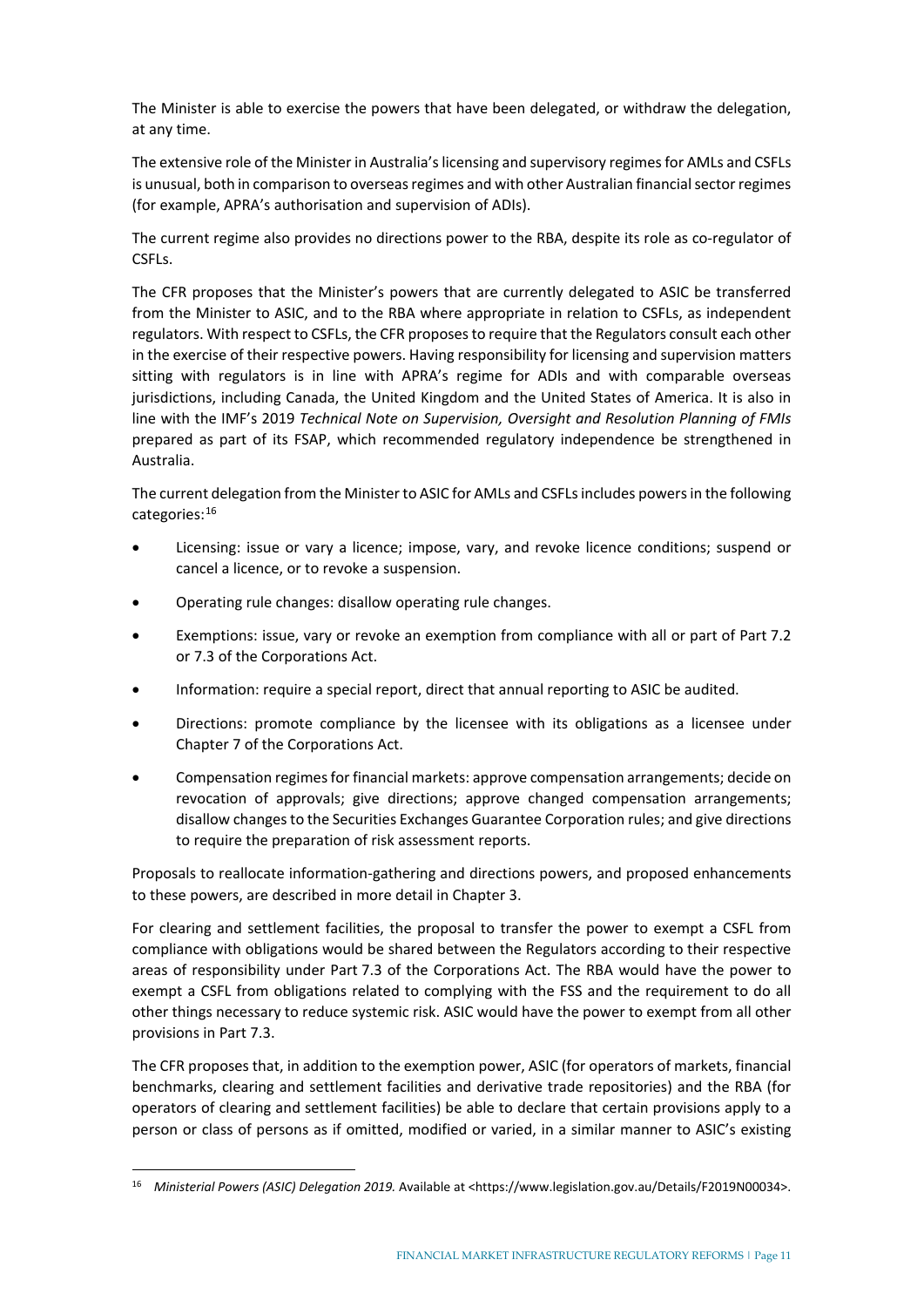declaration power for Australian financial services licensees.<sup>[17](#page-17-1)</sup> This would enable the Regulators to grant exemptions more efficiently in particular circumstances.

The Minister would retain powers that are not currently delegated to ASIC, as these are generally matters of strategic or national importance rather than operational matters. These powers include the nomination of a body corporate as the Securities Exchanges Guarantee Corporation<sup>[18](#page-17-2)</sup> and the approval of large shareholdings of a widely held market body on national interest grounds.<sup>[19](#page-17-3)</sup> The Minister would also retain a role in reviewing certain decisions made by the Regulators.<sup>[20](#page-17-4)</sup>

## <span id="page-17-0"></span>2.4 Other changes to licensing arrangements

#### Suspension or cancellation of a licence

#### **New proposal**

Specifying circumstances in which a licence may be suspended or cancelled when the licensee has not commenced or has ceased to carry out the activity for which they are licensed.

A regulatory licence is granted for specific purposes and is accompanied by stringent obligations for the entity that is licensed. It is important that licences are used in appropriate ways and can be suspended or cancelled if they are not being used appropriately. This includes cases where a Licensed Entity is warehousing a licence rather than carrying out the activities that the licence has authorised them to undertake. Such conduct risks bringing the Australian regulatory regime into disrepute.

Currently, the Minister has the power to suspend or cancel the licence of an AML or CSFL in certain circumstances. <sup>[21](#page-17-5)</sup> As outlined earlier in this chapter, the CFR proposes that these powers be transferred from the Minister to ASIC, with the involvement of the RBA for CSFLs.

One of the grounds for suspension or cancellation of an Australian market licence is that the licensee ceases to carry on the business of operating the market.<sup>[22](#page-17-6)</sup> There are corresponding provisions for BALs, CSFLs and DTRLs. <sup>[23](#page-17-7)</sup> The CFR proposes adding a level of specificity by including some circumstances in which this power may be exercised.

The CFR now proposes changes to clarify that ASIC is able to suspend or cancel a licensee's authorisation to conduct an activity in the following specific circumstances:

- where the entity has not commenced operating the activity which requires authorisation within three years of becoming licensed; or
- where, for a period of 12 months, the entity has not carried out the activity which requires authorisation.

<span id="page-17-2"></span><span id="page-17-1"></span><sup>17</sup> Section 926A(2)(c) of the Corporations Act.

<sup>&</sup>lt;sup>18</sup> Section 890A of the Corporations Act. Under the Corporations Act, operators of financial markets must have an eligible compensation scheme to protect investors. The Securities Exchanges Guarantee Corporation administers the National Guarantee Fund, a compensation scheme that applies to members of the Securities Exchanges Guarantee Corporation. The National Guarantee Fund provides compensation for retail and wholesale clients who incur a loss in their dealings with participants in four circumstances, as set out in the *Corporations Regulations 2001*.

<span id="page-17-3"></span><sup>19</sup> Section 851B of the Corporations Act.

<span id="page-17-4"></span><sup>&</sup>lt;sup>20</sup> For example, see sections 798G(3), 798J(5), 823D(8), 901K, 903H, 908BU, and 908CM of the Corporations Act.

<span id="page-17-5"></span><sup>21</sup> Sections 797B, 797C, 826B, and 826C of the Corporations Act.

<span id="page-17-6"></span><sup>22</sup> Section 797B of the Corporations Act.

<span id="page-17-7"></span><sup>23</sup> Sections 826B, 905H and 908BI of the Corporations Act.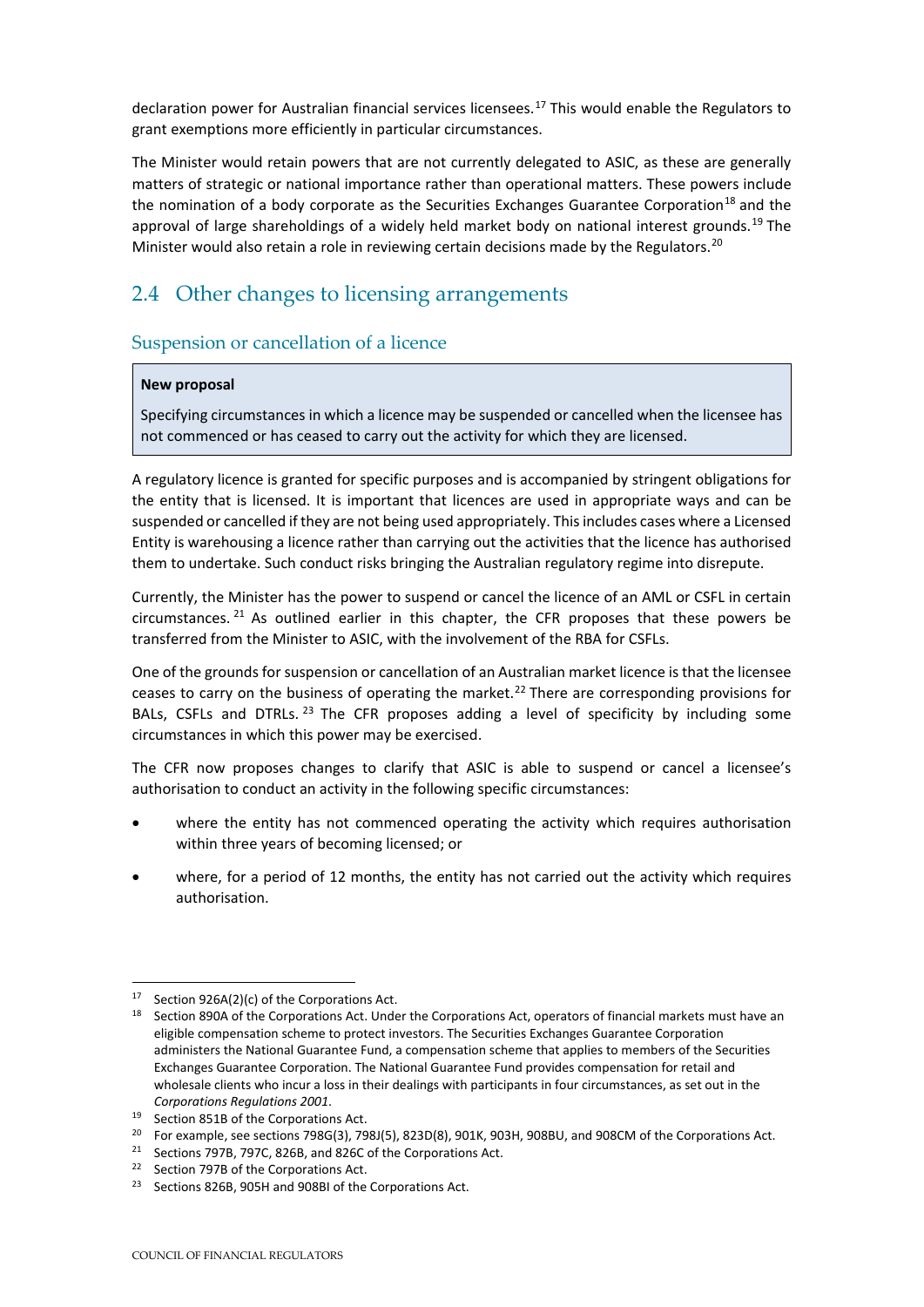For BALs that have more than one benchmark specified in their licence, the CFR proposes that the licence could be varied to remove the benchmark which has not commenced or is not being generated in the circumstances outlined above, while retaining other benchmarks.

The additional circumstances proposed will constrain entities from warehousing and commoditising licences. This proposal would better align the regulatory regimes for the Licensed Entities with recommendation 24 of the ASIC Enforcement Review Taskforce, which recommended that Australian financial services licensees and credit licensees be required to commence business within six months of being granted a licence. However, the CFR proposes a longer period than six months for the Licensed Entities given the nature of the activities requiring authorisation, as there can be significant lead times before activity commences.

The power to cancel a licence is discretionary and would not necessarily be exercised if one of the conditions is met.

The CFR also proposes that ASIC (after consultation with the RBA in relation to CSFLs) should have the power to suspend or cancel a licence for an overseas market or an Overseas CSFL if there is a material deterioration in the cooperation or information-sharing arrangement with the licensee's home regulator. This proposal was consulted on in the 2015 Resolution Consultation.

#### Overseas entities – requirement to be licensed

#### **New proposals**

Extending to overseas market operators proposed changes to the requirement for overseas clearing and settlement facilities to be licensed or exempt.

Introducing information-gathering powers and reporting obligations to enable ASIC to assess whether an overseas clearing and settlement facility or overseas market operator has a domestic connection and the materiality of that connection.

Introducing appropriate transitional arrangements.

The increasingly global nature of many financial markets, combined with regulatory reforms, has prompted an increasing number of overseas entities to contact the Regulators to seek clarity on whether they fall within the scope of the licensing regime.

Under the current licensing framework, an operator of a financial market or a clearing and settlement facility is required to be licensed or exempt from Part 7.2 of the Corporations Act if it 'operates … a financial market in this jurisdiction' or Part 7.3 of that Act if it 'operates … a clearing and settlement facility in this jurisdiction'.  $24$  The Corporations Act does not comprehensively set out the circumstances in which an entity is operating a financial market or clearing and settlement facility in this jurisdiction.[25](#page-18-1)

The CFR's previous consultation *Overseas Clearing and Settlement Facilities: The Australian Licensing Regime* (2015 Overseas CSFL Consultation) sets out a revised approach intended to provide greater clarity and legal certainty in relation to the requirement to be licensed. Under those proposals, an overseas clearing and settlement facility would be required to be licensed or exempt from Part 7.3 of the Corporations Act if ASIC determined that it had a 'material domestic connection' to this jurisdiction.<sup>[26](#page-18-2)</sup>

<span id="page-18-0"></span><sup>24</sup> Sections 791A and 820A of the Corporations Act.

<span id="page-18-1"></span><sup>&</sup>lt;sup>25</sup> See sections 791D and 820D of the Corporations Act. Note also ASIC Regulatory Guides 172 and 211.

<span id="page-18-2"></span><sup>26</sup> Sections 3 and 5.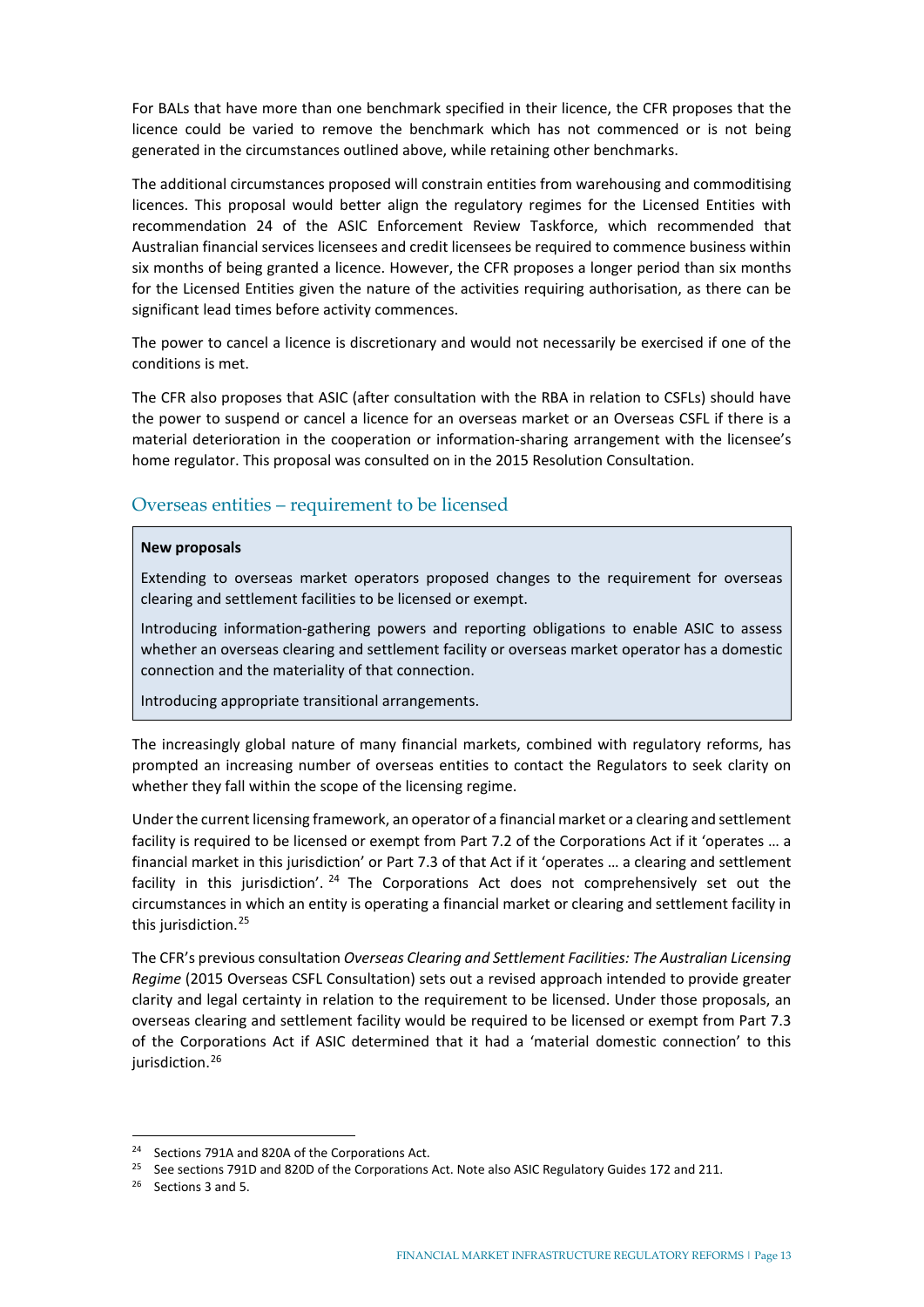The CFR proposed the following:

- Domestic connection: the first component of the test  $-$  a clearing and settlement facility's domestic connection – would establish, on the basis of objective factors set out in the legal framework, if the facility's operations were in any way connected to the Australian financial system. A clearing and settlement facility that had a domestic connection would be required to notify the Regulators.
- Materiality: the second component of the test would assess the materiality of any domestic connection. Where ASIC (in consultation with the RBA) considered a clearing and settlement facility's domestic connection to be material on the basis of the assessment of factors set out in the legal framework, ASIC would make a determination to that effect, and the facility would be required to become licensed or exempt from Part 7.3 of the Corporations Act.

The CFR proposes to proceed on the basis of the 2015 Overseas CSFL Consultation, with the following proposed additions:

- ASIC would have an information-gathering power to assess whether an overseas clearing and settlement facility had a domestic connection and the materiality of that connection.
- Where ASIC did not consider an overseas clearing and settlement facility's domestic connection to be material, an ongoing reporting requirement would apply to enable ASIC to assess any changes to materiality over time.
- Appropriate transitional arrangements would apply for any unlicensed overseas clearing and settlement facilities assessed to have a material domestic connection.

The CFR also proposes that, as was foreshadowed in the CFR's response to the 2015 Overseas CSFL Consultation, these arrangements will apply to operators of financial markets.

#### Location requirements

#### **New proposal**

This section contains no new proposals.

The Regulators must have appropriate regulatory influence over AMLs and CSFLs that are essential to the smooth operation of the Australian financial system.

Consistent with the proposals in the 2011 Regulation Review Consultation, the 2015 Resolution Consultation and 2015 Overseas CSFL Consultation, the CFR proposes that ASIC have the power (having received advice from the RBA in the case of a CSFL) to impose location requirements on AMLs and CSFLs. This will involve requiring the licensee to transfer from an overseas licence<sup>[27](#page-19-0)</sup> to a domestic licence<sup>[28](#page-19-1)</sup> held by a domestically incorporated entity.

This will enable the Regulators to strengthen their influence over the licensee by assuming the role of primary regulator. This would also enable a CSFL to be brought within the scope of the proposed resolution regime (see Chapter 4).

<span id="page-19-0"></span><sup>&</sup>lt;sup>27</sup> Granted under section 795B(2) or 824B(2) of the Corporations Act.

<span id="page-19-1"></span><sup>&</sup>lt;sup>28</sup> Granted under section 795B(1) or 824B(1) of the Corporations Act.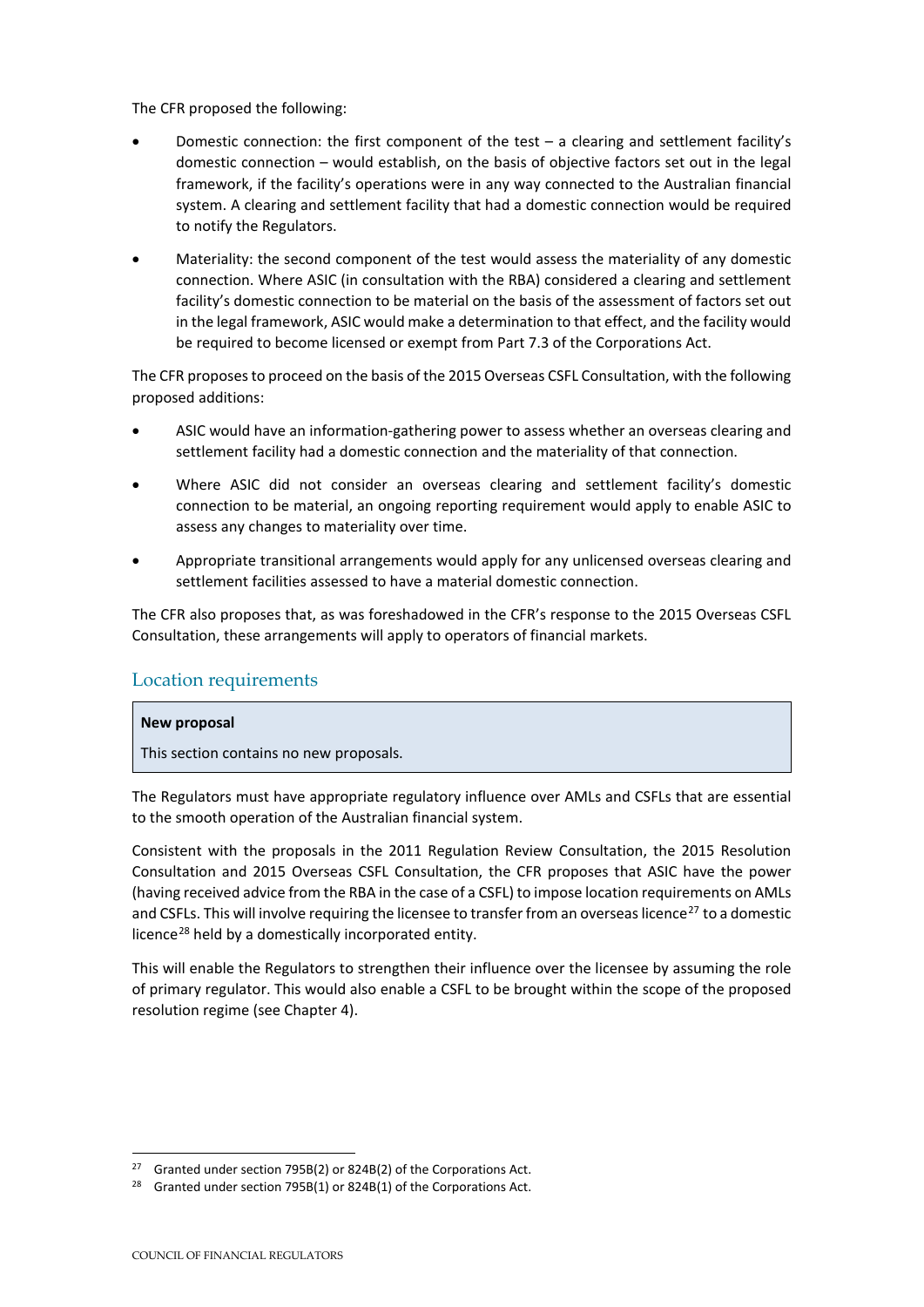### Domestic clearing and settlement facility licences

#### **New proposal**

This section contains no new proposals.

As noted in the 2015 Resolution Consultation, <sup>[29](#page-20-2)</sup> so that holders of a domestic Australian clearing and settlement facility licence<sup>[30](#page-20-3)</sup> could be effectively dealt with under the resolution regime, it is proposed that domestic licences only be available to clearing and settlement facility operators that are domestically incorporated.

## <span id="page-20-0"></span>2.5 Prescribed financial market – declaration power

#### **New proposal**

Empower ASIC to declare a financial market to be a prescribed financial market.

The concept of a 'prescribed financial market' allows for the selective application of some provisions in the Corporations Act in relation to certain financial markets.

Prescribing a financial market, including in the event of the issuance or variation of an Australian market licence, currently requires amending the *Corporations Regulations 2001* to add that financial market to the list of prescribed financial markets.  $31$  Amending regulations in this way is a cumbersome and slow process involving the preparation and drafting of a new disallowable legislative instrument that must be tabled in Parliament before becoming law.

The CFR proposes to replace the current process for adding a financial market to the list of prescribed financial markets with a declaration power for ASIC. The declaration power will enable the list of prescribed financial markets to be updated on a more timely basis. Parliamentary oversight of the process for updating the list of prescribed financial markets will be retained.<sup>[32](#page-20-5)</sup>

## <span id="page-20-1"></span>2.6 Widely held market body – declaration power

#### **New proposals**

Allow the Minister to approve increases in voting power in ASX Limited above 15 per cent.

Empower ASIC to declare a body to be a widely held market body.

The Corporations Act contains restrictions on the acquisition of shares in AMLs and CSFLs (and their holding companies) that are 'widely held market bodies'.<sup>[33](#page-20-6)</sup> A person's voting power in a widely held market body cannot be greater than 15 per cent unless there is ministerial approval or, in the case of ASX Limited, approval via a regulation. The Minister may provide approval if the Minister is satisfied that it is in the national interest.

<span id="page-20-2"></span><sup>29</sup> Section 2.1.3.

<span id="page-20-3"></span><sup>30</sup> Granted under section 824B(1) of the Corporations Act.

<span id="page-20-4"></span><sup>&</sup>lt;sup>31</sup> 'Prescribed financial market' is defined in section 9 of the Corporations Act.

<span id="page-20-5"></span><sup>&</sup>lt;sup>32</sup> Declarations would be in the form of a disallowable legislative instrument.

<span id="page-20-6"></span><sup>33</sup> Division 1 of Part 7.4 of the Corporations Act and regulation 7.4.01 of the *Corporations Regulations 2001.*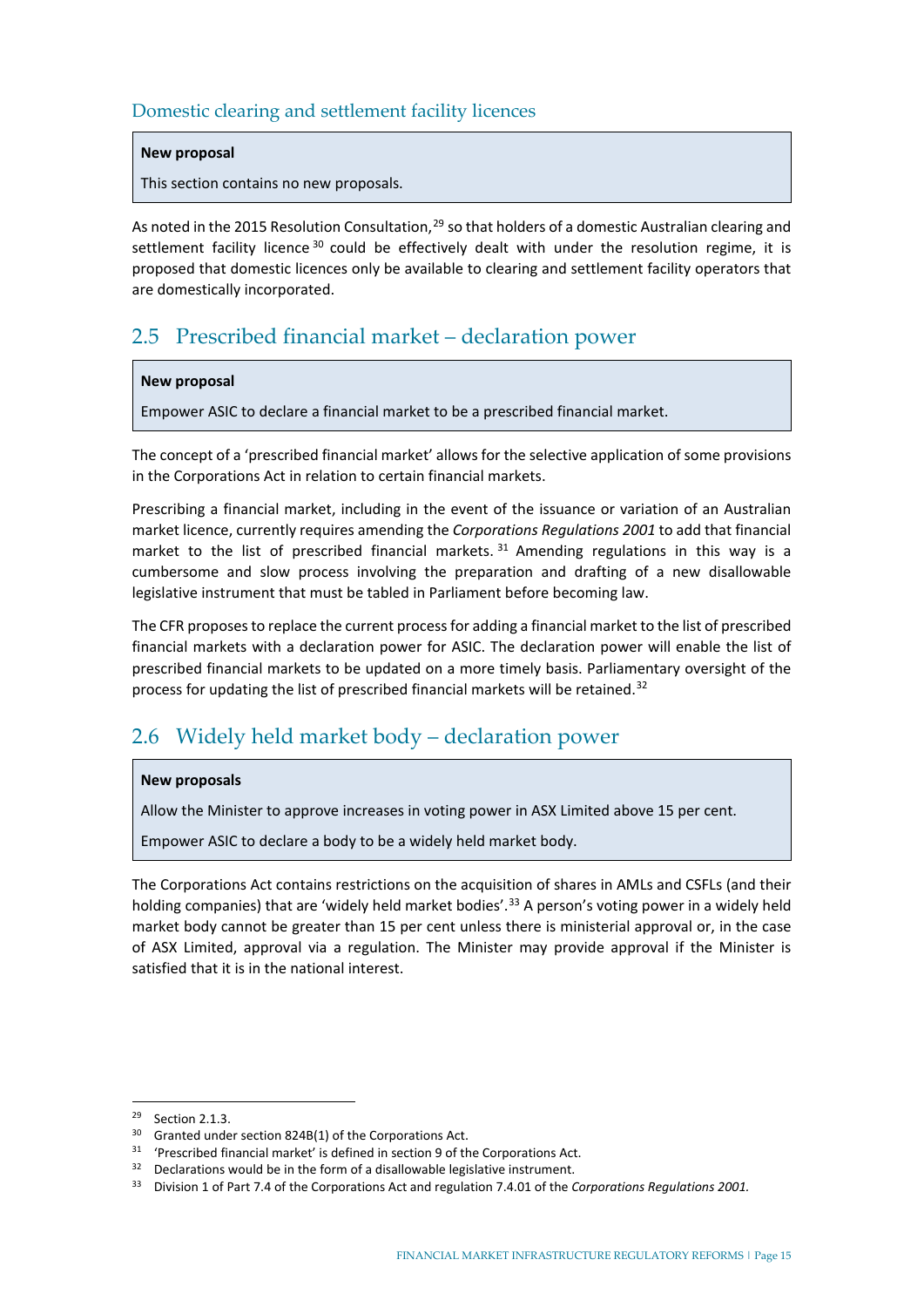The CFR proposes that a change of control in ASX Limited be subject to the ministerial approval process, rather than requiring a regulation.<sup>[34](#page-21-0)</sup> This would align the approval process for ASX Limited with other widely held market bodies.

Currently the list of widely held market bodies is prescribed by regulation. Similar to the process for prescribing a financial market, the process for updating the list of widely held market bodies is a cumbersome process involving the preparation and drafting of a disallowable legislative instrument that must be tabled in Parliament before becoming law.

The CFR therefore proposes that ASIC be empowered to declare a body to be a widely held market body. This will allow ASIC to update the list of entities in a more timely manner, for example, to reflect changes in name or corporate group structure. The criteria for an entity to be a widely held market body will stay the same, that is, if it is assessed to be of national significance in accordance with current guidelines.<sup>[35](#page-21-1)</sup> Parliamentary oversight of the process for updating the list of widely held market bodies will be retained.<sup>[36](#page-21-2)</sup> Any changes in control of widely held market bodies will remain subject to the ministerial approval process.

<span id="page-21-0"></span><sup>34</sup> This proposal is consistent with Recommendation 44 of the November 2014 *Final Report of the Financial System Inquiry*, which recommended that ASX be subject to the same ownership restrictions as other entities in the financial sector.

<span id="page-21-1"></span><sup>35</sup> *Financial Services Reform Bill 2001*, Explanatory Memorandum, Paragraph 9.8. Available at [<https://www.legislation.gov.au/Details/C2004B00956/Explanatory%20Memorandum/Text>](https://www.legislation.gov.au/Details/C2004B00956/Explanatory%20Memorandum/Text).

<span id="page-21-2"></span><sup>&</sup>lt;sup>36</sup> Declarations would be in the form of a disallowable legislative instrument.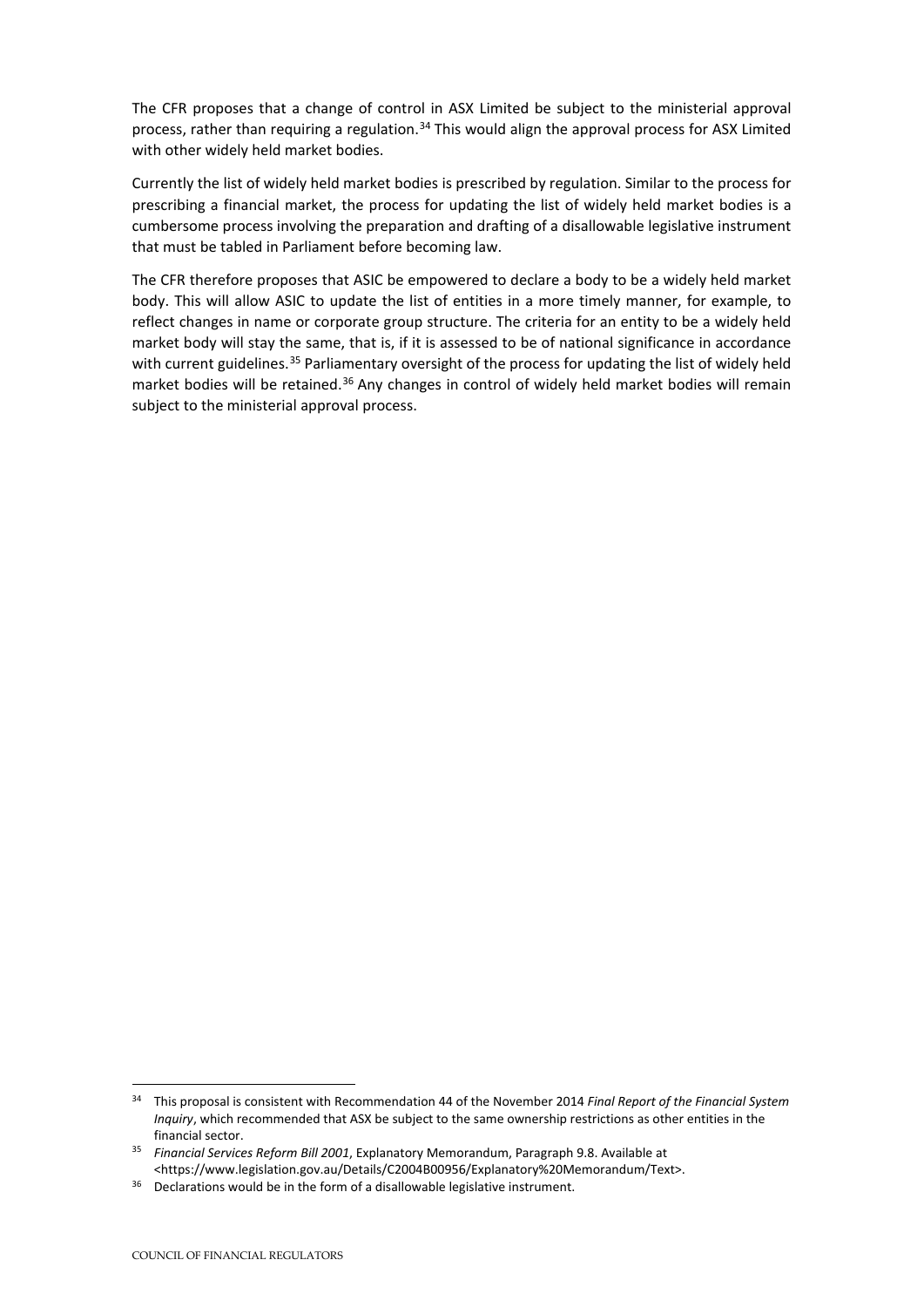## <span id="page-22-0"></span>3. Enhancing supervision and enforcement

## <span id="page-22-1"></span>3.1 Key points

- Effective supervisory arrangements provide regulators with powers to require supervised entities to conduct their operations in accordance with the objectives of regulation.
- The Minister and the Regulators have a range of tools to achieve their objectives but, under the current framework, the available tools could be better aligned with the mandates of the Regulators empowered to use them.
- To facilitate effective ongoing supervision, the CFR proposes a range of new powers for the Regulators, including the transfer of some powers that currently sit with the Minister. Some of these proposals have been covered in previous consultations, but have not yet been implemented, while others are being publicly consulted on for the first time.

## <span id="page-22-2"></span>3.2 Background

Strong supervisory powers are essential for the Regulators to effectively regulate the conduct of Licensed Entities and achieve the objectives of Chapter 7 of the Corporations Act.<sup>[37](#page-22-3)</sup> It is important that ASIC is able to: effectively intervene where there may be a disruption to the fair, orderly and transparent functioning of markets or the fair and effective provision of clearing and settlement services; and set regulatory parameters for Licensed Entities to promote the objectives of Chapter 7 of the Corporations Act.

Robust supervisory powers for the RBA in respect of CSFLs are important in order to support action to address emerging financial stability risks arising from clearing and settlement activities.

The Regulators currently have a range of tools to set regulatory standards as well as monitor and address compliance of Licensed Entities with their obligations under the Corporations Act. These include the power to make and publish assessments of Licensed Entities' compliance, directions powers and, in some instances, rule-making powers. However, while the Regulators have been able to make effective use of the tools available to them to date, these tools and their allocation between the Regulators can be improved to maintain best practice, reflecting international developments and evolving market and clearing structures. This has been noted in independent reviews of the Australian financial system, including in a recent assessment by the IMF as part of its FSAP.

In the 2011 Regulation Review Consultation and 2015 Resolution Consultation, the CFR proposed changes to enhance supervisory powers to achieve the above objectives, including:

- better aligning the Regulators' powers with their respective mandates
- introducing a fit and proper regime
- streamlining the process for the use of existing directions powers and providing additional sanctions for non-compliance with directions
- providing directions powers for the RBA, including to support a CSFL that is implementing recovery arrangements.

More recent consideration by the CFR of the current regulatory arrangements has identified some further areas where the framework could be improved.

<span id="page-22-3"></span><sup>&</sup>lt;sup>37</sup> Appendix A provides additional information on the objectives of Chapter 7 of the Corporations Act.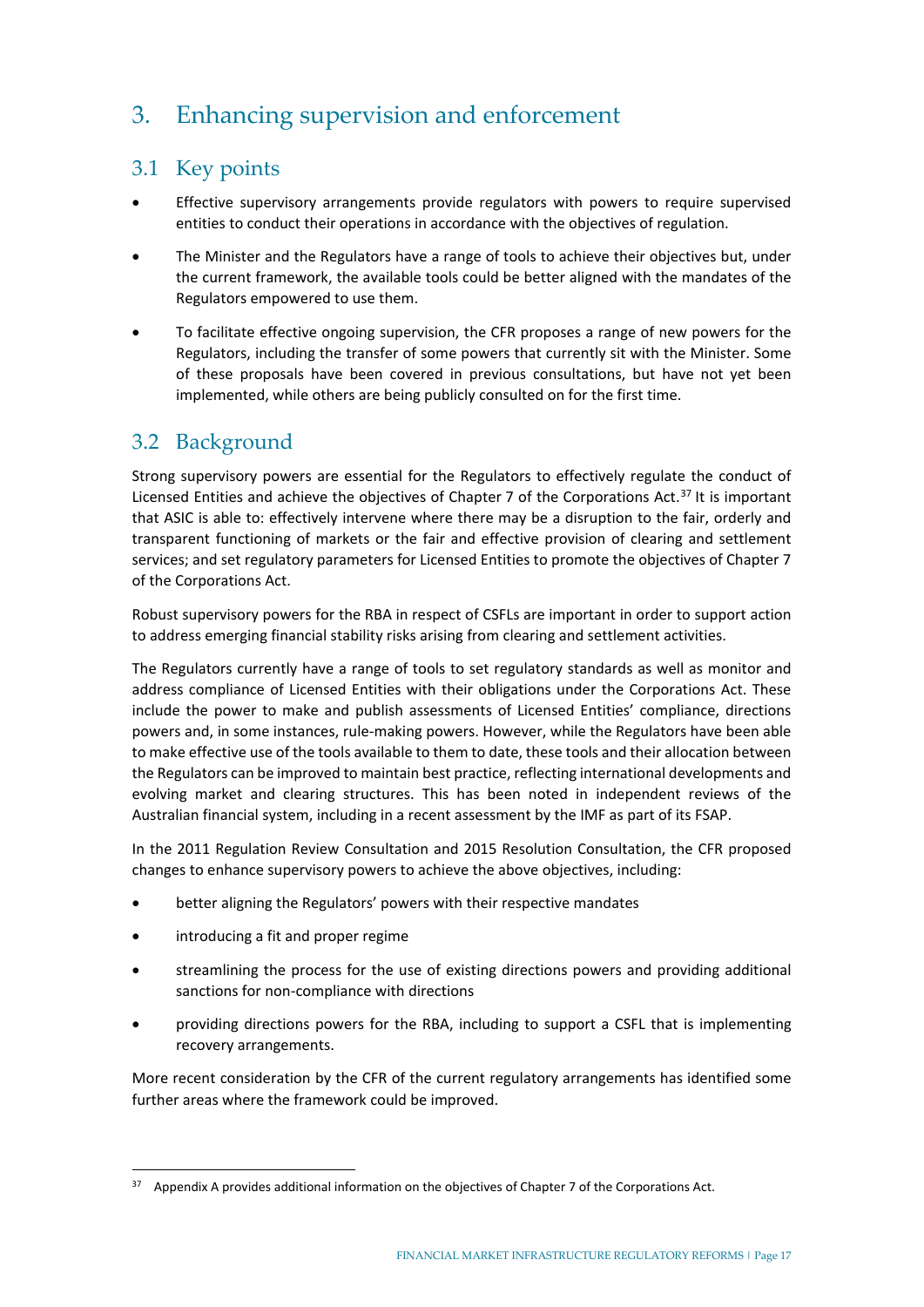This section sets out the CFR's proposed reforms to the regulatory framework for regulation and supervision of Licensed Entities.

## <span id="page-23-0"></span>3.3 Fit and proper standard

#### **New proposal**

Expand the population covered by a fit and proper standard to encompass:

- a broader range of individuals involved in a Licensed Entity
- all Licensed Entities, not only AMLs and CSFLs.

The compliance of any regulated entity with its regulatory obligations relies on decisions made by key individuals. It is therefore important that regulators have some level of scrutiny over whether these individuals are appropriate for their role of influence.

Under the current regulatory regime, ASIC may declare that an individual who is involved in a Licensed Entity or is involved in an applicant for such a licence, is disqualified.<sup>[38](#page-23-1)</sup> A disqualified individual must not be involved in a Licensed Entity. An individual is involved in a licensee or applicant if they are a director, secretary or senior manager of, or have more than 15 per cent of the total voting power in the licensee, applicant or a holding company of a licensee or applicant.

ASIC may make such a declaration only if satisfied that, because the individual is unfit to be involved in the licensee or applicant, there is a risk that the licensee or applicant will breach its obligations under Chapter 7 of the Corporations Act if the declaration is not made. In deciding whether an individual is unfit, ASIC must take into account such matters as the individual's fame, character and integrity. The disqualified individual test does not consider factors such as competence, experience, knowledge or other such attributes.<sup>[39](#page-23-2)</sup>

The CFR proposes to implement a fit and proper standard for those involved in Licensed Entities. Such a standard would include consideration of a broader range of factors including competence, knowledge and experience, in addition to the current disqualified individual test. This would align the FMI regulatory toolkit more closely with regulatory arrangements in other parts of the financial system.

Following the 2011 Regulation Review Consultation, the CFR recommended to Government in 2012 that key persons involved directly or indirectly in the management of the affairs of FMIs should be subject to a fit and proper standard similar to that determined by APRA in relation to ADIs. APRA's minimum requirements for ADIs in determining the fitness and propriety of individuals to hold positions of responsibility are set out in APRA's Prudential Standard CPS 520.<sup>[40](#page-23-3)</sup>

The CFR also recommended, in response to the 2011 Regulation Review Consultation, that it would be more appropriate for a fit and proper standard not to have the additional requirement to demonstrate that, because of the unfitness of the person involved, there is a risk that the relevant licensee or applicant would breach its obligations under Chapter 7 of the Corporations Act.

In considering the concept of key persons from the 2012 CFR recommendation, the CFR proposes that the scope of individuals covered by a fit and proper standard should be aligned more closely with the population of individuals that are 'involved in' an operator.<sup>[41](#page-23-4)</sup> This reflects the importance

<span id="page-23-1"></span> $38$  Division 2 of Part 7.4 of the Corporations Act.<br> $39$  Section 853C of the Corporations Act.

<span id="page-23-3"></span><span id="page-23-2"></span><sup>&</sup>lt;sup>40</sup> APRA Prudential Standard CPS 520 Fit and Proper (July 2019) contains the concept of competence, character, diligence, honesty, integrity and judgement for determining whether a person is fit and proper to hold a responsible person position. Available at <https://www.legislation.gov.au/Details/F2018L01390>.

<span id="page-23-4"></span><sup>41</sup> Section 853B of the Corporations Act*.*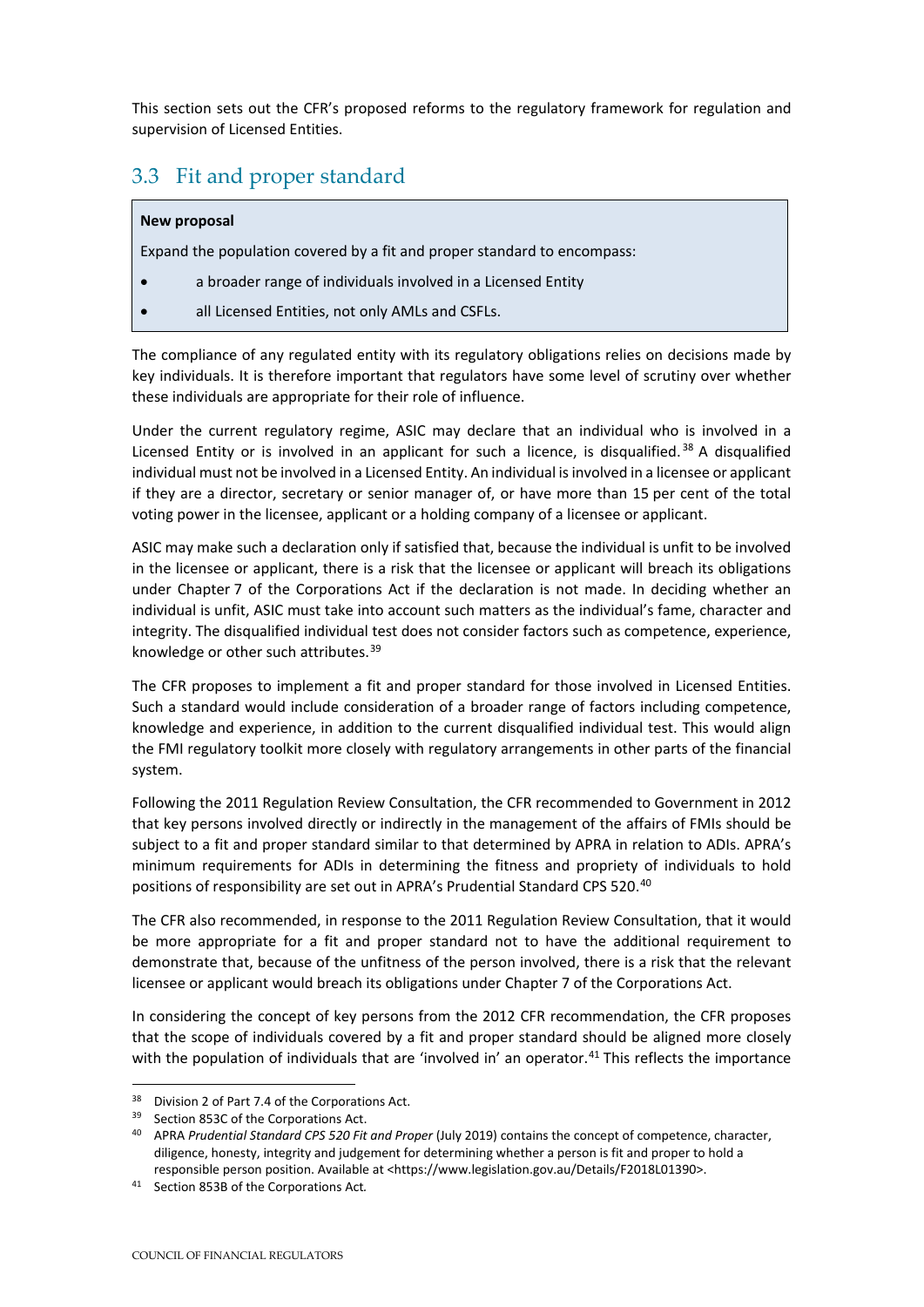of those who have influence over a licensee's operations and can make key decisions having competence, knowledge and experience commensurate with their roles, in order to drive good governance and culture in Licensed Entities. It follows that a fit and proper standard should encompass not only directors but also those who manage and control FMIs. Under this proposal, the fit and proper standard would apply to:

- a director, secretary or senior manager of a licensee or an applicant for a licence, or in a holding company of the licensee or applicant; or
- an individual who has more than 15 per cent of the total voting power (directly or indirectly) in a licensee or an applicant for a licence, or in a holding company of the licensee or applicant.

Licensing regimes for BALs and DTRLs did not exist at the time of the 2011 Regulation Review Consultation. Individuals involved in these licensees are now also covered by the disqualified individuals provisions in the Corporations Act.<sup>[42](#page-24-1)</sup> In order to more closely align the 2011 proposal with the current regulatory frameworks contained in the Corporations Act, the CFR now proposes that the fit and proper standard apply to those involved in BALs and DTRLs.

The Government is planning to consult separately on proposals to extend the Banking Executive Accountability Regime to apply to a broader range of financial services entities. The consultation will clarify the proposed scope of the regime, including the extent to which it applies to the Licensed Entities. Those proposals are distinct from the fit and proper standard described above, focusing instead on establishing a responsibility and accountability framework for directors and senior executives.

## <span id="page-24-0"></span>3.4 Change in control

#### **New proposal**

ASIC's consent will be required for a person to hold more than 15 per cent voting power in a Licensed Entity.

Large shareholders in a licensee can influence the business and operations of the licensee in a way that has an effect on its compliance with its obligations as a licensee. Currently, there is a requirement to notify ASIC of certain changes in the control of an AML, CSFL or DTRL.<sup>[43](#page-24-2)</sup>

Further, for a licensee that is a widely held market body, changes of control above a certain threshold are subject to approval by the Minister.<sup>[44](#page-24-3)</sup> A widely held market body is an AML or CSFL, or a holding company of an AML or CSFL, that has been prescribed as such by regulation. The widely held market body arrangements are designed to ensure that Australia's national interest is taken into account in the ownership of specified AMLs and CSFLs.

However, unlike other licensing arrangements elsewhere in the financial system, such as for entities licensed by APRA, there is no change in control consent mechanism for entities that are not prescribed as widely held market bodies. A change in control consent mechanism would enable ASIC to assess the effect of the proposed change in control on the licensee's compliance with its obligations.

The CFR proposes that, for Licensed Entities that are incorporated in Australia, a person cannot hold more than 15 per cent voting power (directly or indirectly) in a licensee without ASIC's consent. ASIC

<span id="page-24-1"></span><sup>42</sup> Division 2 of Part 7.4 of the Corporations Act.

<span id="page-24-2"></span><sup>43</sup> Sections 792B and 821B of the Corporations Act. Section 2.6.3 of the *ASIC Derivative Trade Repository Rules* 2013.

<span id="page-24-3"></span><sup>44</sup> Division 1 of Part 7.4 of the Corporations Act*.*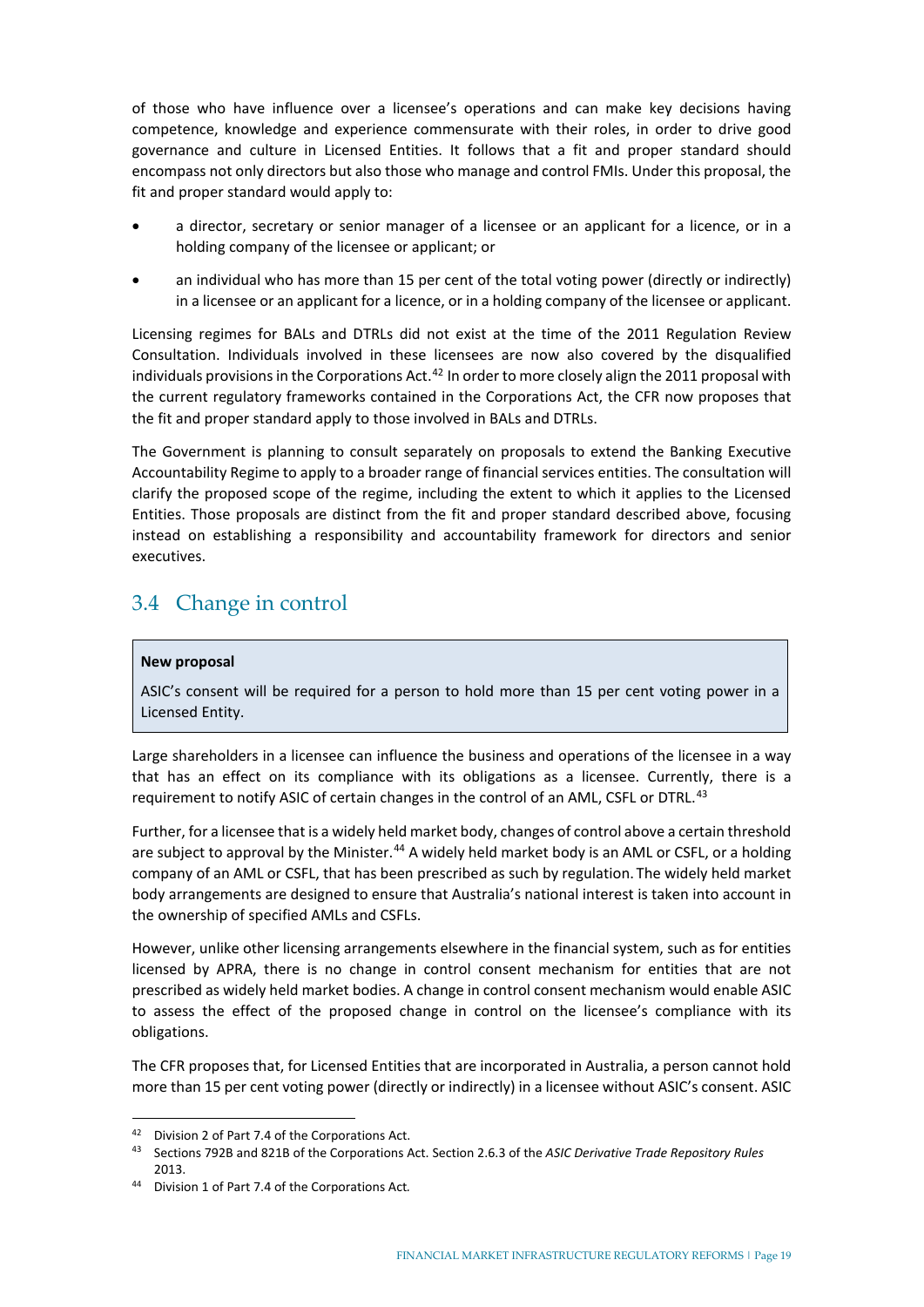must give consent if ASIC has no reason to consider that the revised ownership structure will impede the ability of the licensee to meet its obligations under the Corporations Act. A time limit will apply for ASIC to decide whether to grant consent to facilitate commercial certainty.

The proposal to require consent, and to deal with the consequences of failing to do so, is based on the change in control framework which applies to registrable superannuation entities.<sup>[45](#page-25-1)</sup> This proposal is intended to permit ASIC to review the potential effect on the licensee and its ability to meet its obligations that could occur as a result of the change in control. CFR proposes that transitional arrangements be included to ensure that existing holders would not be in breach for current ownership holdings. This proposal to require consent will operate alongside, and not replace, the current widely held market body arrangements. The latter arrangements consider whether the change is in the national interest of Australia, while the proposed new arrangements consider the effect on the licensee's continued compliance with its licence obligations.

## <span id="page-25-0"></span>3.5 Rule-making power

#### **New proposal**

ASIC may make rules for CSFLs for the purpose of promoting the fair and effective provision of clearing and settlement facility services.

To be effective, regulatory tools should be targeted and flexible, enabling the obligations of regulated entities to be tailored to relevant circumstances and adapted in response to new and emerging issues as financial markets evolve and innovate. Other than through the imposition of licence conditions under Ministerial delegation, ASIC cannot impose tailored conduct and business operation requirements on classes of CSFLs. This is inconsistent with ASIC's powers in relation to AMLs, BALs and DTRLs where ASIC can make rules imposing obligations on certain persons.<sup>[46](#page-25-2)</sup>

Although licence conditions may be imposed in relation to a broad range of matters, they are not well suited to imposing detailed obligations, or obligations that need to be imposed on multiple licensees. Furthermore, while the Minister has the ability to vary or impose conditions on an existing clearing and settlement facility licence (currently delegated to ASIC), this generally only occurs when there is a change to the facility's operations or the conditions under which it is operating. Rulemaking powers provide the regulator with flexibility to adapt to changing market structures, practices and conditions, and to international developments, including for mutual recognition with overseas regulatory regimes that facilitates cross-border operations and competition.

The CFR proposes that ASIC is empowered to make rules for CSFLs for the purpose of promoting the fair and effective provision of clearing and settlement facility services. For example, rules could be written to implement those parts of the PFMIs for which ASIC has primary regulatory responsibility (i.e. those relating to efficiency and effectiveness, and communication procedures). The Minister's consent would be required before ASIC could make such a rule.

An ASIC rule-making power in relation to the fair and effective provision of clearing and settlement facility services would create the potential for overlap between an ASIC rule and the RBA's FSS. The CFR proposes that, to the extent of any conflict, the FSS would prevail. However, to ensure coordination between the Regulators in the exercise of their respective powers, the CFR proposes that ASIC be required to seek advice from the RBA about any proposed rules and that the RBA have the opportunity to give advice to the Minister as part of the process for seeking the Minister's consent to the making of the rules.

<span id="page-25-1"></span><sup>45</sup> Division 8 of Part 2A of the *Superannuation Industry (Supervision) Act 1993*.

<span id="page-25-2"></span>Sections 798G, 903A, 908CA, and 908CD of the Corporations Act.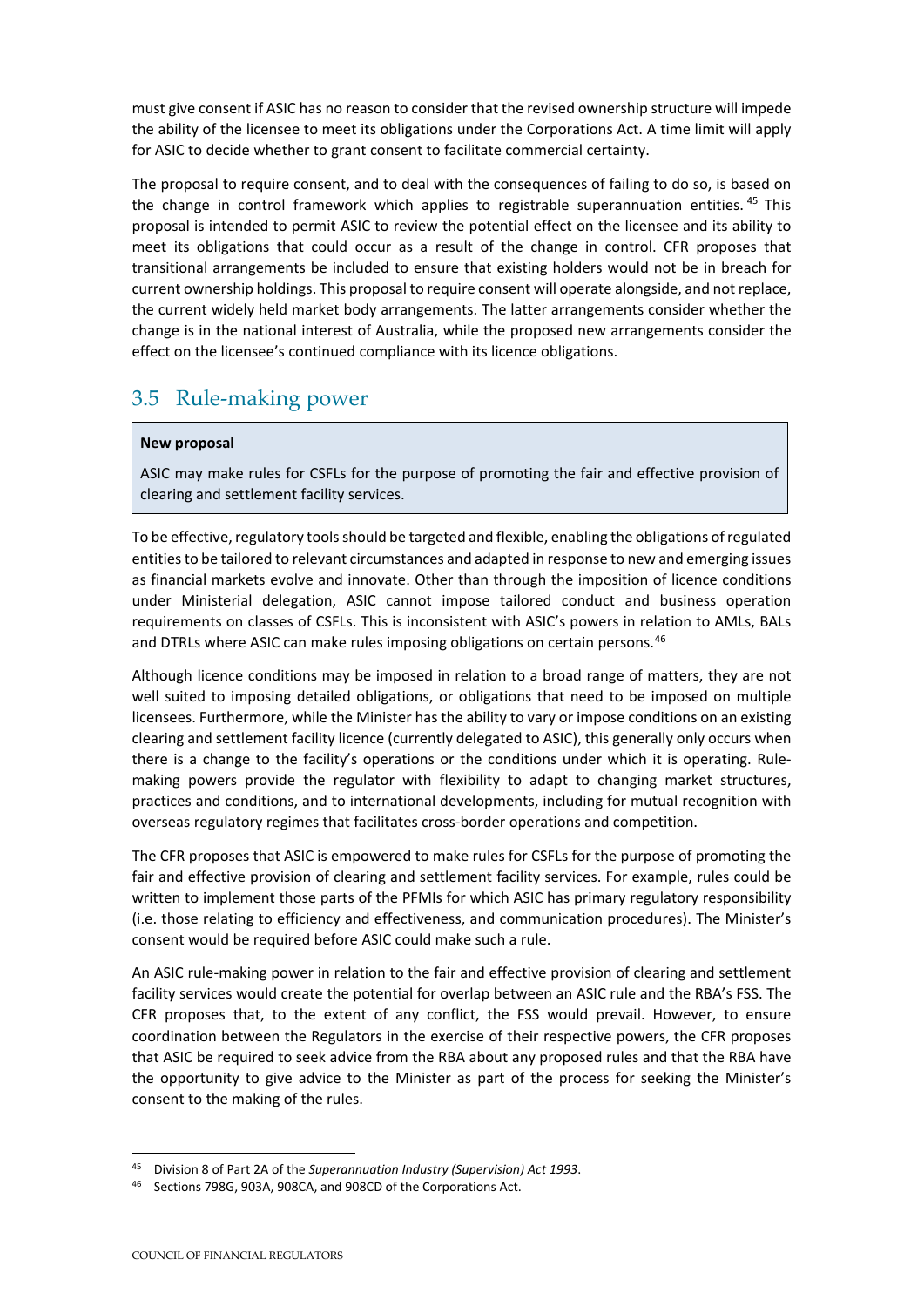The procedures and safeguards for this power would be consistent with ASIC's other rule-making powers for Market Integrity Rules, Derivative Transaction Rules, Derivative Trade Repository Rules, Financial Benchmark Rules and Client Money Reporting Rules. [47](#page-26-1) This includes a requirement to consult, being subject to the consent of the Minister and being subject to parliamentary disallowance.

## <span id="page-26-0"></span>3.6 Information gathering

#### **New proposals**

ASIC (in relation to Licensed Entities) and the RBA (in relation to CSFLs) be able to obtain a report from an independent expert on specified matters.

The RBA be able to direct a CSFL to provide information.

It is critical that the Regulators, have access to accurate and timely information about the operations of licensees to enable them to form an accurate view of the adequacy of licensees' policies, procedures and operations in meeting their obligations under the Corporations Act. To this end, Licensed Entities currently have obligations to notify ASIC and the RBA of certain matters<sup>[48](#page-26-2)</sup> and an obligation to give such assistance to the Regulators in relation to the performance of their respective functions that is reasonably requested.<sup>[49](#page-26-3)</sup>

The Minister has the power (currently delegated to ASIC) to require an AML or CSFL to provide a special report (including requiring an audit report on the special report) to ASIC.<sup>[50](#page-26-4)</sup> ASIC has a similar power to require a BAL or DTRL to provide a special report.<sup>[51](#page-26-5)</sup> In addition, ASIC has broad information-gathering powers as the corporate regulator.<sup>[52](#page-26-6)</sup>

As detailed in Chapter 2, the CFR proposes that the power to require an AML or CSFL to provide a special report should be transferred from the Minister to ASIC, and to the RBA in relation to CSFLs.

The CFR proposes that, in addition to the power to commission a special report, and audit report on that special report, ASIC should be able to obtain a report from an expert on specified matters in respect of a Licensed Entity, and the RBA should have a corresponding power in respect of a CSFL. This additional power provides the Regulators with an avenue to access appropriate expertise from an independent source. In line with overseas regimes, the licensee would bear the costs and expenses of the expert.<sup>[53](#page-26-7)</sup>

The CFR also proposes a new specific information-gathering power for the RBA in relation to CSFLs to address situations where current notification and assistance powers may be insufficient. The power would allow the RBA to direct a CSFL to provide information related to the RBA's powers and functions as co-supervisor of CSFLs under the Corporations Act. The RBA must provide the CSFL with reasonable time to provide the information.

<span id="page-26-1"></span><sup>47</sup> Sections 798G, 901A, 903A, 908CA, 908CD, and 981J of the Corporations Act.

<span id="page-26-2"></span><sup>48</sup> Sections 792B, 821B, 821BA, 904C and 908BQ of the Corporations Act.

<span id="page-26-3"></span><sup>49</sup> Sections 792D, 821C, 904D and 908BR of the Corporations Act*.*

<sup>50</sup> Sections 794B and 823B of the Corporations Act*.* 

<span id="page-26-5"></span><span id="page-26-4"></span><sup>51</sup> Sections 904H and 908BV of the Corporations Act*.*

<span id="page-26-6"></span><sup>52</sup> For example, Division 3 of Part 3 of the *Australian Securities and Investments Commission Act 2001.*

<span id="page-26-7"></span><sup>53</sup> For example, section 166(9) of the UK *Financial Services and Markets Act 2000*.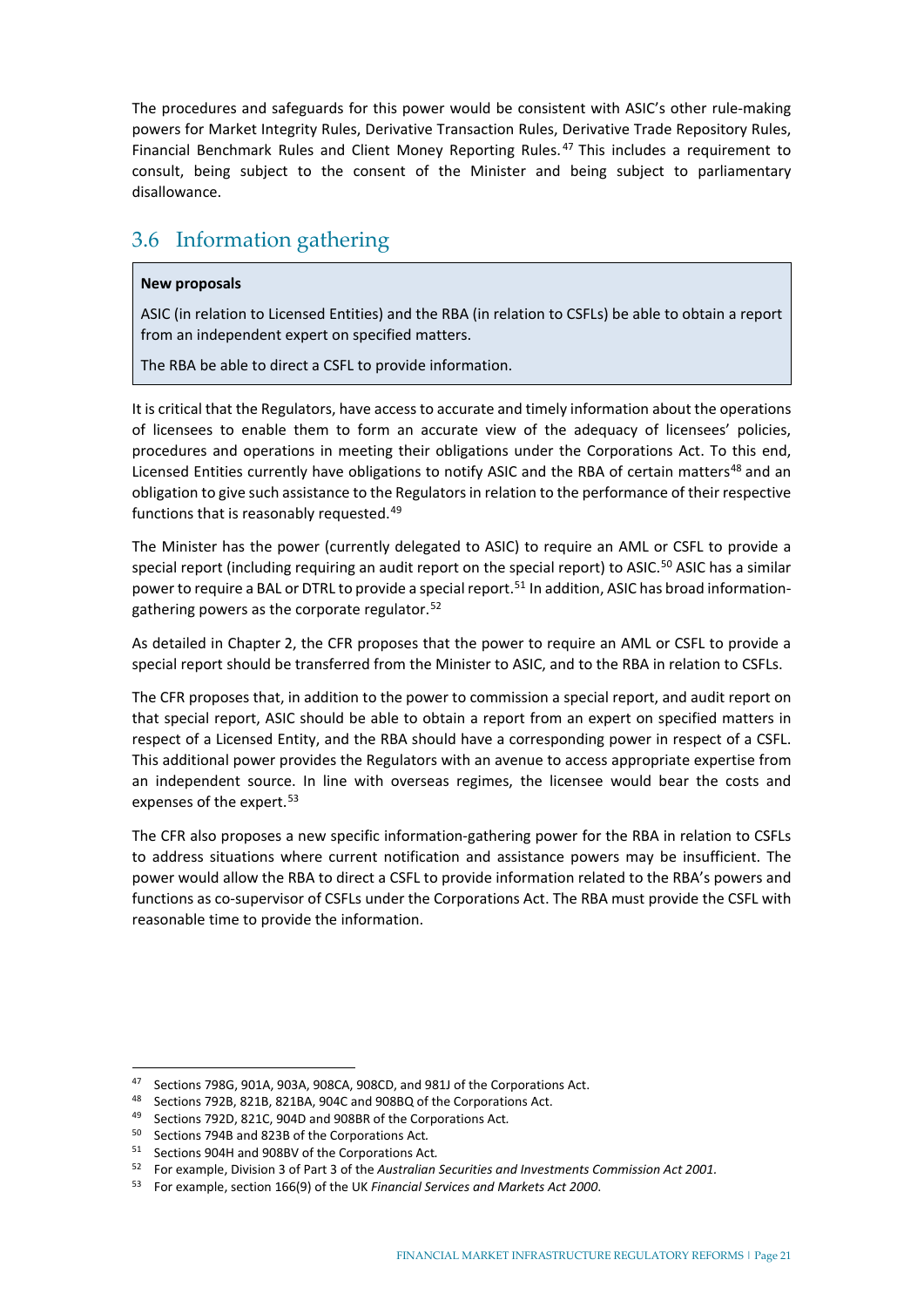## <span id="page-27-0"></span>3.7 Directions powers

#### **New proposals**

The RBA be able to give directions in relation to specific matters where the RBA reasonably considers action is required to support financial stability.

The qualifier that compliance is required only when 'reasonably practicable' be

- removed from a CSFL's obligation in the Corporations Act to comply with the FSS
- absent from the RBA's new power to direct a CSFL to take action to comply with the FSS.

Remove the 21-day time limit on ASIC directions.

#### Reassignment of current directions powers

Under the Corporations Act, the Minister has the power to direct an AML or a CSFL to comply with their obligations under the Act.<sup>[54](#page-27-1)</sup> ASIC has the power to direct an AML for the protection of people dealing in a financial product, including to suspend dealings in that product.<sup>[55](#page-27-2)</sup> In addition, ASIC has the power to direct a CSFL for the protection of people dealing in a financial product, or if ASIC considers that the CSFL has not done all things reasonably practicable to ensure the facility's services are provided in a fair and effective way, or has not done all things reasonably practicable to reduce systemic risk.<sup>[56](#page-27-3)</sup>

Although it is a co-regulator of CSFLs, the RBA has no power to issue a direction to a CSFL. While the RBA may request that ASIC issue a direction in relation to the reduction of systemic risk, ASIC is not required to meet this request.<sup>[57](#page-27-4)</sup> As discussed in Chapter 2, providing the Regulators with directions powers that align with their respective responsibilities and mandates will enable the Regulators to more effectively perform their designated roles under the Corporations Act.

This regulatory approach is consistent with the *Principles of Best Practice Regulation*, which state that regulators should have clear mandates, and should have the powers, resources and independence to enforce those mandates.

As set out in Chapter 2, the CFR proposes that the Minister's power to direct an AML or CSFL be transferred to ASIC, and the RBA in the case of a CSFL, in a manner appropriate to their respective responsibilities. In addition, it is proposed that ASIC's power to give a direction to a CSFL if it considers that the CSFL has not done all things reasonably practicable to reduce systemic risk be transferred to the RBA.

Taken together, these changes would allow the RBA to give directions to a CSFL in relation to its compliance with the FSS and the reduction of systemic risk.<sup>[58](#page-27-5)</sup> ASIC would be able to give a direction to a CSFL for any other matters relating to the CSFL's compliance with its obligations under Part 7.3 of the Corporations Act and for the protection of people dealing in a financial product through a regulated facility.

<span id="page-27-1"></span><sup>54</sup> Sections 794A and 823A of the Corporations Act.

<span id="page-27-2"></span><sup>55</sup> Section 794D of the Corporations Act.

<span id="page-27-4"></span><span id="page-27-3"></span><sup>56</sup> Sections 823D and 823E of the Corporations Act.

<sup>57</sup> Section 823E(8) of the Corporations Act*.*

<span id="page-27-5"></span><sup>58</sup> The relevant obligations of the CSFL would be those in sections 821A(1)(aa), 821BA, 821C(3) and (4) of the Corporations Act*.*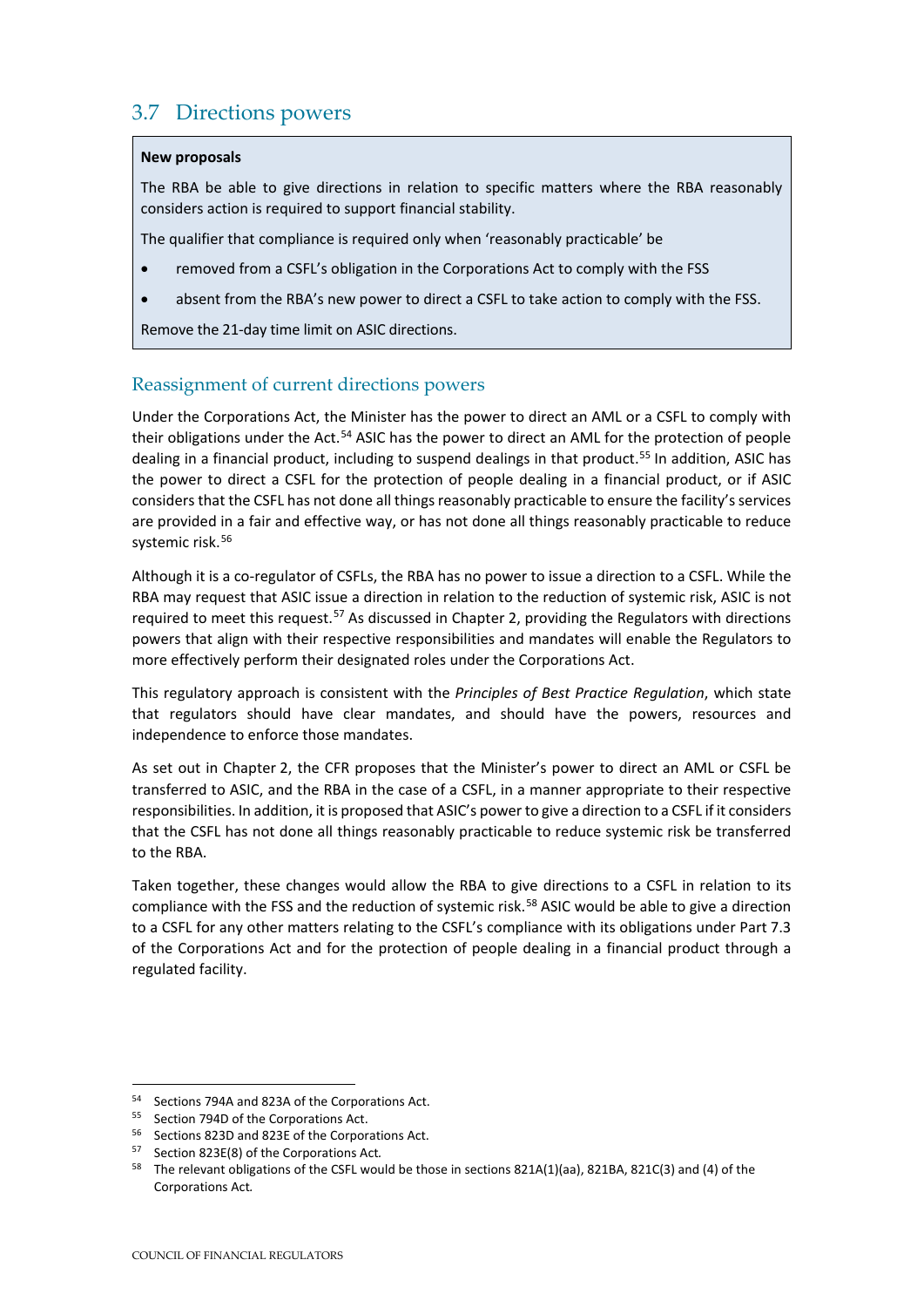### Ancillary changes

The 2011 Regulation Review Consultation and 2015 Resolution Consultation also proposed a number of reforms ancillary to the reassignment of directions powers. These related to streamlining of the use of ASIC's current directions powers, protections for parties complying with a direction, and penalties for failing to comply with a direction. The CFR proposes that those changes be implemented.

The CFR consulted on streamlining ASIC's directions powers in 2011 and 2015.[59](#page-28-0) The current model for many ASIC-issued directions to AMLs, CSFLs and DTRLs is based on a two-stage process. ASIC is required to explain to the relevant licensee why the direction is required and give them time to respond. At this stage, ASIC must decide whether the direction is still required and only then is a licensee required to comply.<sup>[60](#page-28-1)</sup>

The CFR proposes to streamline this process by removing the two-step process so that directions can be issued in a timely manner once an issue is identified. Where a regulator identifies a failure of a licensee to comply with its obligations, it is important that they are able to respond quickly and efficiently.

In 2011 and 2015, the CFR also noted that certain directions can only have effect for up to 21 days.  $61$ The CFR now proposes that the 21-day time limit be removed so that a direction can remain in place for as long as is required for the licensee to take the required action, which may be longer than 21 days.

In 2015, the CFR consulted on a requirement for a systemically important domestically licensed market operator to develop a recovery plan. The CFR also consulted on a directions power for ASIC to support the implementation of recovery actions and the ability to direct a financial market to implement elements of its recovery plan in order to maintain financial system stability.<sup>[62](#page-28-3)</sup> These proposals have not changed since the 2015 Resolution Consultation, and are provided for context.

Statutory immunities will apply in connection with any reasonable actions taken in good faith by a CSFL, and other relevant parties (such as directors or officers), to comply with a direction by the RBA in relation to its financial stability mandate. This will reduce the risk that licensees delay compliance with a direction due to concerns that this conflicts with other obligations of the licensee (such as conflicts with directors' duties). A delay in complying with a direction during a crisis has the potential to exacerbate the financial stability risks that the direction is intended to address.

### Sanctions for breach of directions and licence conditions

The CFR's response to the 2011 Regulation Review Consultation and the 2015 Resolution Consultation recommended broadening the range of sanctions available where licensees fail to comply with directions and licence conditions.<sup>[63](#page-28-4)</sup> Earlier in 2019, the penalty framework across the Corporations Act was strengthened in response to recommendations from the ASIC Enforcement Review Taskforce. One of the CFR's recommendations in 2012 was that the scope of sanctions be extended to individual directors and officers of the licensee. The CFR is not proposing changes to this recommendation, except that that it be extended to also apply to BALs and DTRLs.

<span id="page-28-0"></span><sup>&</sup>lt;sup>59</sup> Section 7.2 of the 2011 Resolution Consultation and section 6.3.2 of the 2015 Resolution Consultation.

<span id="page-28-1"></span><sup>60</sup> Sections 794D, 823D and 904G of the Corporations Act.

<span id="page-28-3"></span><span id="page-28-2"></span><sup>&</sup>lt;sup>61</sup> Sections 794D, 823D and 904G of the Corporations Act.<br><sup>62</sup> Sections 2.1.9 and 6.2.3 of the 2015 Resolution Consultation.

<span id="page-28-4"></span><sup>63</sup> Page 4 of the CFR's response to the 2011 Regulation Review Consultation and section 7.3 of the 2015 Resolution Consultation.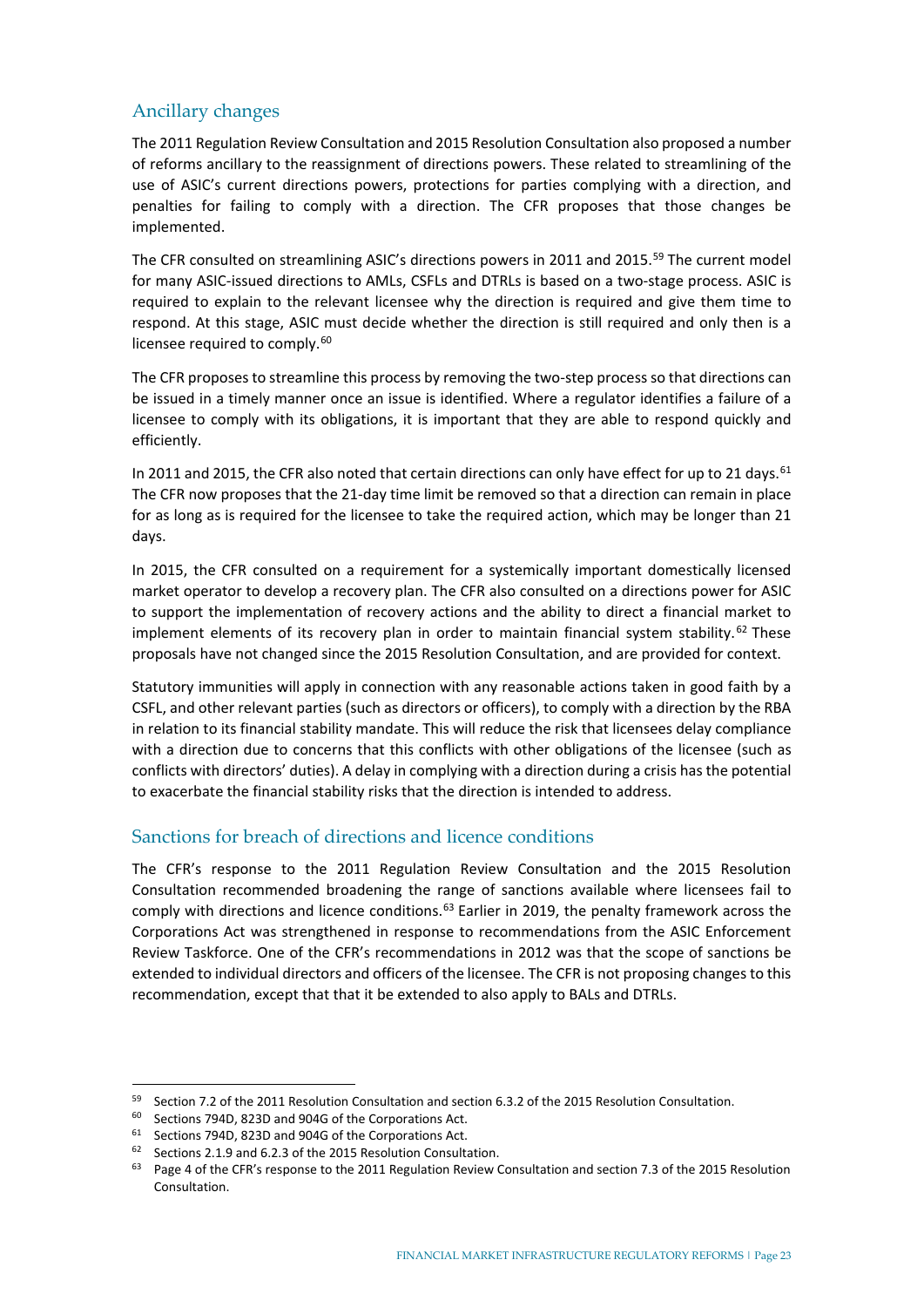### Specific RBA directions powers

In addition to the transfer to the RBA of ASIC's current power to direct a CSFL in respect of a breach of its obligations to comply with the FSS and do all other things necessary to reduce systemic risk, the CFR proposes that the RBA be given powers to make directions in relation to specific matters where it reasonably considers action is required to support financial stability. This reflects the significant financial stability consequences that decisions of a CSFL can have, even in circumstances where an actual breach of FSS obligations has not occurred.

For example, a central counterparty (CCP) typically has discretion to take actions to manage and mitigate the impact of a participant default. This is necessary because the nature of a default is unpredictable and requires a flexible response. However, this carries the risk that the CCP may take discretionary actions to protect itself that are harmful to broader financial stability. For example, these actions could harm the objective of maintaining continuity of access to FMI services by an ADI in resolution. The proposed powers would allow the RBA to make targeted interventions to prevent actions that may have unintended financial stability consequences or to require actions be taken to mitigate such consequences.

The form of these directions could include, for example:

- taking an action provided for under a CSFL's rules or procedures
- amending a CSFL's rules or procedures
- changing the share or other capital of a CSFL
- exercising rights (including termination rights) under a third-party agreement such as with a critical service provider or linked FMI.

### Removal of the 'reasonably practicable' qualifier in FSS compliance

Compliance with the FSS is intended to promote CSFL conduct that is consistent with the overall stability of the Australian financial system. It is important that it is clear what CSFLs must do in order to comply with the FSS, and what conduct constitutes a breach of these requirements. However, the Corporations Act currently places a qualification on the requirement for CSFLs to comply with the FSS. CSFLs are required to comply only 'to the extent that it is reasonably practicable to do so'.<sup>[64](#page-29-0)</sup>

This qualifier means that in some situations it may be difficult to establish whether a CSFL has breached its FSS compliance obligations. In turn, this limits the enforceability of the FSS, as the CSFL may argue that additional compliance measures are not 'reasonably practicable'.

The 'reasonably practicable' qualifier is mirrored in ASIC's related directions power (that is proposed to be transferred to the RBA).<sup>[65](#page-29-1)</sup> The current power requires that, for ASIC to give a direction in relation to compliance with the FSS, it must consider that the CSFL has not done all things reasonably practicable to reduce systemic risk in the provision of the facility's services. The issuance of such a direction may be open to challenge on the basis that the measures sought by the regulator to achieve compliance with the FSS are not 'reasonably practicable'. Even if such a challenge was unsuccessful, it could delay the implementation of actions required to address critical risks in a CSFL's operations.

The CFR proposes that a CSFL's obligation to comply with the FSS not be subject to the 'reasonably practicable' qualifier.<sup>[66](#page-29-2)</sup> The CFR does not consider that this will place an increased regulatory burden on CSFLs, since the RBA must already consult prior to determining FSS, and takes into account the practicability of compliance as part of this process. It is also proposed that the RBA be able to issue

<span id="page-29-0"></span><sup>64</sup> *<sup>S</sup>*ection 821A(1)(aa) of the Corporations Act*.*

<span id="page-29-2"></span><span id="page-29-1"></span><sup>65</sup> Section 823E(1)(a) of the Corporations Act*.*

<sup>66</sup> Section 821A(1)(aa)(i) of the Corporations Act*.*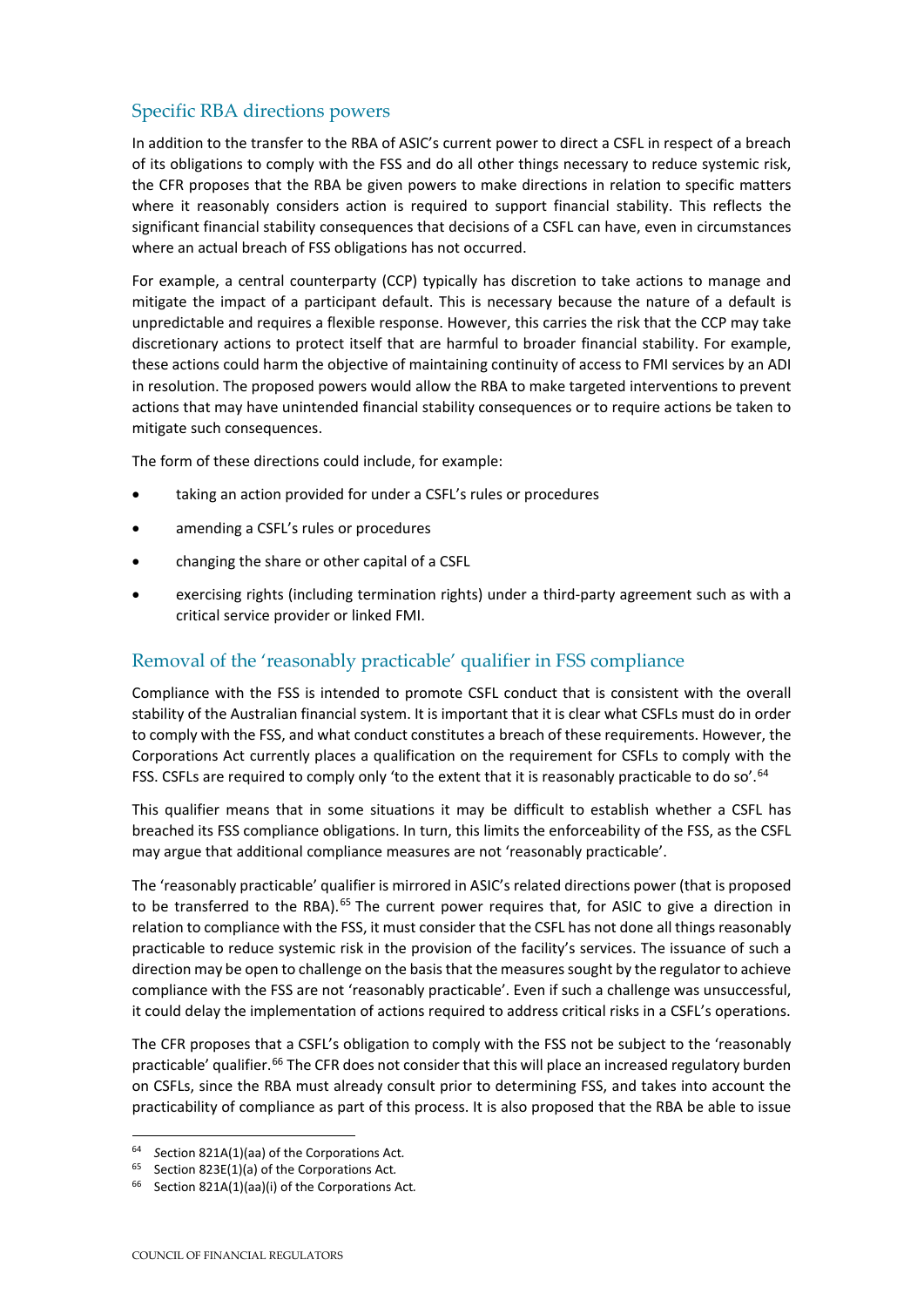a direction to comply with the FSS if it considers that the CSFL is not meeting its obligation to comply with the FSS; there will not be any qualification on this condition.

A similar qualification exists in relation to the obligation for a CSFL to do all other things necessary to reduce systemic risk,<sup>[67](#page-30-0)</sup> and for ASIC's related directions power (proposed to be transferred to the RBA).<sup>[68](#page-30-1)</sup> It is not proposed that these provisions be changed other than the transfer of the directions power to the RBA (i.e. they will retain the 'reasonably practicable' qualifier).

<span id="page-30-0"></span> $67$  Section 821A(1)(aa)(ii) of the Corporations Act.

<span id="page-30-1"></span><sup>68</sup> Section 823E(1)(b) of the Corporations Act.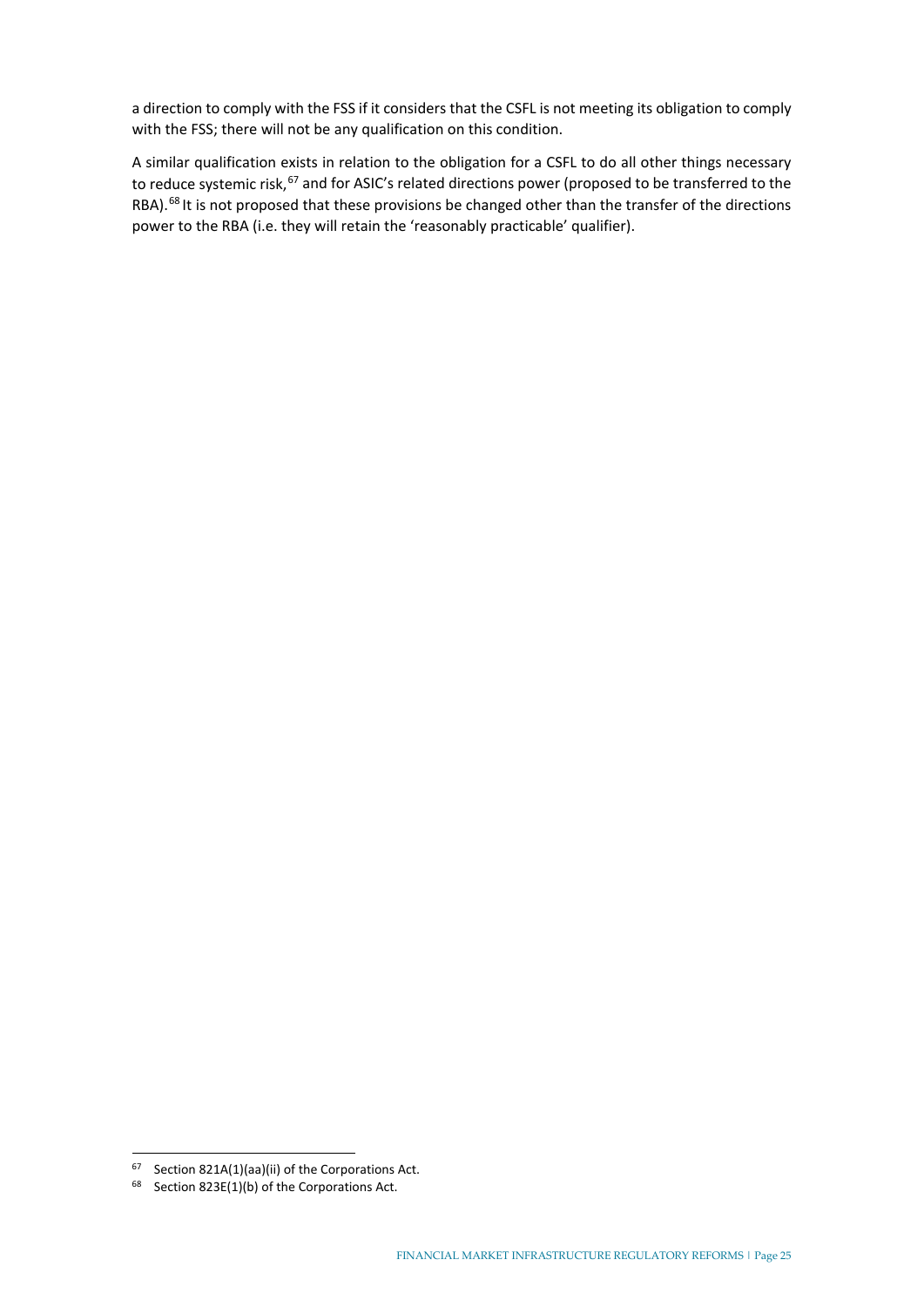## <span id="page-31-0"></span>4. Crisis management and resolution

## <span id="page-31-1"></span>4.1 Key points

- This chapter sets out some enhancements to crisis management powers over clearing and settlement facilities proposed in the 2015 Resolution Consultation.
- The CFR proposes that the resolution authority has the power to take control of a distressed clearing and settlement facility to facilitate the continuity of critical clearing and settlement services.
- The presence of a resolution regime will facilitate the continuity of critical clearing and settlement services during a crisis and increase the confidence that participants in Australian CSFLs have in the stability of the financial system should a crisis occur.

## <span id="page-31-2"></span>4.2 Background

Clearing and settlement facilities have become increasingly important to the financial system since the global financial crisis. They contribute to the interconnectedness of the global financial system through direct linkages between some facilities and through common participation by financial institutions and others that use their services. This heightens the need for their resilience and risk management arrangements to be robust. Regulators have therefore focused on clearing and settlement facilities having effective risk management and recovery arrangements.<sup>[69](#page-31-3)</sup>

As the PFMI recognises, if the risk management arrangements at a clearing and settlement facility were to fail, the flow-on effects to other parts of the financial system would be more likely to occur and to be disruptive. Such effects could arise as a result of a clearing and settlement facility:

- unwinding or reversing payments or deliveries;
- delaying settlement or the close out of transactions; or
- liquidating collateral, margin or other assets at fire sale prices.

Despite the extensive efforts to increase resilience of clearing and settlement facilities, their financial resources and recovery arrangements may not be sufficient to address losses in a way that is consistent with financial stability during a major crisis.

An economic shock of sufficient magnitude could threaten financial stability in a number of ways. A clearing and settlement facility could implement certain types of loss allocation arrangements in their operating rules that could adversely affect the overall stability of the Australian financial system, participants could lose confidence in a clearing and settlement facility and attempt to exit the service, or a clearing and settlement facility could fail in a disorderly fashion.

If any of these occurred, or a CSFL ceased to provide critical clearing and settlement services for any other reason, there could be severe implications for the Australian financial system. The proposed resolution regime would give a resolution authority the powers necessary to maintain the continuity of critical clearing and settlement services and support the overall stability of the Australian financial system.

<span id="page-31-3"></span>Under the internationally agreed PFMIs, implemented in Australia through the FSS, clearing and settlement facilities are required to have substantial financial resources available to absorb losses and to withstand a variety of 'extreme but plausible' stress scenarios. Clearing and settlement facilities must also have comprehensive recovery arrangements to return to normal following a stress event.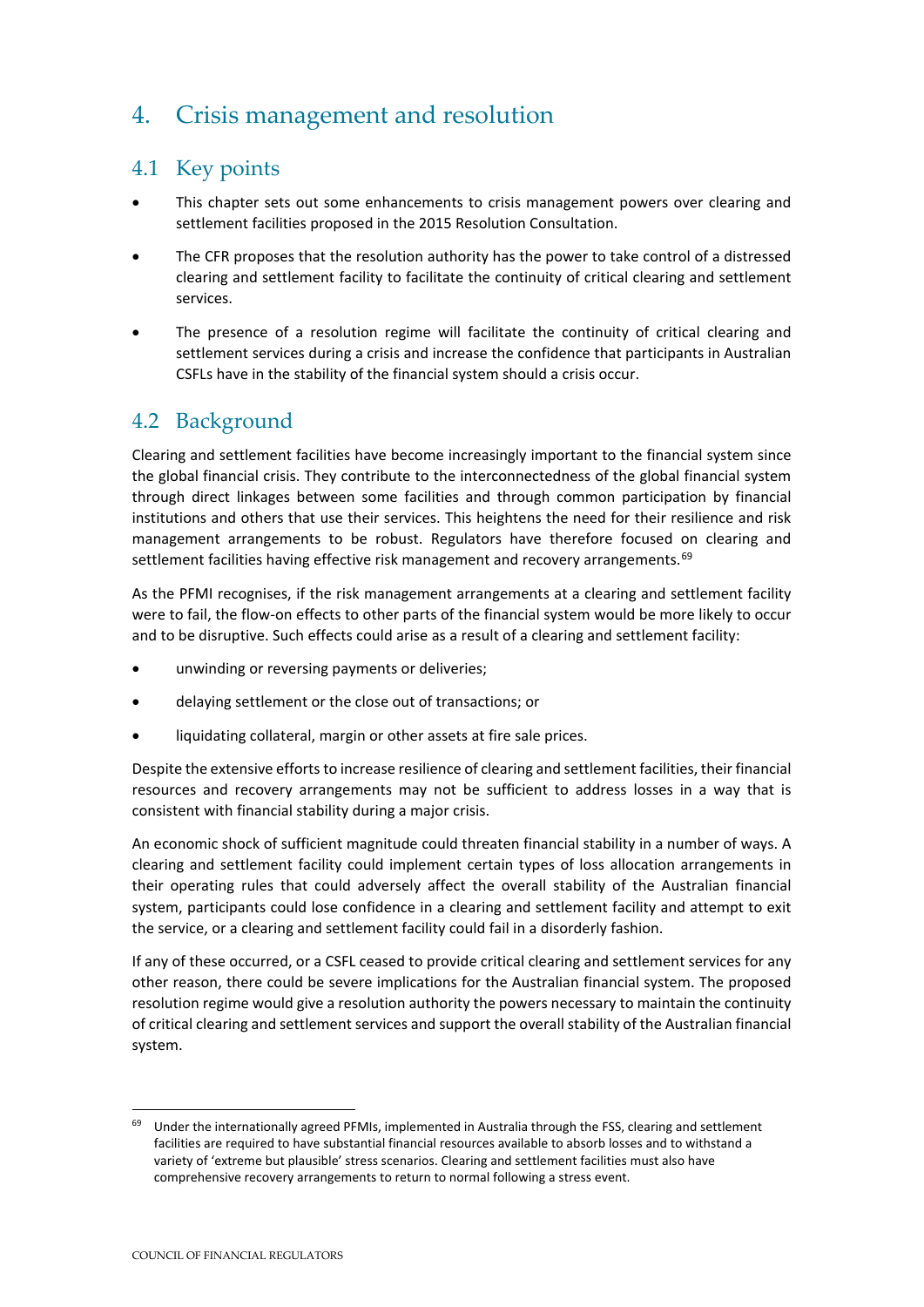Internationally, regulators have recognised the need to have resolution powers in addition to requiring operators to have robust resilience and recovery arrangements. Resolution regimes for CCPs have been, or are being, put in place in a number of jurisdictions, including Europe, Hong Kong, New Zealand, Singapore, the United Kingdom and the United States of America.<sup>[70](#page-32-2)</sup>

In 2015, the CFR consulted on a proposed resolution regime for clearing and settlement facilities and derivatives trade repositories. This chapter builds on the outcome of that consultation, making a number of further proposals in relation to the design of the regime.

Changes to the CFR's proposed resolution regime reflect domestic and international developments since the 2015 Resolution Consultation. These include the legislation to enhance APRA's crisis management powers for ADIs and insurers that was enacted in 2018 and the *[Guidance on Central](http://www.fsb.org/2017/07/guidance-on-central-counterparty-resolution-and-resolution-planning-2/)  [Counterparty Resolution](http://www.fsb.org/2017/07/guidance-on-central-counterparty-resolution-and-resolution-planning-2/) and Resolution Planning* released by the FSB in July 2017.

The CFR proposes to develop a resolution regime for Domestic CSFLs only, and not for DTRLs at this time. Development of a resolution regime for DTRLs is being deferred until such a time as there is likely to be a domestically incorporated systemically important DTRL in Australia.

## <span id="page-32-0"></span>4.3 Objectives of the resolution regime

#### **New proposal**

Omit the previously proposed detailed considerations from the objectives of resolution.

The objectives of the resolution regime should be concise and clear, allowing the resolution authority to operate with a well-defined purpose throughout the resolution of a Domestic CSFL.

Consistent with proposals in the 2015 Resolution Consultation, the CFR proposes that the objectives of the resolution regime are to:

- maintain the overall stability of the financial system
- provide for the continuity of clearing and settlement services that are critical to the smooth functioning of the financial system.

The CFR does not propose to include the more detailed considerations outlined in the 2015 Resolution Consultation, on the basis that this approach more clearly communicates the purpose of the resolution regime.

## <span id="page-32-1"></span>4.4 Information gathering

#### **New proposals**

Domestic CSFLs and their related bodies corporate will be obliged to give assistance to the resolution authority.

Powers for the statutory manager and resolution authority to gather information from third parties during resolution.

It is critical that the resolution authority has access to accurate and timely information about the operations of Domestic CSFLs and their related bodies corporate. The resolution authority requires information to develop resolution plans and assess whether resolution powers would be effective for individual Domestic CSFLs. The resolution authority may be interested in information about

<span id="page-32-2"></span><sup>&</sup>lt;sup>70</sup> The focus on CCPs reflects the greater risks that they face.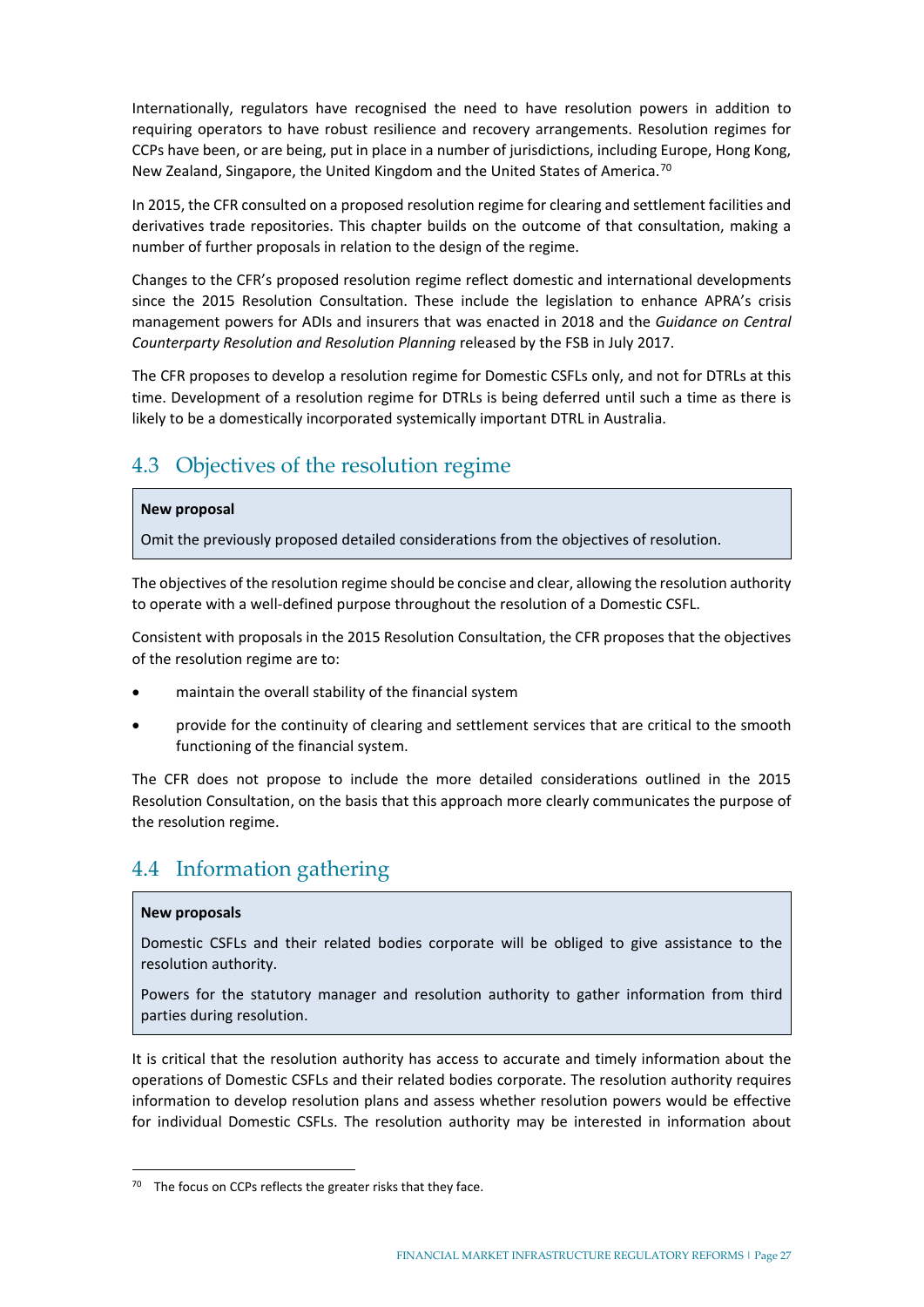services provided by, and arrangements of, other group entities on which the operation of the clearing and settlement services rely, or which could potentially affect the Domestic CSFL.

If a crisis occurs, timely access to information about the crisis events and potential exposures of the Domestic CSFL will be crucial to the resolution authority being able to evaluate possible resolution strategies and implement a resolution plan. Delays caused by uncertainty around whether or not the resolution authority has the power to request particular information could impede resolution.

The 2015 Resolution Consultation did not recommend specific information-gathering powers for resolution. However, the CFR now believes they should be included in the regime so that it is clear that the resolution authority can require the provision of information.

The CFR proposes the following information-gathering powers:

- Obligation to assist the resolution authority an obligation for Domestic CSFLs and their related bodies corporate to give such assistance to the resolution authority as it reasonably requests in relation to the performance of its resolution functions. These functions include resolution planning, assessing resolvability of a CSFL and conducting a resolution.
- Powers to gather information from other individuals during resolution a statutory manager may require that a current or former officer of an entity under statutory management provide any information relating to the business of that entity. In addition, during the resolution of a Domestic CSFL, the resolution authority may require any person to give them information relating to the business of the Domestic CSFL in resolution, or their related bodies corporate, where it reasonably believes they have such information and the resolution authority reasonably requires the information for the performance of its functions.

## <span id="page-33-0"></span>4.5 Obligation to notify the resolution authority of certain matters

#### **New proposal**

Obligation on Domestic CSFLs and their related bodies corporate to notify the resolution authority of certain matters.

The financial position or viability of a Domestic CSFL and its related bodies corporate could deteriorate quickly in a period of market stress. If an emerging crisis affects the solvency or viability of a Domestic CSFL or its related bodies corporate, the resolution authority will need to be promptly informed of the possible need for resolution, and to be able to respond in a timely manner as needed.

The CFR proposes a new obligation for Domestic CSFLs and their related bodies corporate to immediately inform the resolution authority once they become aware of certain circumstances relating to the ability of the entity to meet its obligations, the financial position of the entity or its corporate group, or threats to the continuity of critical clearing and settlement services. These proposals are similar to requirements imposed upon ADIs. $71$ 

The appointment of an external administrator $72$  to a Domestic CSFL or to a related body corporate could constitute a default event in a contract entered into by the Domestic CSFL or related bodies corporate. If, based on such a default event, a termination right was exercised in respect of a significant contract with a third-party service provider, the continuity of the clearing and settlement services operated by the Domestic CSFL could be jeopardised. For this reason, the CFR also proposes that any person seeking to appoint an external administrator to a Domestic CSFL, or a related body

<span id="page-33-1"></span><sup>71</sup> Sections 13(3) and 62A of the *Banking Act 1959.*

<span id="page-33-2"></span><sup>72</sup> Any of a liquidator (including a provisional liquidator), a receiver, manager, managing controller, receiver and manager or other controller, a voluntary administrator or administrator of a deed of company arrangement or a person administering a scheme of arrangement.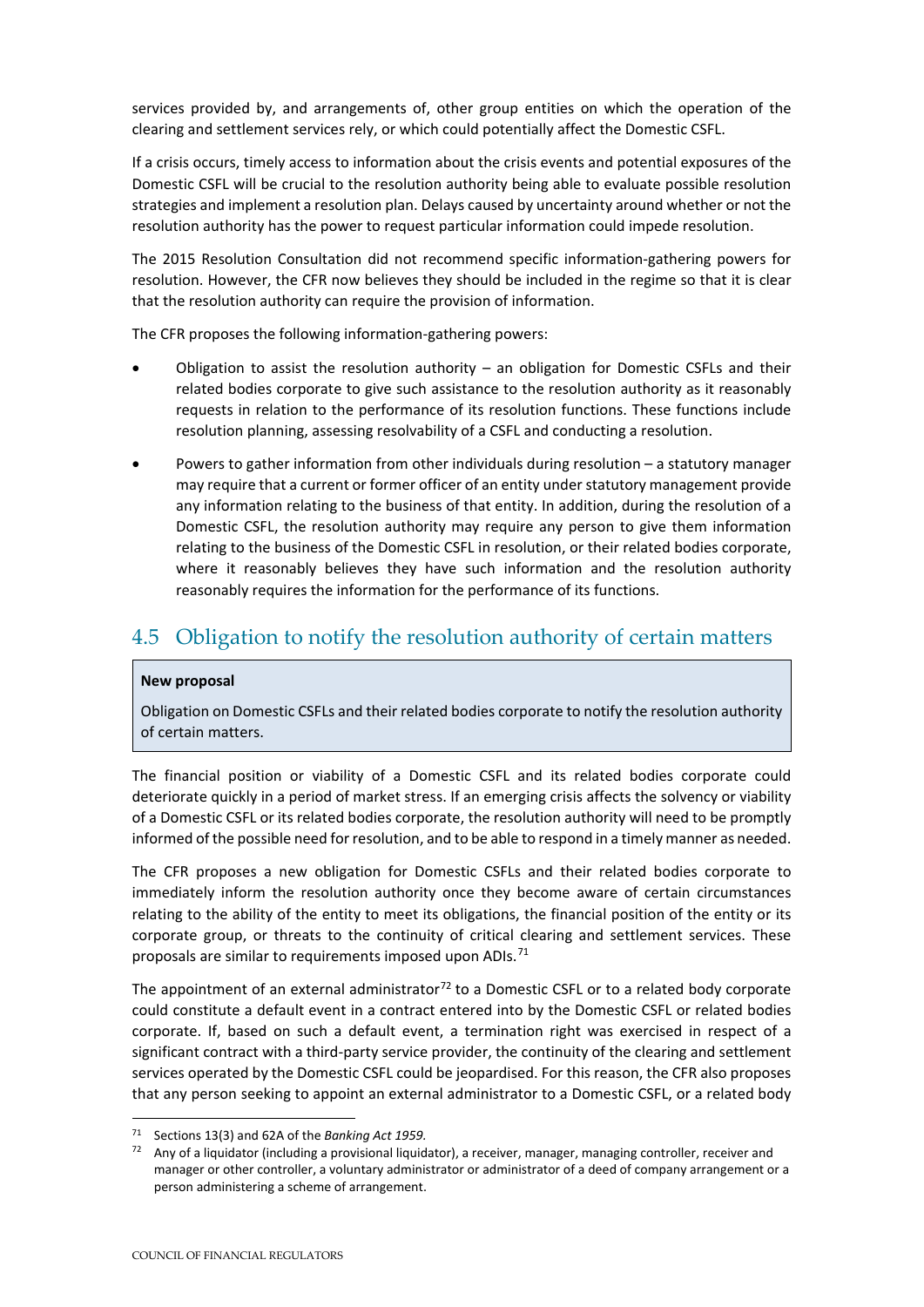corporate of a Domestic CSFL, must give one week's prior written notice to the resolution authority.<sup>[73](#page-34-1)</sup> Meeting this requirement would be necessary for the valid appointment of the external administrator to occur.

## <span id="page-34-0"></span>4.6 Resolution planning and resolvability

#### **New proposals**

An obligation for the resolution authority to conduct resolution planning.

The power for the resolution authority to assess the resolvability of Domestic CSFLs.

The power for the resolution authority to determine resolvability standards.

The power for the resolution authority to give resolvability directions.

The resolution authority will need to conduct resolution planning to maximise the likelihood of successful resolution. This will include conducting resolvability assessments, which are assessments of the operations of a Domestic CSFL to determine whether there are any obstacles to the effective use of resolution powers.

In the 2015 Resolution Consultation, the CFR proposed that the resolution authority conduct resolvability assessments and develop resolution strategies and operational resolution plans, but did not propose specific powers to undertake these functions. Having further considered the conduct of resolution planning and resolvability assessments, the CFR now proposes the inclusion of specific powers and obligations relating to preparing for the possible use of resolution powers.

The CFR proposes:

- an obligation for the resolution authority to conduct resolution planning with respect to Domestic CSFLs that are considered by the resolution authority to provide clearing and settlement services that are critical to the functioning of the Australian financial system
- a power for the resolution authority to assess the resolvability of Domestic CSFLs
- a power for the resolution authority to determine resolvability standards to require that the affairs of Domestic CSFLs and their related bodies corporate are conducted in such a way that they do not impede resolution of the Domestic CSFL
- where the resolution authority considers that a Domestic CSFL or related body corporate is not complying with a resolvability standard, the resolution authority will be empowered to direct them to take specified measures which the resolution authority considers are required for them to observe those standards
- a power for the resolution authority to direct a Domestic CSFL or related body corporate to address aspects of its business arrangements that the resolution authority considers are impediments to the effective exercise of resolution powers.

Taken together, these powers will allow the resolution authority to plan for resolution and remove obstacles to the effective exercise of resolution powers.

The CFR proposes that a decision of the resolution authority to give a resolvability direction will be subject to merits review by the Administrative Appeals Tribunal.

The CFR notes that the expanded resolution powers, proposed below, would increase the flexibility of the resolution authority to respond to a crisis. However, those additional powers do not remove

<span id="page-34-1"></span><sup>73</sup> This proposal is similar to the requirement under section 62B of the *Banking Act 1959*.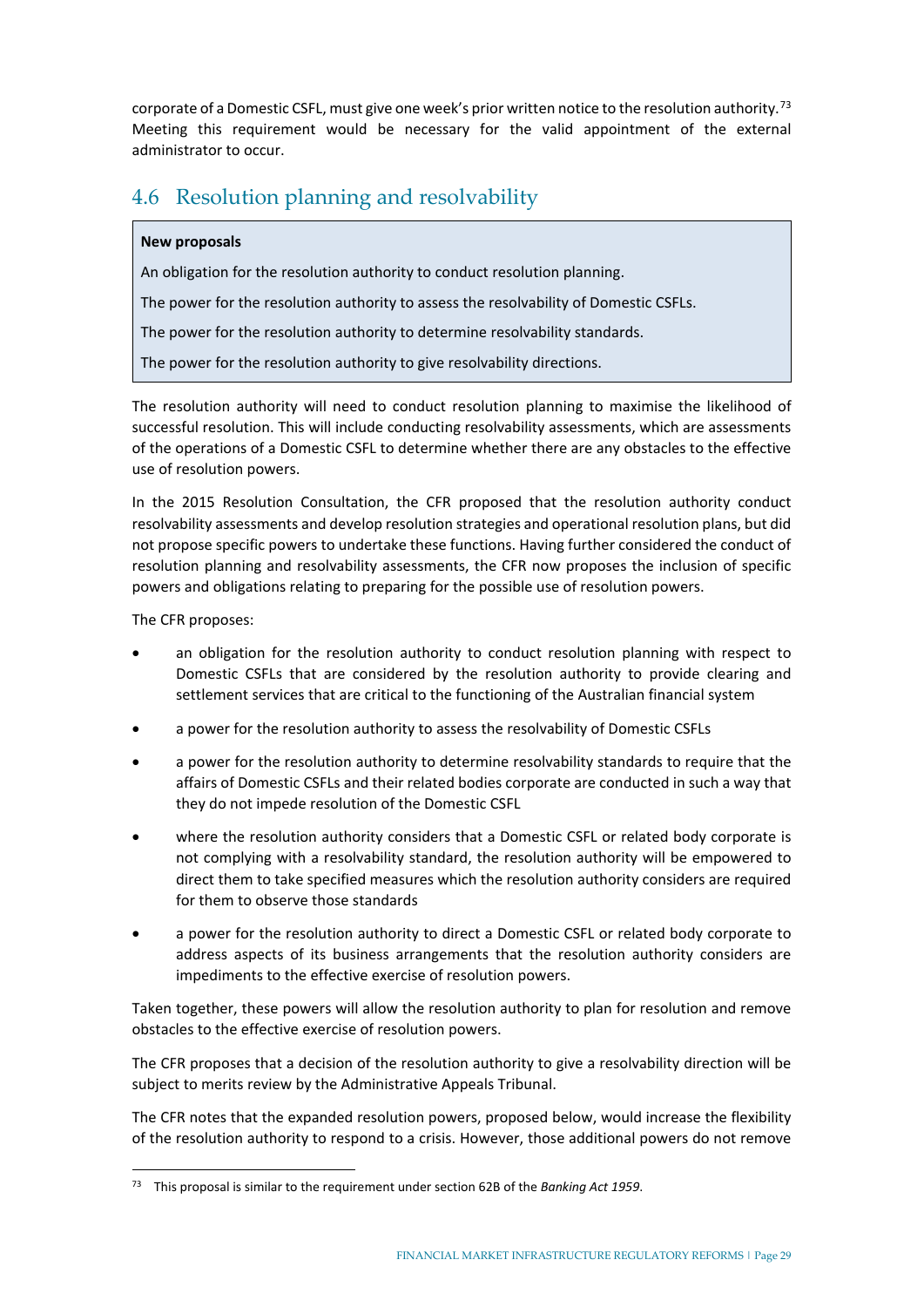the need for resolvability powers, as impediments may exist that could prevent effective resolution. It is preferable, where feasible, to deal with potential impediments before a crisis occurs.

## <span id="page-35-0"></span>4.7 Conditions for resolution

#### **New proposal**

The resolution regime will not contain specific conditions to select between resolution powers. Instead, once a general condition is satisfied, a range of resolution powers will be enlivened. Particular powers may have additional specific or alternate conditions.

Clear conditions for resolution are required to ensure that resolution powers are available to regulators as soon as they are needed during a crisis. Additionally, legislating conditions for resolution provides transparency about the circumstances in which resolution powers will be available to the resolution authority.

The CFR proposes that the resolution regime contain a set of general conditions that, if any one is met, allow the resolution authority to use any of the resolution powers in the resolution regime (subject to any specific condition that must also be satisfied for the use of a particular power). [74](#page-35-2) This approach gives the resolution authority the flexibility to choose which resolution strategy is appropriate in the circumstances. This is a departure from the 2015 Resolution Consultation which proposed that additional specific conditions would be used to select between particular resolution actions.<sup>[75](#page-35-3)</sup> This change is proposed because the CFR considers it unlikely that the best possible resolution strategy could be predicted in advance.

The general conditions for resolution will relate to the solvency or viability of a Domestic CSFL and to threats to the continuity of clearing and settlement services, including significant operational outage or distress, or a failure to comply with relevant directions. This is consistent with the general conditions outlined in the 2015 Resolution Consultation paper.<sup>[76](#page-35-4)</sup>

## <span id="page-35-1"></span>4.8 Rationale for expanded scope of key resolution powers

To maintain the continuity of clearing and settlement services of a Domestic CSFL during resolution, the resolution authority must secure uninterrupted and reliable access to the support services (such as staff, computer infrastructure and other business functions) and resources (including funding) needed to operate the Domestic CSFL. Because these services and resources may be provided by other entities within the Domestic CSFL's corporate group, the resolution authority needs the capability to secure reliable access regardless of the corporate structure of the group.

In many circumstances, the resolution authority may be able to maintain access to these services and resources through the use of its power to direct other entities within the corporate group.

However, there may be some situations when this approach is not effective. For example, timely and decisive action may be prevented where the entity is under operational or financial stress and unable to comply with a direction, or where compliance with a resolution direction could be delayed because of potential perceived conflicts with directors' statutory or other duties to the entity to which they are appointed. In turn, this may compromise the effectiveness of resolution of the Domestic CSFL by disrupting services or funding essential to the continued operation of the clearing and settlement services.

<span id="page-35-2"></span><sup>74</sup> As noted in section 4.9 below, in respect of transfer powers, a Ministerial declaration could be relied on by the resolution authority instead of a general condition.<br>
<sup>75</sup> Section 3.1.<br>
<sup>76</sup> Section 3.1.

<span id="page-35-4"></span><span id="page-35-3"></span>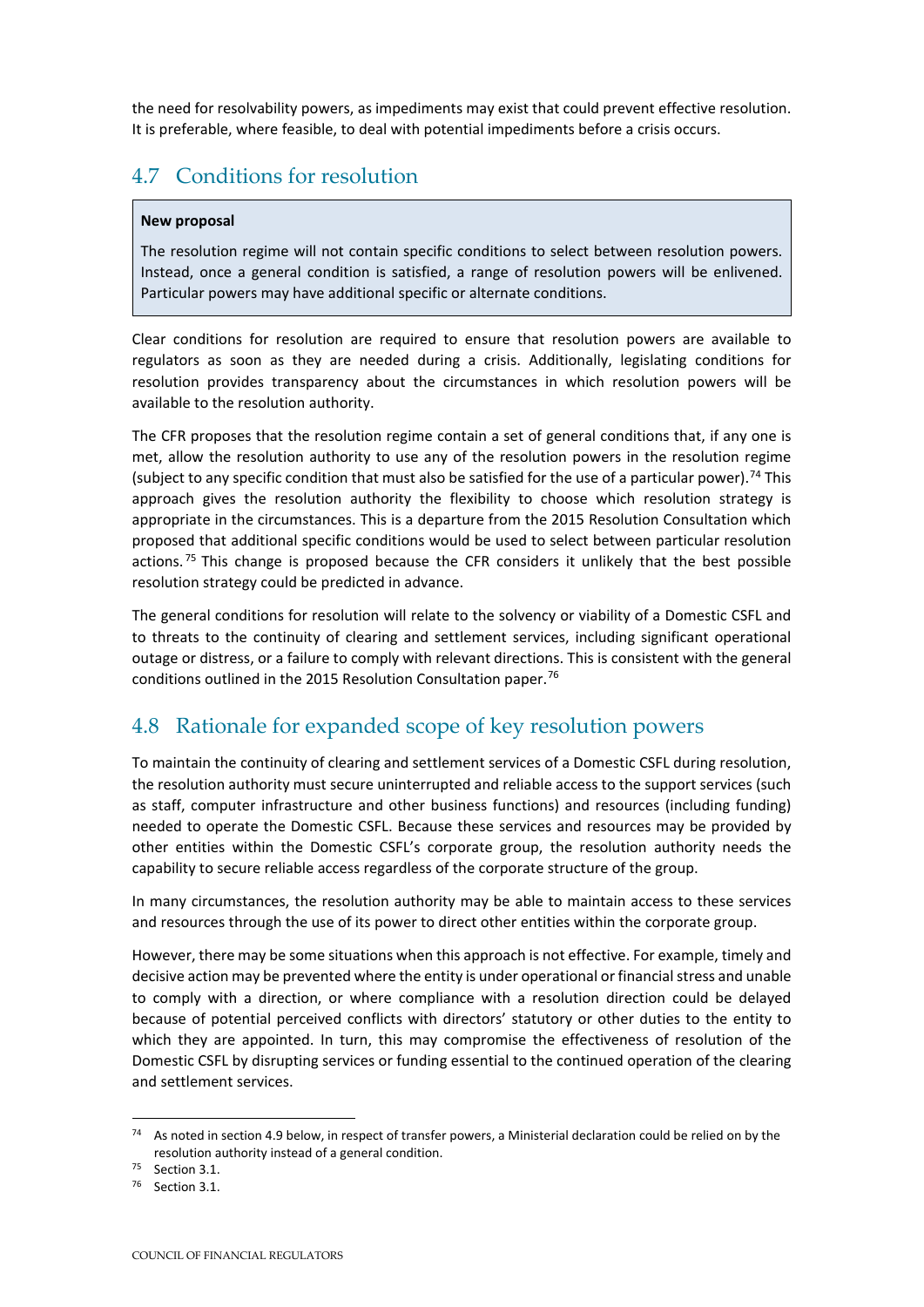The CFR proposes that if the resolution authority considers that it is necessary for the effective resolution of the Domestic CSFL, the resolution authority could use certain resolution powers in relation to a related body corporate. The powers include appointing a statutory manager to a related body corporate in addition to a Domestic CSFL, or transferring the business or shares of a related body corporate along with those of a Domestic CSFL. Use of specific powers in relation to related bodies corporate is discussed further in the relevant sections below.

This approach will provide the resolution authority with more flexibility and control in designing and executing resolution strategies. It will increase confidence that, in a crisis, regardless of the corporate structure and business arrangements of the Domestic CSFL, critical clearing and settlement services will be maintained.

## <span id="page-36-0"></span>4.9 Transfer powers

#### **New proposals**

The power of the resolution authority to transfer the shares of a Domestic CSFL.

The power of the resolution authority to transfer the shares, or all or part of the business, of a related body corporate of a Domestic CSFL where necessary for the effective resolution of the Domestic CSFL.

Transfer powers allow the resolution authority to remove a clearing and settlement facility from a distressed group and transfer it to a solvent receiving body which could be a third-party or government-owned bridge institution.

The 2015 Resolution Consultation proposed the power to transfer the business of a Domestic CSFL. Where a Domestic CSFL is to be resolved using transfer, it may also be necessary to transfer a related body corporate with the Domestic CSFL. For example, the transfer of an intra-group provider of operational services to the bridge entity may be the best way for the resolution authority to secure continued provision of those services to the Domestic CSFL. The CFR now proposes that transfer powers will extend to related bodies corporate of a Domestic CSFL where this is necessary for the effective resolution of the Domestic CSFL.

The CFR also proposes that the resolution authority will have the power to transfer the shares of a Domestic CSFL and any related body corporate (where necessary). A transfer of shares would allow, for example, a transferred Domestic CSFL to retain its Australian clearing and settlement facility licence. The proposal for the resolution authority to have the ability to transfer shares is consistent with APRA's ability to transfer the shares or business of an ADI in resolution.

As envisaged in the response to the 2015 Resolution Consultation, transfer powers would not be able to be exercised in a way that disrupted netting sets, or separated collateral from associated positions. In effecting a transfer, netting sets and related positions and collateral would be required to be transferred intact.

The proposed transfer regime in respect of Domestic CSFLs will be similar to the equivalent regime for ADIs in the *Financial Sector (Transfer and Restructure) Act 1999*. As with the ADI regime, it is proposed that the Minister could declare that a transfer should occur (such that a general condition for resolution would not need to be met). The resolution authority will then determine whether a transfer will occur.

Although reforms proposed elsewhere in this paper provide for operational decisions to move from the Minister to the Regulators, the Minister retains powers in relation to strategic matters. Allowing a Ministerial declaration to initiate the transfer process (as an alternative to a general condition for resolution) recognises the Minister's overarching responsibility for strategic matters and matters of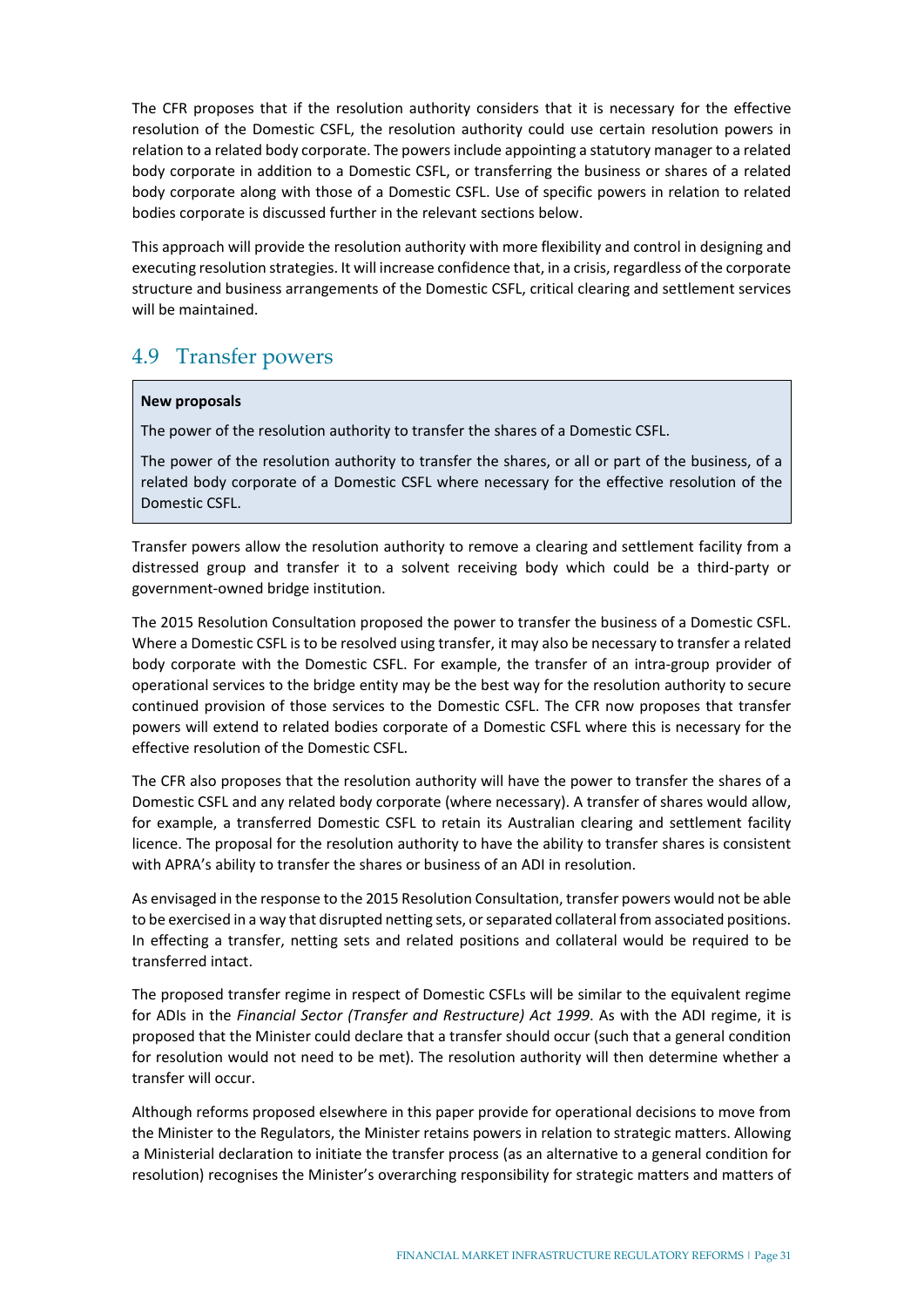national importance. This mechanism is designed to provide flexibility and certainty as to when a transfer can be undertaken, as it may be difficult to predict all circumstances where this power may be needed to facilitate resolution. All other relevant specific conditions for transfer, which will include that the resolution authority considers that having regard to the objectives of resolution the transfer is appropriate, must still be satisfied.

### <span id="page-37-0"></span>4.10 Statutory management

#### **New proposal**

The resolution authority may appoint a statutory manager to a related body corporate of a Domestic CSFL where necessary for the effective resolution of the Domestic CSFL.

Under statutory management, the resolution authority, or a person appointed by the resolution authority, would temporarily take control of a distressed Domestic CSFL and manage it in a way that promotes financial stability, with the aim of restoring it to viability so that it can continue to provide its critical clearing and settlement services.

The 2015 Resolution Consultation proposed that the resolution authority be given the power to appoint a statutory manager to a Domestic CSFL if a general condition for intervention was met.<sup>[77](#page-37-2)</sup> The CFR now proposes that the resolution authority should also be able to appoint a statutory manager to a related body corporate of a Domestic CSFL that is under, or that is to be placed under, statutory management, if the resolution authority considers this is necessary for the effective resolution of the Domestic CSFL. This may include circumstances where the Domestic CSFL's statutory manager cannot obtain reliable access to services or funding or other business services provided by the related body corporate that are necessary for the continuation of the Domestic CSFL's clearing and settlement services. This may be because the related body corporate is unable, or unwilling, to provide the service or funding or to operate its business.

The statutory manager will be able to exercise any power of the Domestic CSFL or related body corporate, or of any of its officers. The statutory manager will also have a range of additional statutory powers to allow it to effectively manage the distressed entity. While the resolution authority will have the power to remove and replace a director, officers will not be automatically removed from office; instead, the exercise of their powers and functions would be suspended for the duration of the statutory management.

As envisaged in the 2015 Resolution Consultation, the CFR proposes that the statutory manager will have legal protection against liability for actions taken or not taken in good faith in the exercise of their powers or performance of their functions or duties, including in respect of insolvent trading.<sup>[78](#page-37-3)</sup>

## <span id="page-37-1"></span>4.11 Resolution direction powers

#### **New proposal**

The resolution authority may direct a related body corporate of a Domestic CSFL where necessary for the effective resolution of the Domestic CSFL.

The CFR proposes that the resolution authority would be able to issue a resolution direction to a Domestic CSFL and, when necessary for the Domestic CSFL's resolution, to a related body corporate. This power will allow the resolution authority to direct a body corporate to take specified actions

<span id="page-37-3"></span><span id="page-37-2"></span><sup>77</sup> Section 3.2

<sup>78</sup> Section 3.2.1.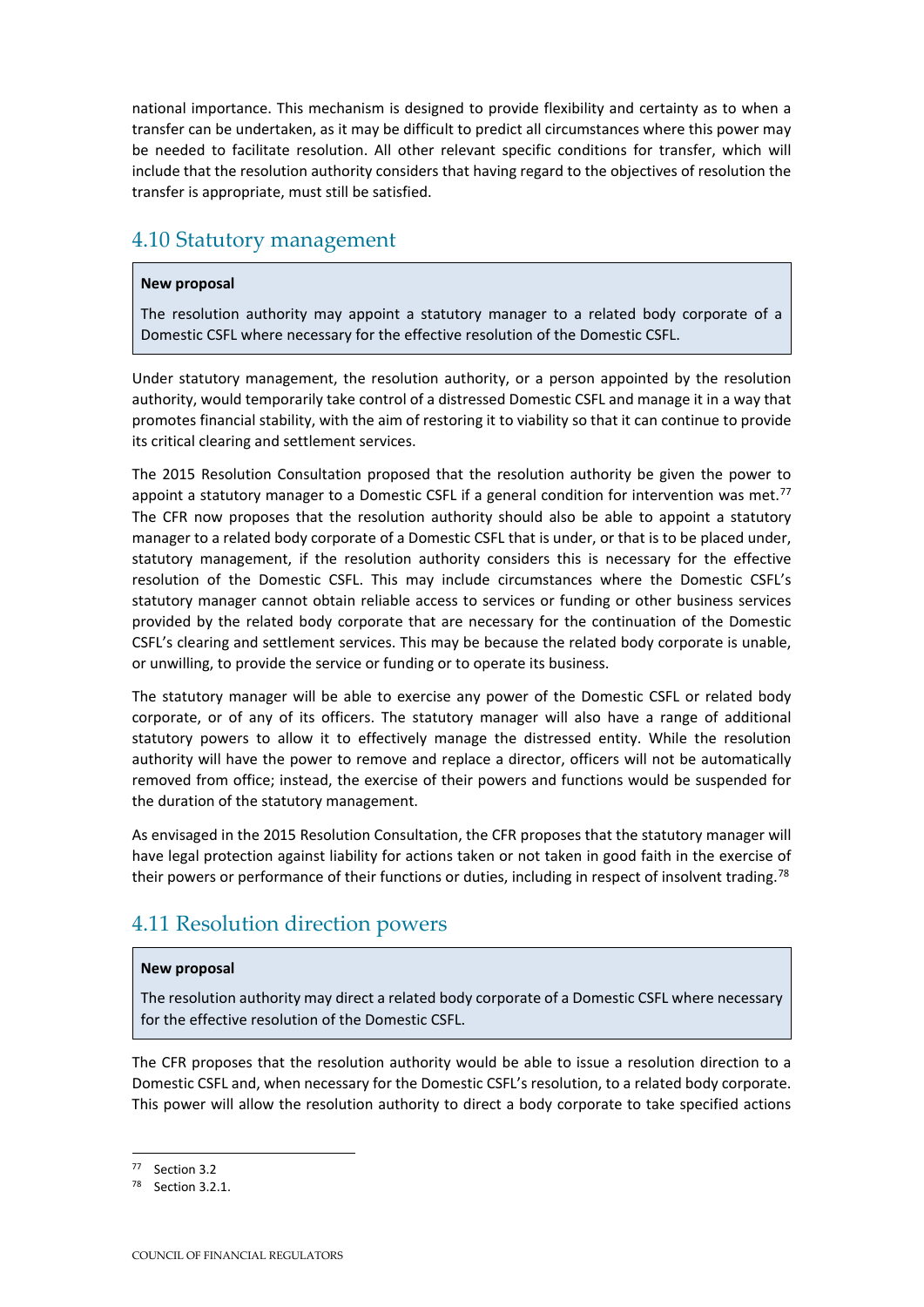that are necessary for resolution. In some circumstances, this may avoid the need for the use of more invasive resolution powers.

The CFR further proposes that the types of directions that can be given to a related body corporate be expanded beyond the provision of services or funding under ex-ante legal agreements as was proposed in the 2015 Resolution Consultation.<sup>[79](#page-38-1)</sup> For example, a resolution authority may direct a related body corporate to:

- retain funds or certain assets during the Domestic CSFL's resolution so that the financial viability of the corporate group can be maintained
- take action to facilitate the recapitalisation of the Domestic CSFL.

The CFR proposes that penalties would apply if a directed entity failed to comply with a resolution direction. The resolution authority will also be able to apply to court for an order obliging the directed entity to comply with a resolution direction. So that resolution directions are actioned quickly and with certainty, resolution directions will not be subject to merits review.

### <span id="page-38-0"></span>4.12 Stays

#### **New proposals**

There will not be a time limit on the stay on exercise of contractual rights based on a default event arising from a resolution action.

During resolution, the resolution authority will be able to temporarily suspend contractual termination rights of a counterparty.

During resolution, the resolution authority will be able to require a related body corporate to continue to supply services or facilities necessary to enable a Domestic CSFL in resolution to operate effectively.

As envisaged in the 2015 Resolution Consultation, the CFR proposes that a stay regime operate during resolution to ensure that the ability of a Domestic CSFL to provide its services is not undermined through the termination of key contracts. An effective resolution regime needs to prevent, as far as possible, pre-emptive actions by contractual counterparties impeding the ability of the resolution authority to implement an orderly resolution or the ability of the Domestic CSFL in resolution to continue to operate.

The CFR proposes that exercise of a resolution power will not, by itself, allow a counterparty to a contract (including a market-netting contract) with a Domestic CSFL or related body corporate to exercise early termination or other rights. The exclusion of a resolution action as a trigger for the exercise of termination rights would not prevent counterparties from exercising contractual termination rights for other reasons during resolution, or prevent CCP participants from continuing to clear new transactions, including entering new transactions that would have the effect of closing out existing positions.

This proposal is broadly consistent with the 2015 Resolution Consultation, which proposed that the resolution authority would decide after 48 hours whether the FMI should be wound up (in which case, the stay would be lifted) or whether the FMI would be restored to financial viability (in which case, the stay would remain in place indefinitely).

The CFR now also proposes that the resolution authority will have the power to issue the following notices during resolution:

<span id="page-38-1"></span><sup>79</sup> Section 6.2.7.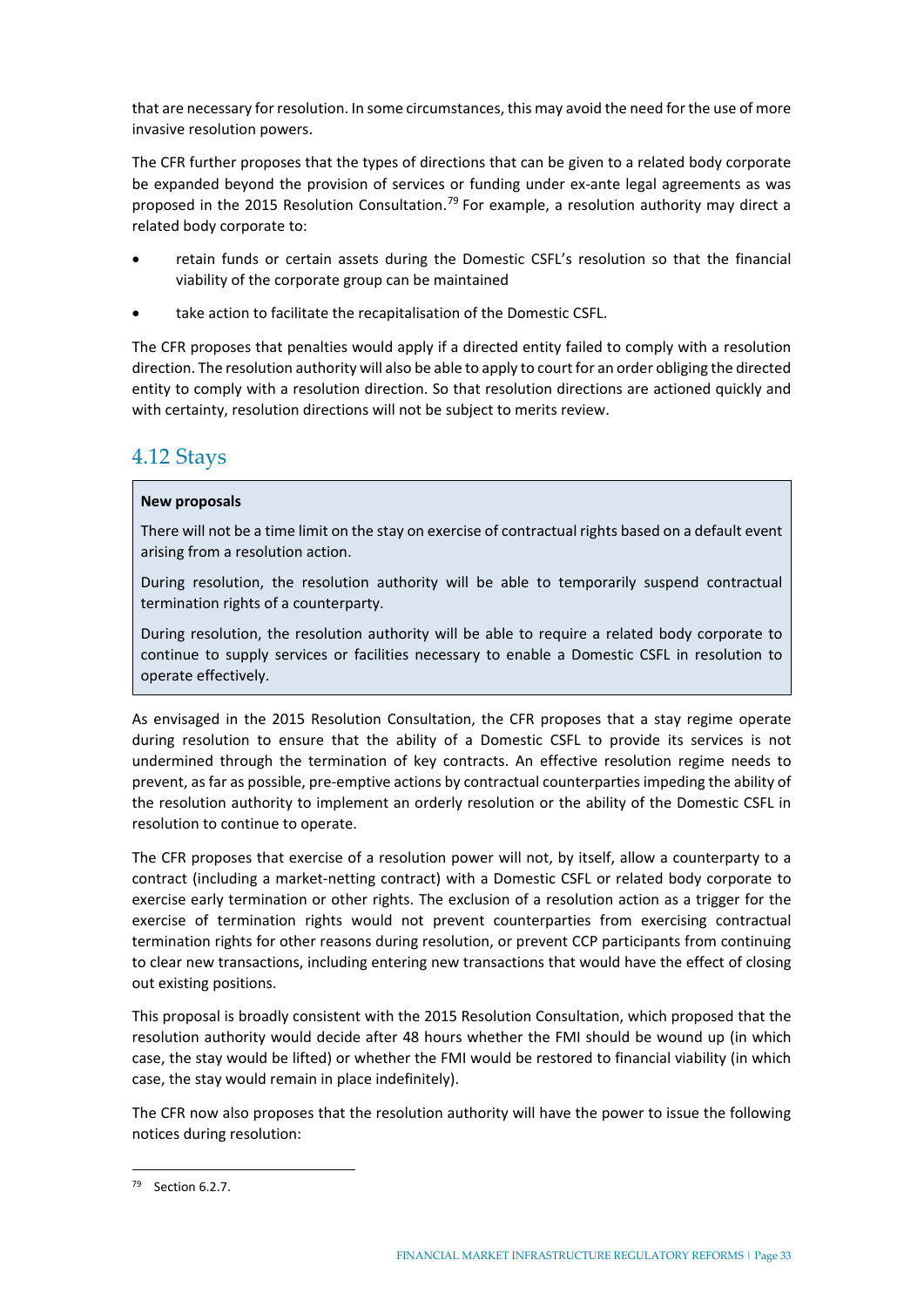- Notice to suspend termination rights a notice to a contractual counterparty of a Domestic CSFL or related body corporate temporarily suspending their contractual termination rights during resolution, provided that payment and delivery obligations and the provision of collateral continue to be performed by the Domestic CSFL or related body corporate. This is intended to address, for example, a scenario where a key third-party service provider has an 'at will' termination right. The resolution authority must have regard to the impact a suspension of termination rights might have on the overall stability of the financial system before exercising this power.
- Continuity obligations a notice to a related body corporate service provider of a Domestic CSFL requiring it to continue to provide services or facilities for a specified period, where necessary to enable the Domestic CSFL to continue to operate effectively during resolution. This would be subject to a right of the service provider to receive reasonable consideration.

The proposed stay regime is modelled on comparable international regimes and is consistent with the recommendations of the FSB's *Key Attributes of Effective Resolution Regimes for Financial Institutions.*

## <span id="page-39-0"></span>4.13 Moratorium

#### **New proposals**

The moratorium will include a prohibition on enforcement proceedings (with exceptions).

So that the resolution objectives are not compromised by time-consuming and costly litigation, the CFR proposes that a moratorium will apply preventing a person from taking certain litigation and enforcement actions in relation to the body corporate or its property during the statutory management or transfer of a Domestic CSFL or related body corporate.

For example, a statutory manager may need unimpeded access to property of a Domestic CSFL to continue to operate the clearing and settlement services, without any creditors enforcing their rights over that property.

The moratorium will apply to creditors and other parties that have rights in relation to the body corporate in resolution or its property. The following actions will be prohibited without the consent of the statutory manager, resolution authority or leave of the Court:

- beginning or continuing a court or tribunal proceeding in relation to the body corporate or its property
- enforcing any security that may be attached to any property that the body corporate owns, uses, possesses, occupies or otherwise has any interest in
- disposing of the body corporate's property
- claiming, recovering or taking possession of any property that the body corporate uses, possesses or occupies by a secured party, lessor or owner.

These proposals expand upon the 2015 Resolution Consultation, which only proposed a moratorium on non-enforcement proceedings, for example court proceedings or arbitration.<sup>[80](#page-39-1)</sup>

As envisaged in the 2015 Resolution Consultation, it is intended that the protections provided by the *Payment Systems and Netting Act 1998* in relation to approved real-time gross settlement systems, approved netting arrangements, close-out netting contracts and market-netting contracts will not

<span id="page-39-1"></span><sup>80</sup> Section 3.3.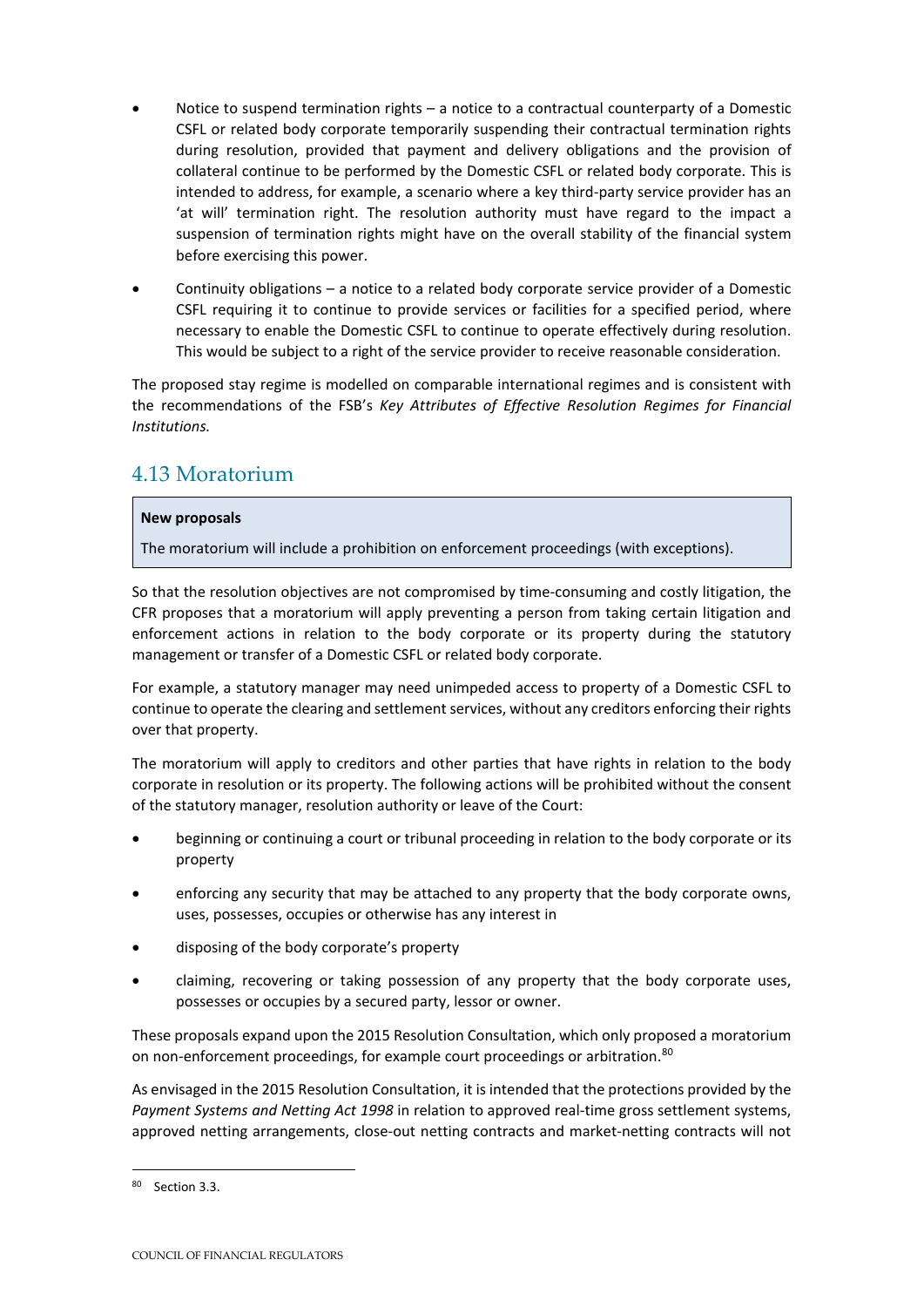be disturbed by the moratorium, aside from the prohibition on beginning or continuing court or tribunal proceedings.

## <span id="page-40-0"></span>4.14 Confidentiality

#### **New proposal**

The resolution authority will be able to issue a secrecy determination or a confidentiality notice to certain parties.

The CFR notes that transparency around the use of resolution powers is important and that in many circumstances market confidence will be best served by participants having a clear and timely understanding of actions that are being taken by the resolution authority to support continuity of clearing and settlement services and to promote financial stability. However, the resolution authority must have the capacity to impose confidentiality when required.

The release of information about the use of resolution powers, or even preliminary discussions with the resolution authority, may detrimentally affect market confidence in a Domestic CSFL before and during a crisis, and may contribute to financial system instability. To minimise this risk, the resolution authority will have the ability to impose confidentiality requirements on certain parties.

The CFR now proposes that the resolution authority will be able to issue a confidentiality notice to certain parties (including a Domestic CSFL, related body corporate or bidders in a sale process) requiring that specified information or documents provided by the resolution authority in the course of resolution be kept confidential.

In addition, the CFR now proposes that the resolution authority will be able issue a secrecy determination with a resolution direction. The determination will restrict the directed entity from disclosing that the direction had been given. $81$ 

## <span id="page-40-1"></span>4.15 Cross-border issues

#### **New proposal**

The resolution authority may recognise the resolution of an Overseas CSFL and use resolution powers to cooperate with foreign authorities.

Power of the resolution authority to direct an Overseas CSFL in resolution in respect of its Australian business, assets and liabilities.

For the most part, the resolution powers outlined in this chapter will be exercisable only in relation to domestically incorporated holders of an Australian clearing and settlement facility licence. However, it is necessary to consider how the resolution authority would respond to resolution of overseas incorporated holders of an Australian clearing and settlement facility licence. It is expected that, in the event of a crisis affecting an Overseas CSFL, their home regulator would be primarily responsible for resolution.

Consistent with the approach outlined in the 2015 Resolution Consultation, the CFR proposes that Australian authorities should have the capacity to take limited action to support resolution by overseas authorities in respect of those Overseas CSFLs.

<span id="page-40-2"></span><sup>81</sup> This is based on a similar power that is part of APRA's crisis management regime for ADIs and insurers; section 11CH of the *Banking Act 1959* and 109 of the *Insurance Act 1973*.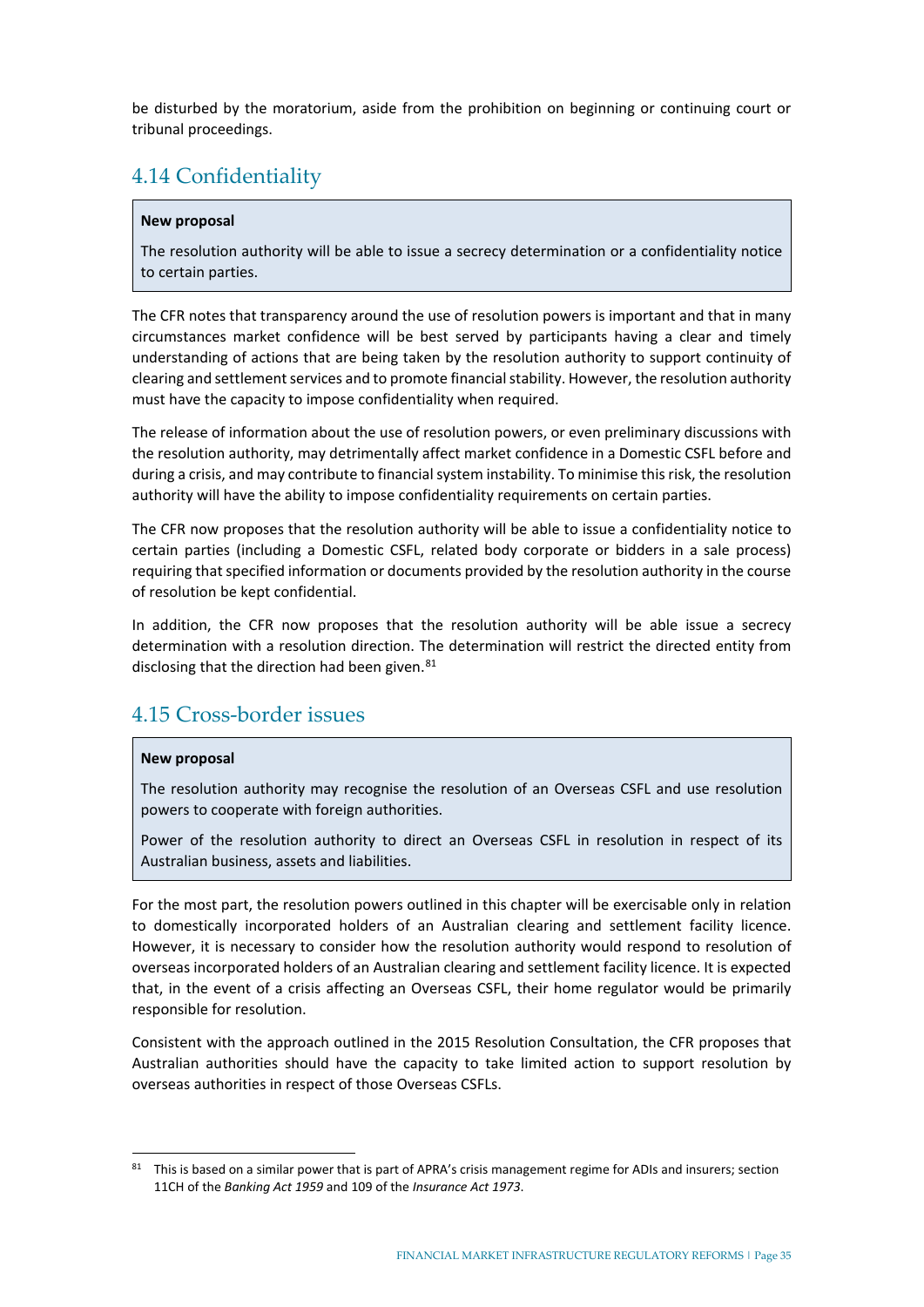The CFR proposes that:

- the resolution authority be empowered to recognise the resolution of an Overseas CSFL and to use its resolution powers in support
- clearing and settlement facilities be excluded from the application of the Model Law on Cross-Border Insolvency, as applied by the *Cross-Border Insolvency Act 2008*, on the basis that they would have a specialised insolvency regime (as is the case for ADIs and insurers).

As envisaged in the response to the 2015 Resolution Consultation, the CFR proposes that recognition of an Overseas CSFL's resolution would be supplemented by a power of the resolution authority to give a direction to the Overseas CSFL with respect to its Australian assets and liabilities.<sup>[82](#page-41-1)</sup> Such a directions power may be used, for example, where a home resolution authority acted in a way that adversely affected Australian interests. This is consistent with the *Key Attributes of Effective Resolution Regimes for Financial Institutions*, which contemplates powers for a resolution authority to support a foreign resolution or, in exceptional cases, to take measures on its own initiative to preserve local financial stability. [83](#page-41-2)

## <span id="page-41-0"></span>4.16 Unchanged aspects of resolution regime

#### **New proposal**

There are no new proposals in this section.

A number of proposals have not changed materially since the 2015 Resolution Consultation. These include:

- arrangements for temporary public funding during resolution<sup>[84](#page-41-3)</sup>
- statutory immunities for directed entities (and others including related bodies corporate, officers, senior managers and employees) in respect of reasonable actions taken in good faith to comply with a resolution direction $85$
- arrangements for reasonable compensation along the lines of section 69E of the *Banking Act 1959* and in accordance with paragraph 51(xxxi) of the Australian Constitution (concerning the acquisition of property on just terms). <sup>[86](#page-41-5)</sup>

<span id="page-41-1"></span><sup>&</sup>lt;sup>82</sup> Section 3.4.

<span id="page-41-2"></span><sup>83</sup> Section 7.3.

<span id="page-41-3"></span><sup>84</sup> Section 4.4. Approaches to addressing the costs of resolution remain an area of focus for international regulators. For example, the FSB's *Financial resources to support CCP resolution and the treatment of CCP equity in resolution: Discussion paper for public consultation.* Available at [<https://www.fsb.org/2018/11/financial](https://www.fsb.org/2018/11/financial-resources-to-support-ccp-resolution-and-the-treatment-of-ccp-equity-in-resolution/)[resources-to-support-ccp-resolution-and-the-treatment-of-ccp-equity-in-resolution/>](https://www.fsb.org/2018/11/financial-resources-to-support-ccp-resolution-and-the-treatment-of-ccp-equity-in-resolution/). Once this work is completed the agencies will consider whether changes to the proposed resolution regime are appropriate.

<span id="page-41-4"></span><sup>85</sup> Section 4.2.

<span id="page-41-5"></span><sup>86</sup> Section 4.1.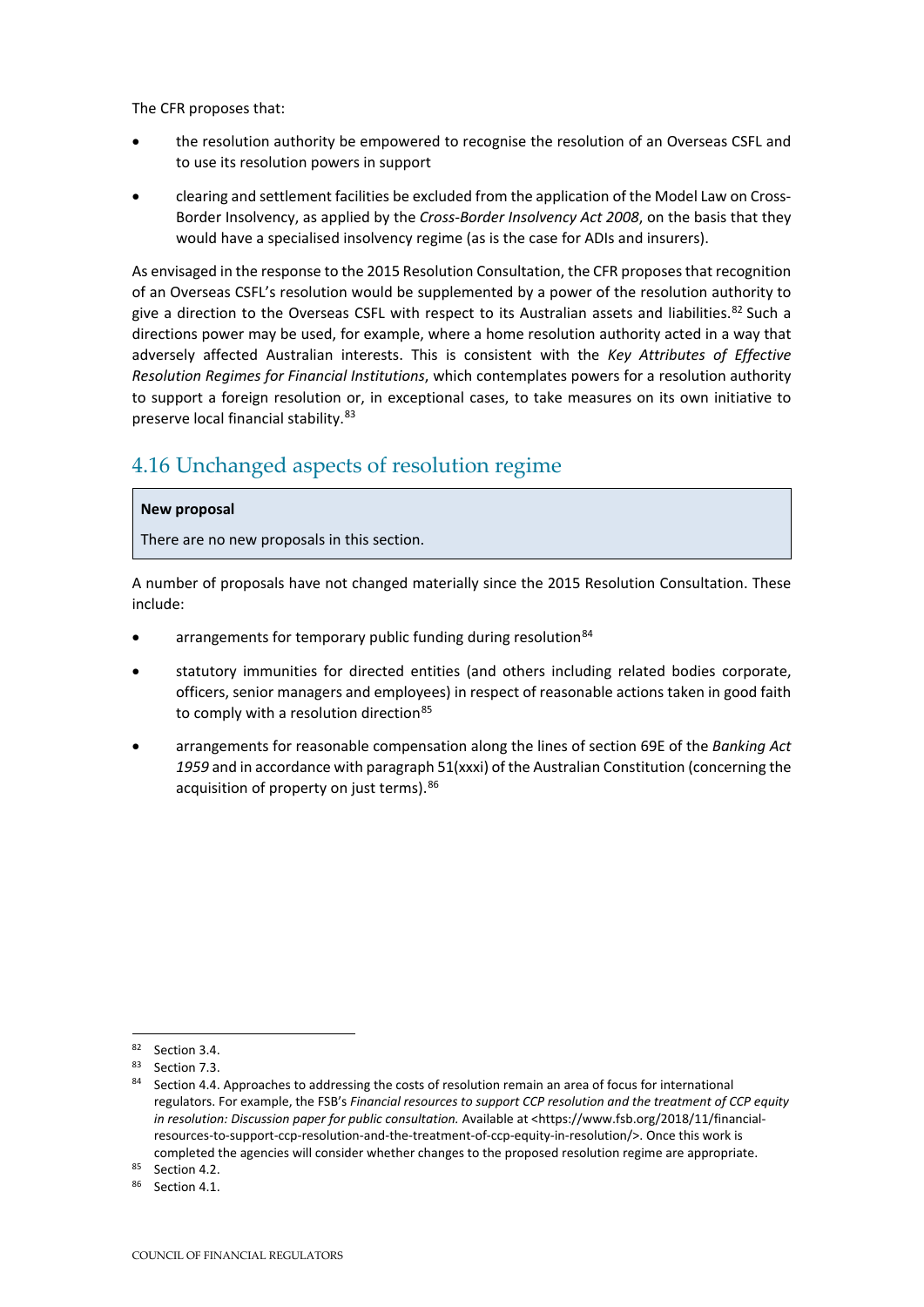## <span id="page-42-0"></span>Appendix A

## <span id="page-42-1"></span>A.1 The role of FMIs in the financial system

This consultation paper covers several types of entities – collectively called FMIs – that play a role in the operation of financial markets and the financial system more broadly.

**Financial markets** are facilities through which offers to buy and sell financial products, such as securities or derivatives, are regularly made and accepted. Financial markets may also have a listing function.

**Clearing and settlement facilities** provide a regular mechanism for the parties to transactions relating to financial products to meet obligations to each other that arise from entering into the transactions. Clearing and settlement facilities can include the following, among others:

- *CCPs* are facilities that undertake clearing, which is a post-trade and pre-settlement function to manage trades and associated exposures. A CCP interposes itself between counterparties to transactions executed in the markets it serves, becoming principal to each transaction and undertaking to perform obligations under these trades. In doing so, it assumes the counterparty risk for the trade.
- *Securities settlement facilities*facilitate settlement of securities transactions. Settlement is the point at which title is transferred via the facility and the counterparty exposures associated with a transaction are eliminated.

**Derivative trade repositories** are facilities that centrally collect and maintain records on OTC derivative transactions and positions. These records are made available to regulators and, to an appropriate extent, the public.

**Benchmark administrators** are entities that administer financial benchmarks. These are used to: determine the pay-out or value of financial products or contracts (for example the bank bill swap rate); determine the price at which a financial instrument may be dealt or its value; or to measure the performance of a financial instrument.

Each of the functions performed by these types of entities is important to the smooth functioning of the Australian financial system.

## <span id="page-42-2"></span>A.2 The existing regulatory framework

This section briefly sets out the current regulatory arrangements, with a focus on the responsibilities of regulators.

### Relevant legislation

Entities covered by this paper are regulated under Chapter 7 of the Corporations Act.

The main objects of Chapter 7 of the Corporations Act are to promote: [87](#page-42-3)

- confident and informed decision-making by consumers of financial products and services while facilitating efficiency, flexibility and innovation in the provision of those products and services
- fairness, honesty and professionalism by those who provide financial services

<span id="page-42-3"></span><sup>87</sup> Section 760A of the Corporations Act.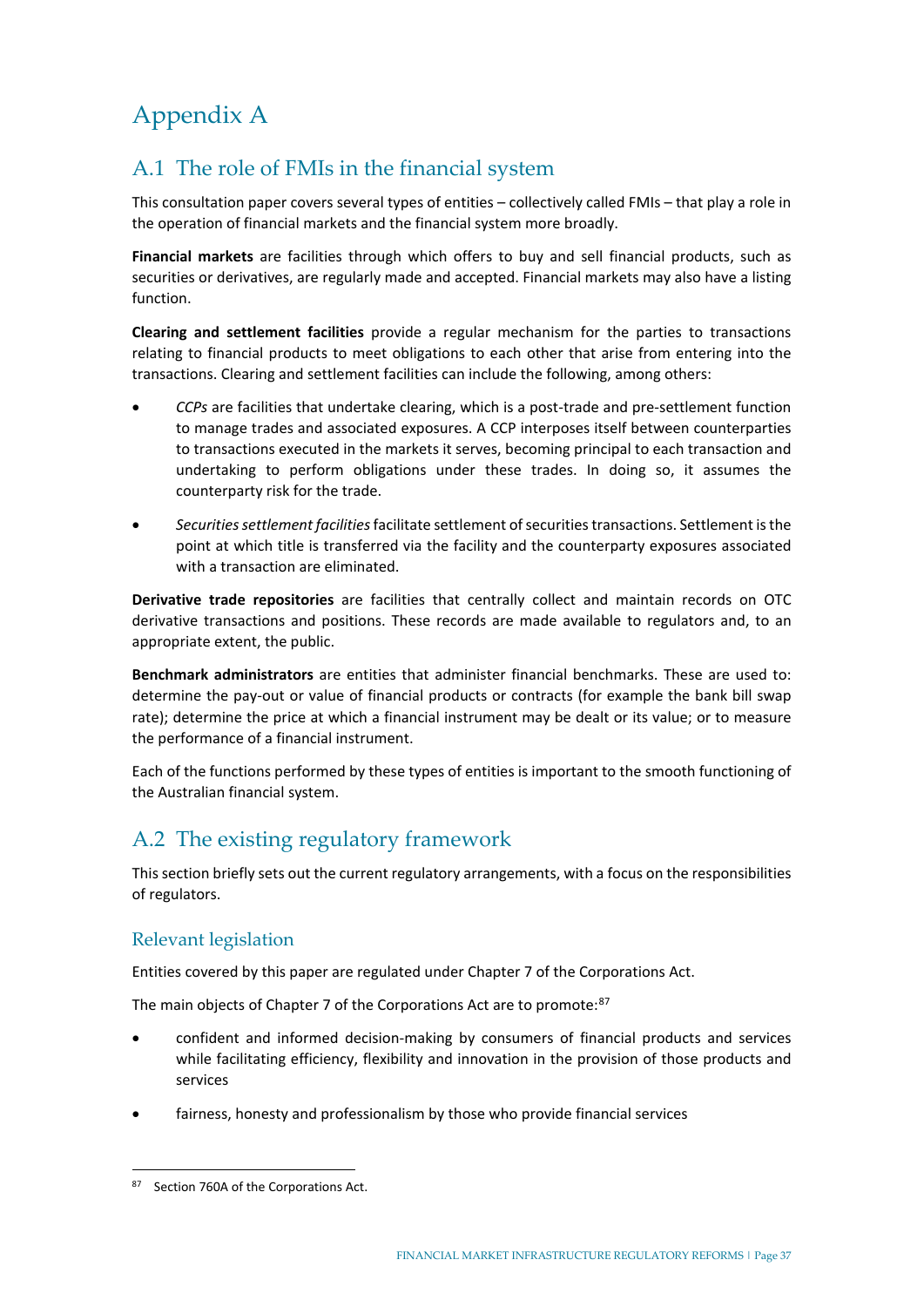- fair, orderly and transparent markets for financial products
- the reduction of systemic risk and the provision of fair and effective services by clearing and settlement facilities.

The following entities are among those regulated under Chapter 7 of the Corporations Act:

- AMLs. Operators of financial markets in Australia are regulated under Part 7.2 of the Corporations Act.
- BALs. Unless exempt, administrators of significant financial benchmarks are regulated under Part 7.5B of the Corporations Act. [88](#page-43-0)
- CSFLs. Operators of clearing and settlement facilities are regulated under Part 7.3 of the Corporations Act.
- DTRLs. Operators of derivative trade repositories identified as being required to be licensed under the Corporations Regulations are regulated under Part 7.5A of the Corporations Act.

#### Minister

The Minister currently has the power (after considering any relevant advice from ASIC and the RBA) to grant Australian clearing and settlement facility licences and Australian market licences. The Minister may also exercise a range of powers relating to AMLs and CSFLs. These include the powers to impose and vary conditions on a licence, and the power to suspend or cancel a licence. The Minister may also give directions to these types of Licensed Entities, and can review directions given by ASIC. The Minister also has an operating rule disallowance power for domestic AMLs and CSFLs.

Some of the Minister's powers have been delegated to ASIC since 2016. Under delegation arrangements, the Minister's delegate is acting as the Minister, not as a representative of ASIC. Delegation is at the Minister's discretion and could be withdrawn at any time.

The Minister has not delegated responsibility for a range of more strategic powers, such as consenting to ASIC making Market Integrity Rules, approval of applications to exceed the 15 per cent voting power limit in respect of widely held market bodies, or certain provisions in respect of compensation arrangements for markets.

### Australian Securities and Investments Commission

ASIC is the primary regulator for AMLs, BALs and DTRLs, and co-regulates CSFLs with the RBA. It is responsible for granting Benchmark Administrator licences and derivative trade repository licences. ASIC supervises the Licensed Entities, and focuses on monitoring and enforcing compliance of Licensed Entities with their obligations under Part 7 of the Corporations Act. In relation to CSFLs, ASIC has an additional focus on the operator's obligation to operate the clearing and settlement facility in a fair and effective manner. In relation to AMLs, ASIC has an additional focus on the operator's obligation to ensure the market is fair, orderly and transparent. ASIC has primary responsibility for enforcement activities with respect to the Licensed Entities.

ASIC has the power to issue directions, although the Minister may override certain ASIC decisions and ASIC's use of these powers is constrained in some instances by the drafting of the current directions powers and procedural steps required before action can be taken. ASIC has a rule-making power for AMLs, BALs and TRLs, but not CSFLs.

<span id="page-43-0"></span><sup>88</sup> An administrator of a financial benchmark that is not a significant financial benchmark may nevertheless apply to be licensed in Australia.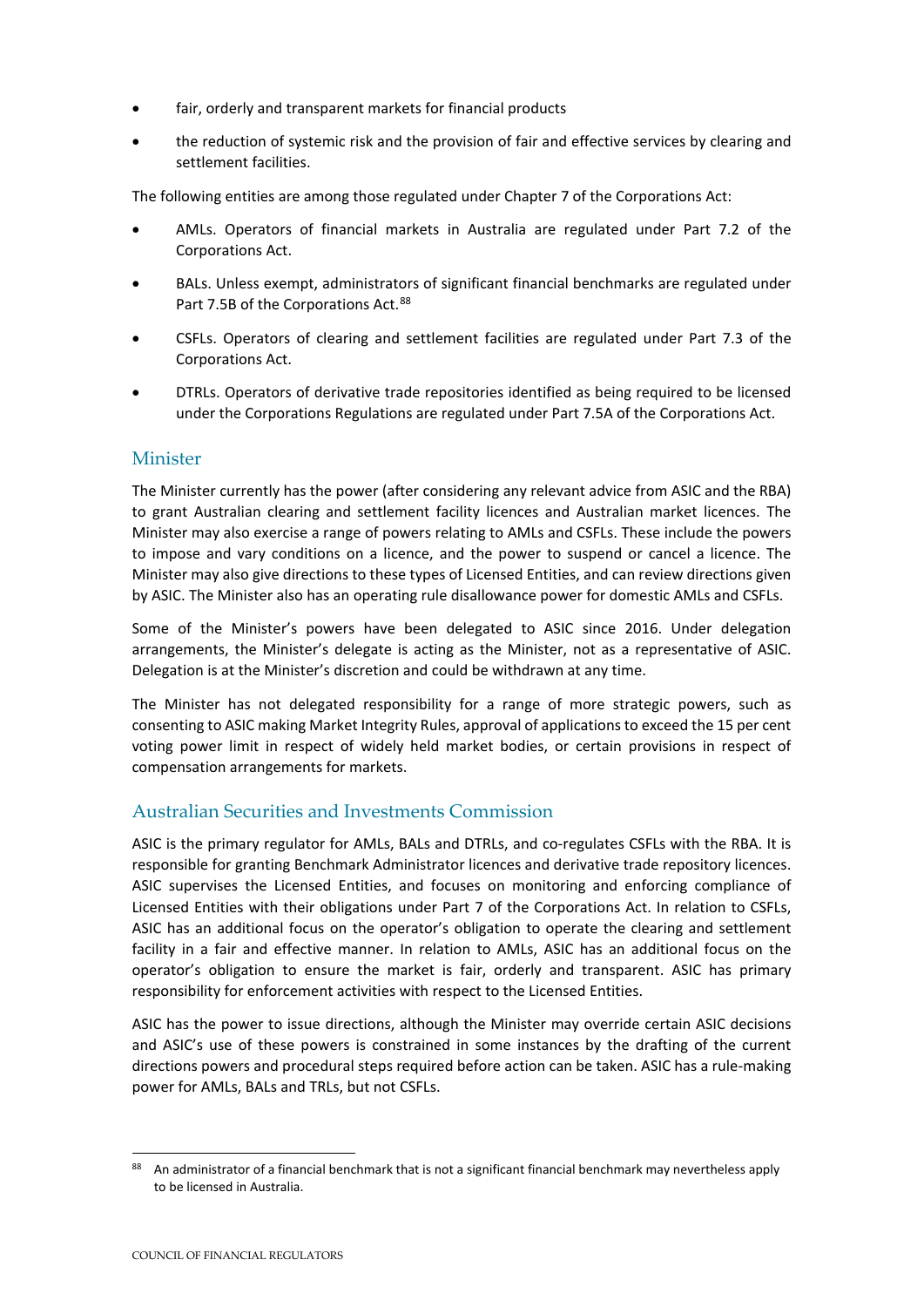In performing its functions and exercising its powers, ASIC must strive to:<sup>[89](#page-44-0)</sup>

- maintain, facilitate and improve the performance of the financial system and the entities within that system in the interests of commercial certainty, reducing business costs, and the efficiency and development of the economy
- promote the confident and informed participation of investors and consumers in the financial system
- administer the laws that confer functions and powers on it effectively and with a minimum of procedural requirements
- receive, process and store, efficiently and quickly, the information given to ASIC under the laws that confer functions and powers on it
- ensure that information is available as soon as practicable for access by the public
- take whatever action it can take, and is necessary, in order to enforce and give effect to the laws of the Commonwealth that confer functions and powers on it.

#### Reserve Bank of Australia

The RBA regulates CSFLs alongside ASIC. The RBA has the power to determine FSS<sup>[90](#page-44-1)</sup> and to assess whether CSFLs comply with the FSS<sup>[91](#page-44-2)</sup> and do all other things necessary to reduce systemic risk. The RBA, under the oversight of its Payments System Board, is required by the *Reserve Bank Act 1959* to exercise its powers in relation to CSFLs in a way that will best contribute to the overall stability of the financial system.[92](#page-44-3)

The RBA's focus on financial stability complements ASIC's focus on the fair and effective provision of services by CSFLs, requiring close cooperation between the two regulators to manage the interaction between their respective mandates. The RBA has limited compliance and enforcement powers to carry out its responsibilities, although it may ask ASIC to issue a direction to a CSFL in relation to the reduction of systemic risk.

### Other regulators

The ACCC currently has no specific powers under the Corporations Act for the regulation of the four types of Licensed Entities. However, it has responsibility for promoting competition and fair trading in the Australian economy, and the Licensed Entities must comply with the *Competition and Consumer Act 2010*. The ACCC also plays a non-legislative advocacy role in competition in clearing and settlement of cash equities in Australia, working with the CFR.

<sup>89</sup> Section 1(2) of the *Australian Securities and Investments Commission Act 2001*.

<span id="page-44-1"></span><span id="page-44-0"></span><sup>90</sup> Section 827D of the Corporations Act. The FSS are based on the CPMI-IOSCO PFMI.

<span id="page-44-2"></span><sup>91</sup> Section 823CA of the Corporations Act.

<span id="page-44-3"></span><sup>92</sup> Section 10B(3)(c) of the *Reserve Bank Act 1959*.